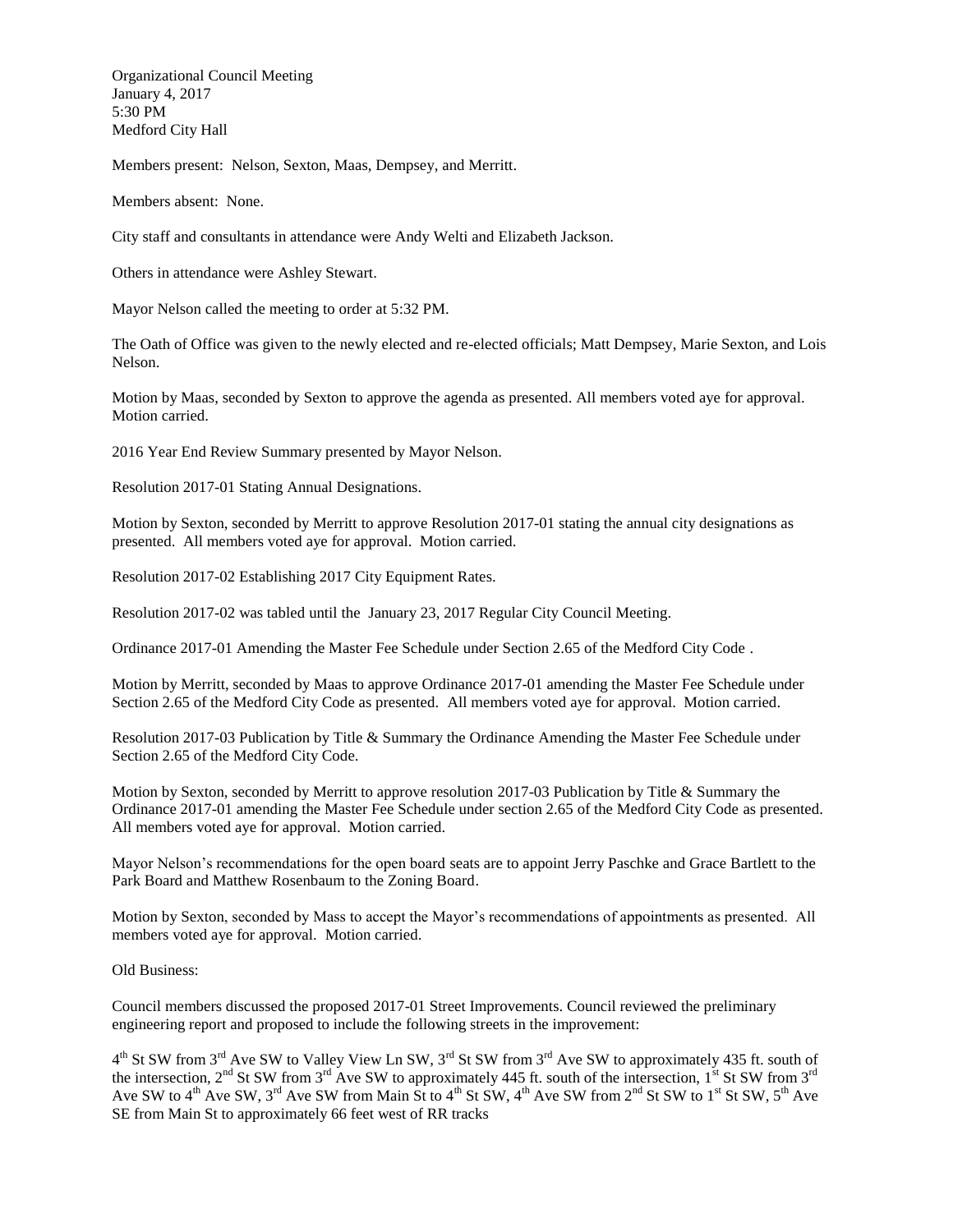Resolution 2017-04 Reimburse Certain Expenditures from the Proceeds of Bonds to be issued by the City for the 2017-01 Street Improvement.

Motion by Merritt, seconded by Dempsey to approve resolution 2017-04 Reimburse Certain Expenditures from the Proceeds of Bonds to be issued by the City for the 2017-01 Street Improvement. All members voted aye for approval. Motion carried.

Resolution 2017-05 Receiving Feasibility Report and Calling Hearing on Improvement.

Motion by Sexton, seconded by Dempsey to approve Resolution 2017-05 Receiving Feasibility Report and Calling Hearing on Improvement. All members voted aye for approval. Motion carried.

Motion by Merritt, seconded by Dempsey to adjourn the meeting at 7:08 p.m. All members voted aye for approval. Motion carried.

| Minutes approved at |  | meeting |
|---------------------|--|---------|
|---------------------|--|---------|

| Submitted by |  | City Clerk |
|--------------|--|------------|
|              |  |            |

Signed by \_\_\_\_\_\_\_\_\_\_\_\_\_\_\_\_\_\_\_\_\_\_\_\_\_\_\_\_\_\_\_\_\_\_\_\_\_\_\_\_\_\_\_\_\_\_Mayor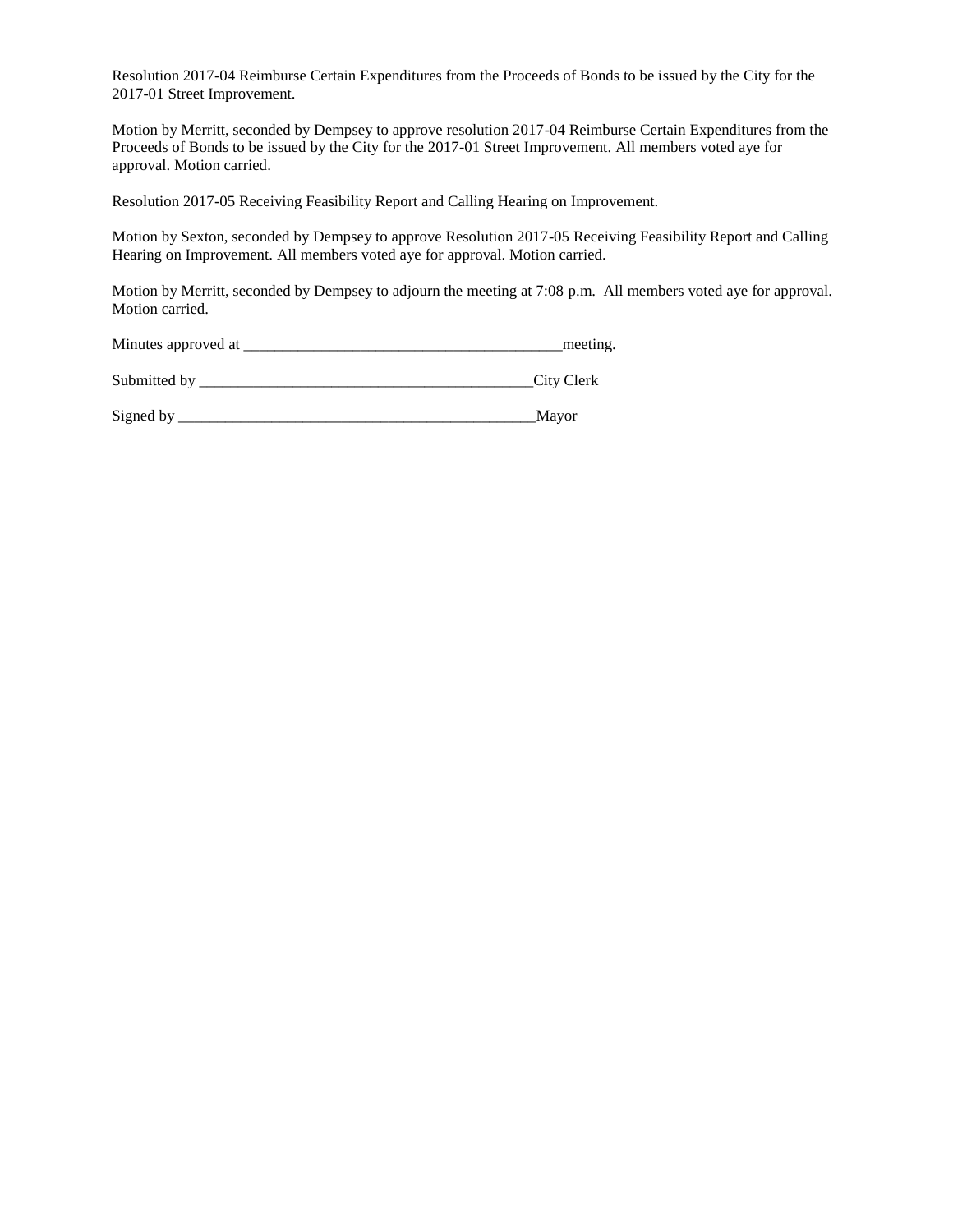City Council Improvement Hearing for Streets January 23, 2017 6:30 PM Medford Public Schools

Members present: Nelson, Sexton, Maas, Merritt, and Dempsey.

Members absent: None.

City staff and consultants in attendance were: Andy Welti, Elizabeth Jackson, Jed Petersen, Joe Duncan, and Mark Rahrick.

Others attending were: Jim Drache, Butch Schultz, Ashley Stewart, Don Schultz, Steve & Rosy Schmitz, John Anhorn, Rich Hager, Cory Luettel, Brian Paulson, Brian Schull, Andrew Miller, Ernest Reinhard, Edna Ringhofer, and Rich Quiring.

Mayor Nelson called the meeting to order at 6:30 p.m.

City Engineer's Overview of the Feasibility Study – Joe Duncan.

Joe Duncan led the discussion using a power point presentation. The purpose of tonight's public hearing is to hear questions and comments in regards to the 2017 Street Improvement Project Feasibility Study and the calculation of the proposed assessments to the benefitted properties.

In order for the City to use assessments as an avenue to fund this project, two hearings are required, The Improvement Hearing and the Assessment Hearing.

Duncan went through the estimated cost of the project and the calculations used for the assessments.

Mayor Nelson opened the public hearing for questions and comments at 6:47 p.m.

Brian Paulson, lives at 2094<sup>th</sup> Ave SW, didn't feel his street needed to be repaired. Paulson also asked if the assessment could be more than the value of the improvement. Paulson does not feel his property value would increase as much as the proposed assessment.

John Anhorn, lives at 427 S Main St, didn't feel his street needed to be repaired.

Don Schultz, lives at 118 5<sup>th</sup> Ave SE, asked if the large tree on the corner is causing problems with the street and if so, will the tree be taken care of. Mayor Nelson stated the City and Duncan are aware of the tree and would further research the issue.

Andrew Miller, lives at 425 S Main St, said he thought his street was fine.

James Drache, lives at 310 3<sup>rd</sup> Ave SW, asked if curb and gutter would be installed. Also, asked when the last time the street had been repaired. Drache also wanted to know if the project could be changed, streets added or removed. Duncan stated that the project scope could be changed but there are processes to go through.

Ernest Reinhard, lives at 206 3<sup>rd</sup> Ave SW, asked why the assessments were different on the same sized lots. Duncan explained that some corner lots have both streets being repaired while others only have one street being repaired.

Brian Schull, lives at 202  $3<sup>rd</sup>$  Ave SW, asked who decides if the project goes forward. Mayor Nelson stated the City Council decides.

After all residents who chose to speak were heard, Mayor Nelson closed the public hearing at 7:18 p.m.

Resolution 2017-06 Ordering Improvement and Preparation of Plans – motion by Nelson, seconded by Sexton to approve Resolution 2017-06 Ordering Improvement and Preparation of Plans. Maas voted nay, Dempsey voted nay, Merritt voted aye, Sexton voted aye, Nelson voted aye. Motion needed 4/5 approval to pass. Motion did not pass.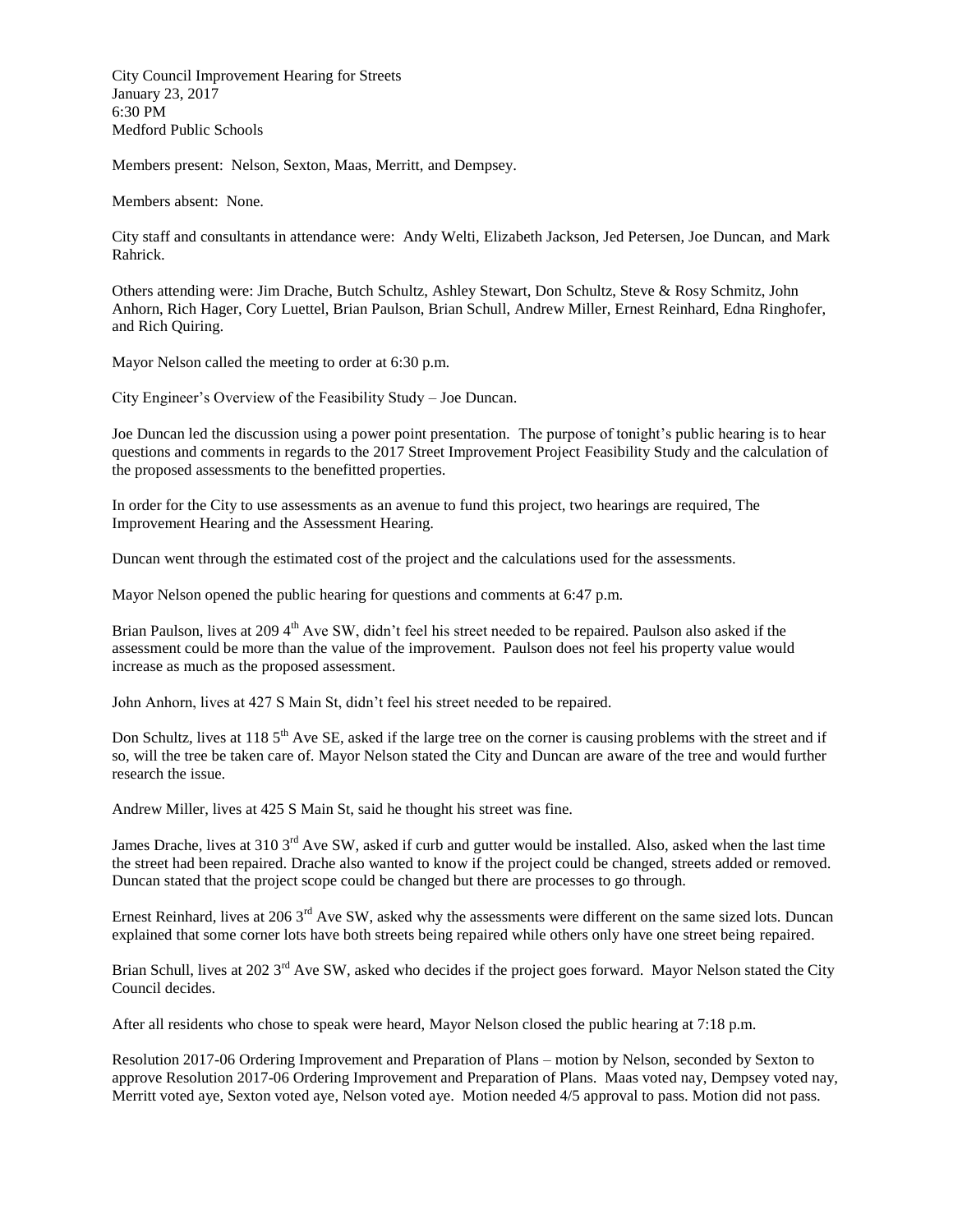Motion by Merritt, seconded by Sexton to adjourn the public hearing at 7:35p.m.

Minutes approved at \_\_\_\_\_\_\_\_\_\_\_\_\_\_\_\_\_\_\_\_\_\_\_\_\_\_\_\_\_\_\_\_\_\_ meeting.

Submitted by \_\_\_\_\_\_\_\_\_\_\_\_\_\_\_\_\_\_\_\_\_\_\_\_\_\_\_\_\_\_\_\_\_\_clerk.

Signed by \_\_\_\_\_\_\_\_\_\_\_\_\_\_\_\_\_\_\_\_\_\_\_\_\_\_\_\_\_\_\_\_\_\_\_\_Mayor.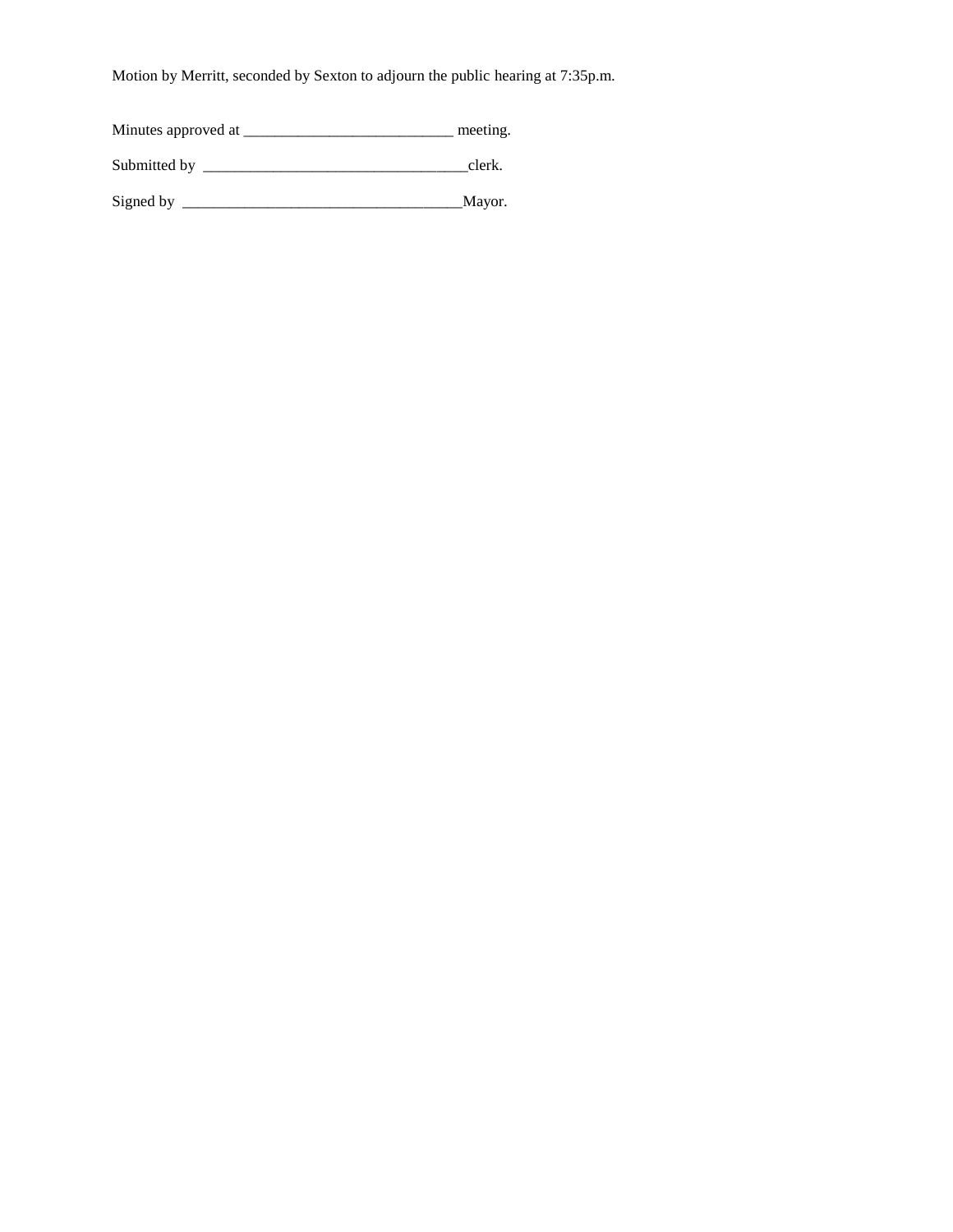Regular Council Meeting January 23, 2017 7:00 p.m. Medford Public Schools

Members present were: Nelson, Sexton, Dempsey, Maas, and Merritt.

Members Absent: None.

City staff present were: Andy Welti, Elizabeth Jackson, Jed Petersen, Joe Duncan, and Mark Rahrick.

Others in attendance were: John Anhorn, Rick Hager, Greg Sanborn, Rich Quiring, Edna Ringhofer, Ashley Stewart, Josh Hobart, and Matthew Johnson.

Mayor Nelson called the meeting to order at 7:47 p.m.

Pledge of Allegiance.

Concerns/Requests from the General Public and Organizations: Edna Ringhofer presented a Gambling Permit Application for Dancing with the Steele County Stars on April 29, 2017. Action on the gambling permit will be taken at the February 27, 2017 Regular City Council Meeting.

Approval of Agenda – motion by Sexton, seconded by Merritt to approve agenda as presented. All members voted aye for approval. Motion carried.

Mayor Nelson asked to remove item I from consent agenda and discuss it before the Council Committees/Reports.

Consent Agenda –Agenda items are approved by one motion unless a Council member requests separate action.

Approval of the December 19, 2016 regular meeting minutes and the January 4, 2017 organizational meeting minutes.

Approval of the December and January city and liquor store bills.

Approval of the December check register numbers E2847-E2865, 14051-14107, and 45087-45172.

Resolution 2017-09 Accepting Donation from the Medford Fire Relief Association in the amount of \$35,000 for the Medford Fire Department Truck & Equipment Fund.

Resolution 2017-10 Accepting Donation from Marie Sexton in the amount of \$20.00 for the Medford Municipal Complex.

Resolution 2017-11 Accepting Donations from Barb Steinbauer (\$200.00) and Diane Drache (\$20.00) for the Medford Veterans Memorial.

Resolution 2017-12 Accepting Donation from William Quick in the amount of \$100.00 for the Medford Volunteer Fire Department.

Resolution 2017-13 Accepting Donations from Pat & Kay Merritt (\$100.00), Al Kubat (\$5.00), Bruce Butler (\$5.00), Gary Ringhofer (\$5.00), and John Dillemuth (\$5.00) for the Medford Park Endowment Fund.

Councilmember Sexton had a question on the December bills.

Motion by Maas, seconded by Dempsey to approve consent agenda as amended. All members voted aye for approval. Motion carried.

Knight of Columbus Temporary Liquor License Application and Minnesota Pheasants Gambling Permit Application – Matt Johnson and Josh Hobart from Minnesota Pheasants gave a brief history of the organization and presented the Gambling Permit Application.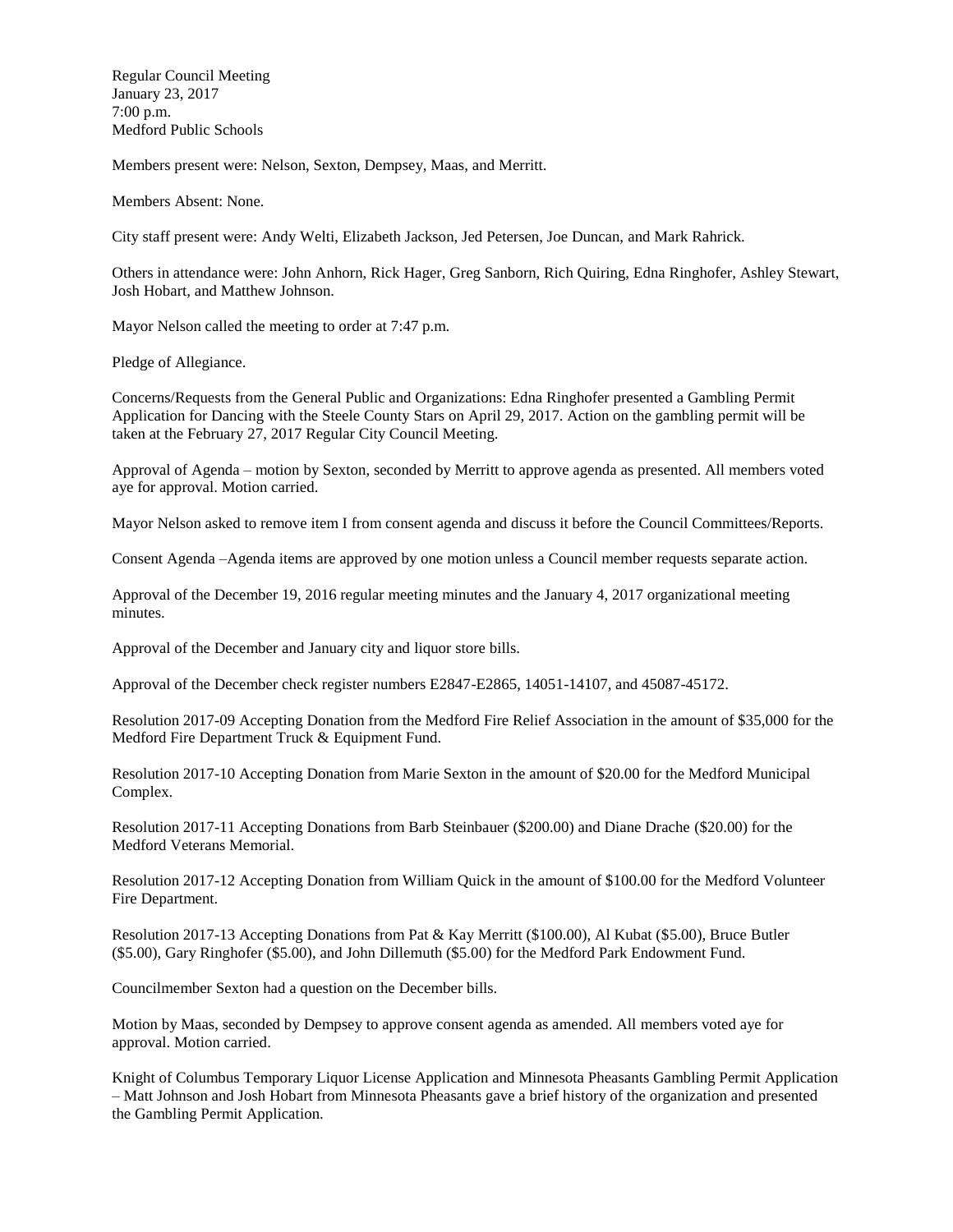Motion by Maas, seconded by Merritt to approve the Knight of Columbus Temporary Liquor License Application and the Minnesota Pheasants Gambling Permit Application. All members voted aye for approval. Motion carried.

Mayor's Report – City Council has no questions concerning Mayor Nelson's report.

Planning & Zoning Board – Chairperson Quiring gave a brief update. Quiring stated the Planning and Zoning Board had elected the following 2017 officers:

Rich Quiring – Chair Rob Barbeau – Vice Chair Kris Stinocher – Secretary

Quiring stated the 2017 Street Improvement Project does meet the comprehensive plan requirements and is in compliance with it. Quiring also stated the Board discussed the shoreland ordinance and had received comments from the general public on their concerns. The Board will continue reviewing the shoreland ordinance at future meetings.

EDA – Administrator Welti stated the EDA Board had postponed officer election until the next meeting. Welti stated the EDA Board had discussed future initiatives that included focusing on the housing study, choosing one or two projects and doing them well, expanding commercial and industrial businesses, mapping community assets through SMIF, and developing a community foundation.

Park Board – Public Works Supervisor Petersen and Councilmember Sexton gave brief updates. The Park Board elected the following 2017 officers:

Steve McMahan – Chair Grace Bartlett – Vice Chair Missy Underdahl – Secretary

Public Works Supervisor Petersen stated the Park Board changed their meetings to every other odd month on the second Monday of the month.

City Attorney – None.

City Engineer – None.

City Administrator – Administrator Welti presented a memo.

Administrator Welti stated the reimbursement for the park recovery expenditures had been submitted to FEMA for final approval based on the estimates provided.

Administrator Welti stated the first field audit conducted by the City's audit firm went smoothly. Audit staff will return in February.

Administrator Welti stated that Maxfield Research had completed the rough draft version of the housing study.

Administrator Welti stated the Planning & Zoning Board began reviewing a DNR model Shoreland Ordinance, and would be continuing review during the next two meetings.

Administrator Welti stated the City would need to find a new land owner for bio solids application.

Administrator Welti stated the municipal liquor store would like to have a comedian on February 16, 2017. Welti stated it would be a fundraiser for the Civic Club and would require the liquor store to be closed from approximately 6-9 p.m. City Council gave consent.

Resolution 2017-14 Certifying Unpaid Utility Bills to Steele County.

Motion by Sexton, seconded by Merritt to approve Resolution 2017-14 certifying unpaid utility bills to Steele County as presented. All members voted aye for approval. Motion carried.

Public Works Department – Public Works Supervisor Petersen presented a memo.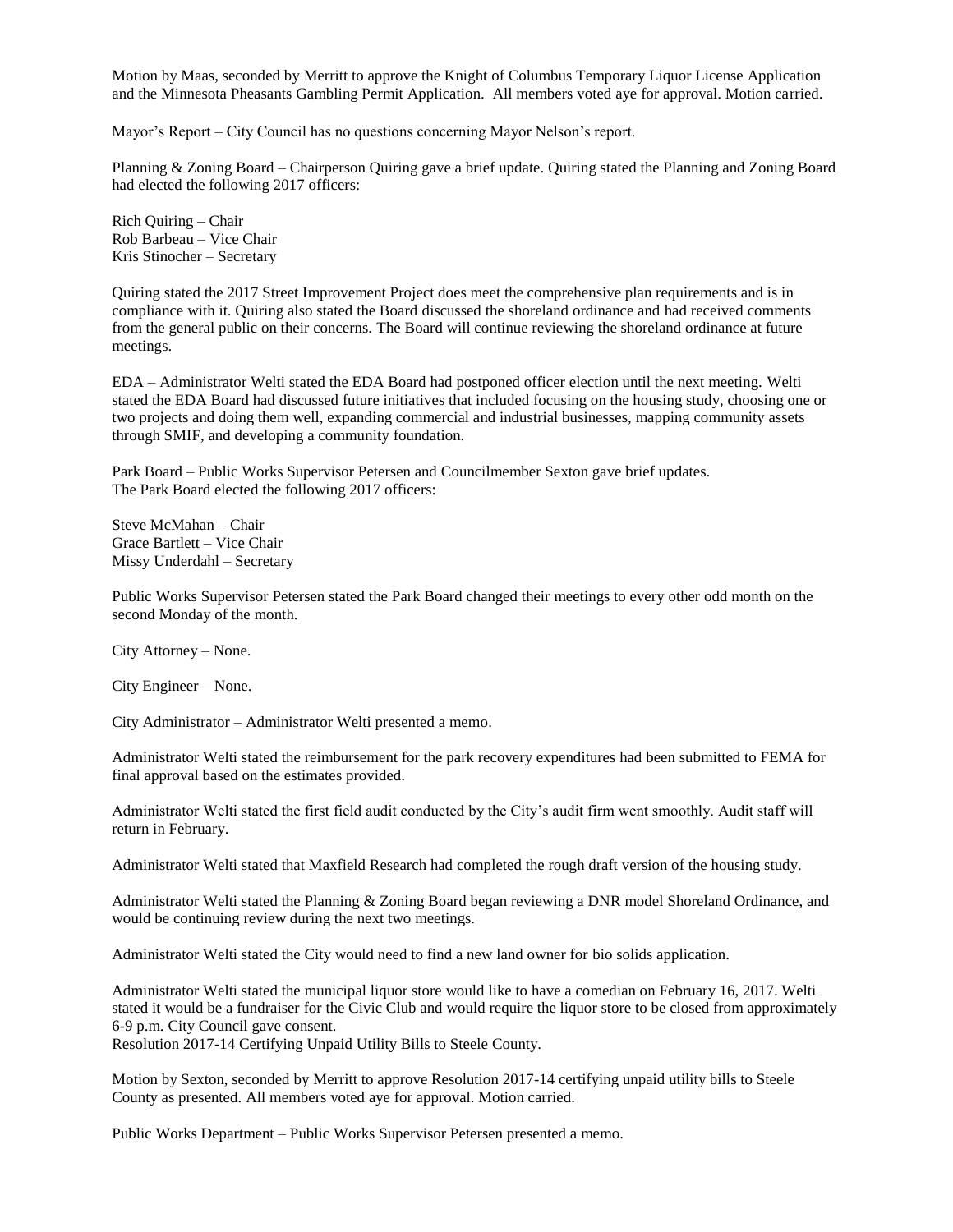Public Works Supervisor Petersen requested authorization to have Automatic Systems replace the Variable Frequency Drive for blower No. 2 at an estimated cost of \$6,990.00 plus tax. Supervisor Petersen recommended Automatic Systems rather than R&K Electric, because Automatic Systems has history/knowledge of our system and the ability to run diagnostics after installation.

Motion by Maas, seconded by Sexton to give Supervisor Petersen authorization to have Automatic Systems replace the Variable Frequency Drive for blower No.2. All members voted aye for approval. Motion carried.

Supervisor Petersen stated he had attended the Wastewater Treatment Tech Seminar and passed the test for the Class C Wastewater Treatment Operator Certification.

Supervisor Petersen stated the pool shack had been broken in to, a key was obtained, and the door was damaged. Law enforcement were notified and a report was filed.

Resolution 2017-02 Establishing 2017 Equipment Rates.

Motion by Sexton, seconded by Dempsey to approve Resolution 2017-02 establishing 2017 equipment rates. All members voted aye for approval. Motion carried.

Administrator Welti presented an Equipment Rental Policy. Welti recommended Council approve the Equipment Rental Policy. Motion by Sexton, seconded by Dempsey to approve the Equipment Rental Policy. All members voted aye for approval. Motion carried.

Administrator Welti gave brief update on the compost site. Welti stated he had contacted 3 owners about leasing/renting land for a compost site. None of the owners responded. Welti requested permission to put an ad in CAST, stating the City was interested in purchasing  $\frac{1}{2}$  - 1 acre of land for a compost site. Council gave consent.

Resolution 2017-07 Resolution Authorizing the City of Medford to submit the MNDOT Landscape Partnership Application.

Motion by Sexton, seconded by Nelson to approve Resolution 2017-07. Nelson voted aye, Maas voted aye, Sexton voted aye, Dempsey voted aye, Merritt voted nay. Motion carried.

Resolution 2017-08 Resolution in Support of Increasing Local Government Aid and Changing the Formula to Make Local Government Aid Funding More Equitable.

Motion by Maas, seconded by Sexton to approve Resolution 2017-08. All members voted aye for approval. Motion carried.

Fire Chief Rick Hager gave a brief update on the purchase of a new fire truck. Chief Hager stated the Fire Department had found a used truck in the Village of Cleveland, New York that the Fire Department will be purchasing for \$70,000 in mid to late February.

City Council Work Session will be held on Monday, February 27, 2017 at 5:30p.m. City Council regular meeting will be held on Monday, February 27, 2017 at 7:00 p.m. Board of Appeal and Equalization Meeting will be held on Tuesday, April 11, 2017 at 7:00 p.m.

Motion by Merritt, seconded by Maas to adjourn the Regular City Council meeting at 8:40 p.m.

| Minutes approved at<br>meeting. |  |
|---------------------------------|--|
|---------------------------------|--|

Submitted by \_\_\_\_\_\_\_\_\_\_\_\_\_\_\_\_\_\_\_\_\_\_\_\_\_\_\_\_\_\_\_\_\_\_\_ City Clerk.

Signed by \_\_\_\_\_\_\_\_\_\_\_\_\_\_\_\_\_\_\_\_\_\_\_\_\_\_\_\_\_\_\_\_\_\_\_\_ Mayor.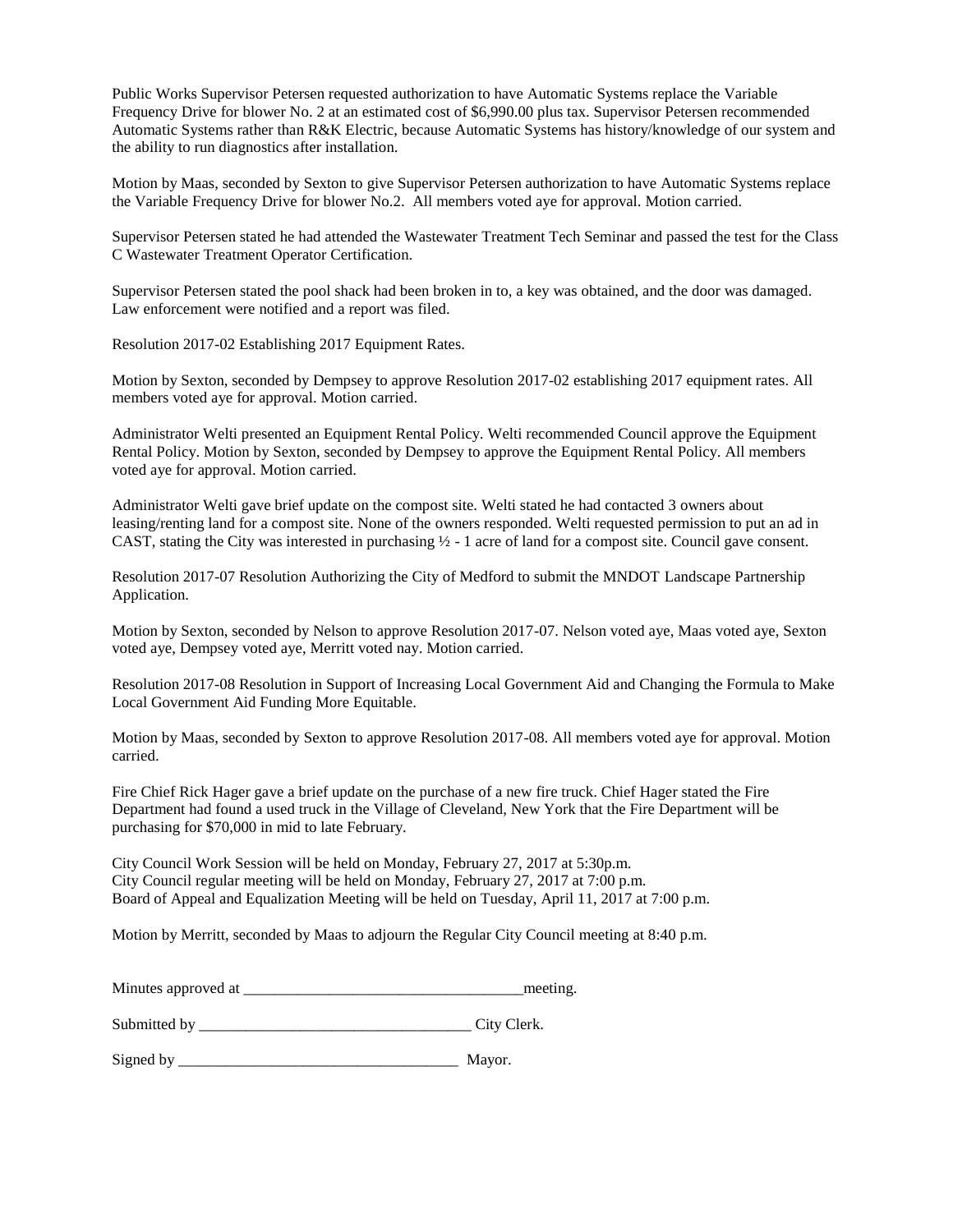Special Council Meeting Work Session February 27, 2017 5:30 p.m. City Hall

Members present were Nelson, Sexton, Maas, Merritt, and Dempsey.

Members absent: None.

City staff and consultants in attendance were Andy Welti, Elizabeth Jackson, and Jed Petersen.

Others attending were Rich Kucera, Rick Hager, Greg Sanborn, John Anhorn, Ashley Stewart, and Lon Thiele.

Mayor Nelson called the meeting to order at 5:30 p.m.

The purpose of this special council meeting is to discuss the Municipal Complex.

Mayor Nelson gave the history of the Municipal Complex process.

Mayor Nelson asked each councilmember for individual thoughts on the Municipal Complex.

Councilmember Sexton stated the need and intention of the Municipal Complex has not changed. Councilmember Sexton stated the need for fundraising.

Councilmember Merritt asked why the proposed Municipal Complex is bigger than Faribault, Northfield, or Owatonna, considering Medford is much smaller than those communities. Merritt stated the only way to get the price down is to reduce the square footage.

Councilmember Maas stated that some residents of Medford have stated approval if there was only the fire hall in the proposed design. Maas stated that the Fire Department and the City Council have to agree on the Municipal Complex design for it to get approved by the Medford residents.

Councilmember Dempsey stated Medford residents are concerned about the price tag of the Municipal Complex. Dempsey asked is the office portion could be a steel or wood building with the apparatus bay area being precast walls.

Mayor Nelson asked the Fire Department for thoughts on the Municipal Complex.

Chief Hager stated the Fire Department needs all the space of the current design.

Assistant Chief Sanborn stated the difficulties of the chief, assistant chief, and commanders sharing one office and one computer.

Commander Anhorn stated the idea of taking out the City Hall portion to see if Medford residents would approve of the design.

Mayor Nelson asked the City employees for thoughts on the Municipal Complex.

Public Works Supervisor Petersen stated that any additional space for public works would be helpful.

Administrator Welti stated the challenge will be finding a design that will be passed by the Medford residents. Welti stated there must be a unified effort and an advocacy group to push the design.

No decisions were made at this work session.

Meeting was adjourned at 6:54 p.m.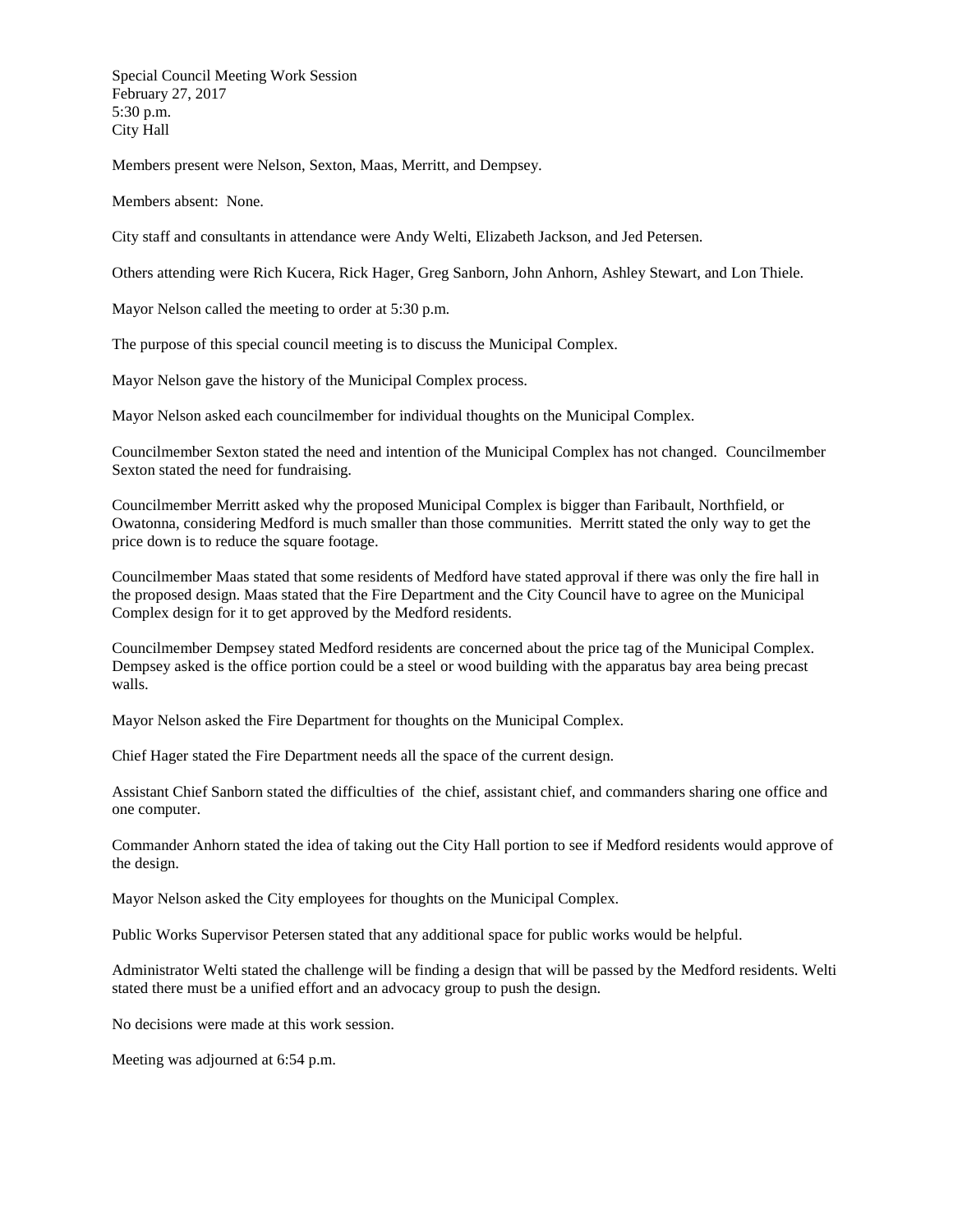| Minutes approved at | meeting.    |
|---------------------|-------------|
| Submitted by _      | City Clerk. |
| Signed by           | Mayor.      |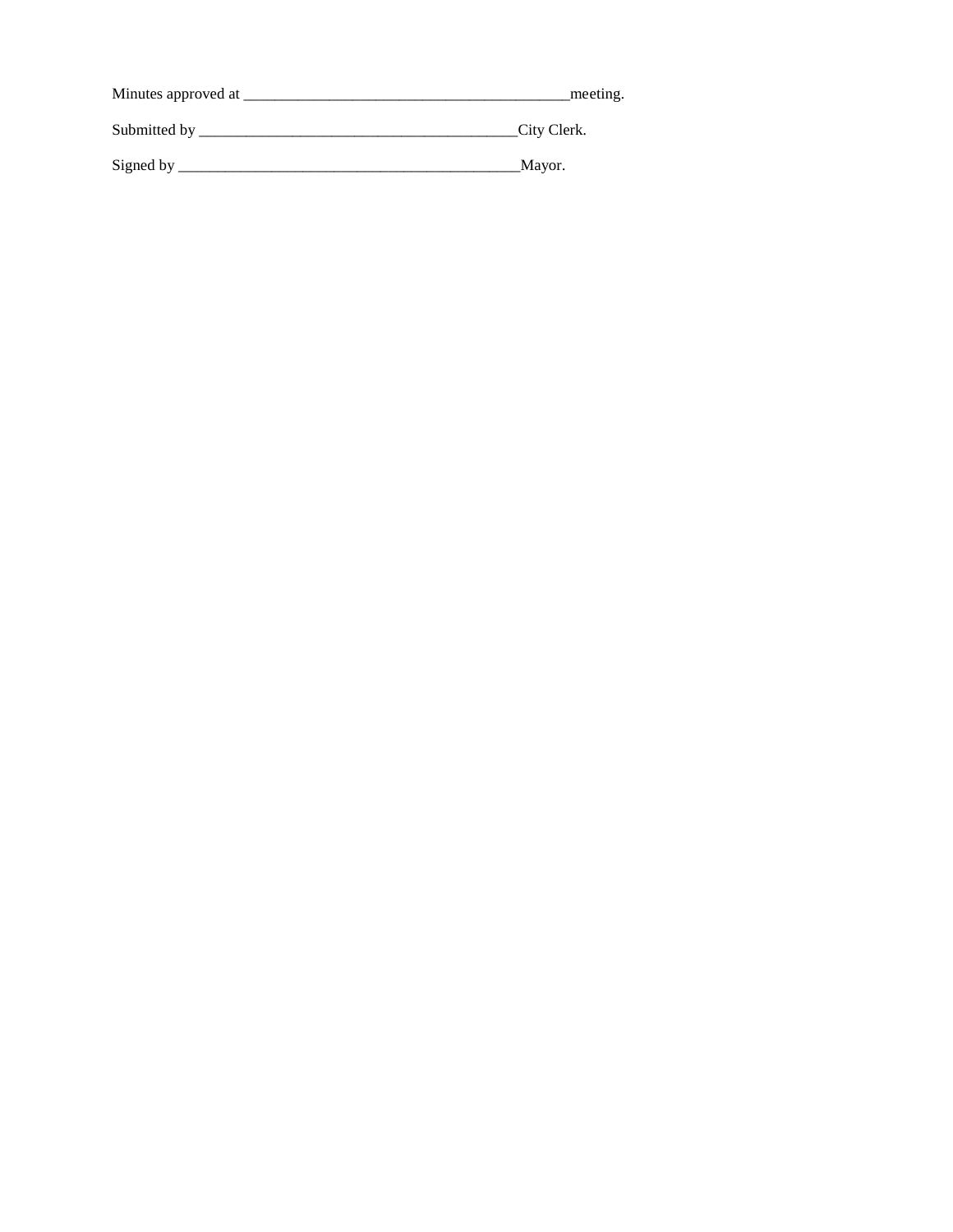Regular Council Meeting February 27, 2017 7:00 p.m. City Hall

Members present were Nelson, Sexton, Merritt, Maas, and Dempsey.

Members Absent: None.

City staff and consultants in attendance were Andy Welti, Elizabeth Jackson, Jed Petersen, Craig O'Hearn, and Mark Rahrick.

Others attending were Ashley Stewart, Lon Thiele, Amanda Mueller, Travis Mueller, and Wilma Mueller.

Mayor Nelson called the meeting to order at 7:03 p.m.

Pledge of Allegiance.

Concerns/Requests from the General Public and Organizations. None.

Agenda. Add Municipal Liquor Store Ice Machine under Public Works.

Motion by Sexton, seconded by Maas to approve the agenda as amended. All members voted aye for approval. Motion carried.

Employee Retirement and Recognition. Mayor Nelson recognized and presented a plaque to Wilma Mueller for 34 years of dedicated service to the Medford Municipal Liquor Store.

Sherriff Lon Thiele. Sherriff Thiele referenced the contract with the City of Medford. Steele County Sherriff's Department is giving more than the contracted hours. Administrator Welti stated Sherriff Thiele responds promptly to any complaints or calls that Welti forwards to Sherriff Thiele.

Consent Agenda – Agenda items are approved by one motion unless a Council member requests separate action.

Councilmember Sexton asked a question about the reimbursement to Jed Petersen. The reimbursement was for mileage and work boots.

Approval of the January 23, 2017 Improvement Hearing for Streets Minutes and the January 23, 2017 regular meeting minutes.

Approval of the January and February city and liquor store bills.

Approval of the January check register numbers E2866-E2886, 14109-14144, and 45173-45259.

Resolution 2017-16 Accepting Donations from Pat & Kay Merritt (\$100.00), Patrick Jeher (\$5.00), Lewis Woclka (\$5.00), and Matthew William (\$10.00) for the Medford Park Endowment Fund.

Ducks Unlimited of Steele County Temporary Gambling Permit Application.

Healthy Seniors of Steele County Temporary Gambling Permit Application. Motion by Sexton, seconded by Merritt to approve the consent agenda as presented. All members voted aye for approval. Motion carried.

Mayor's Report – City Council had no questions concerning Mayor Nelson's report.

Planning and Zoning Board – did not meet.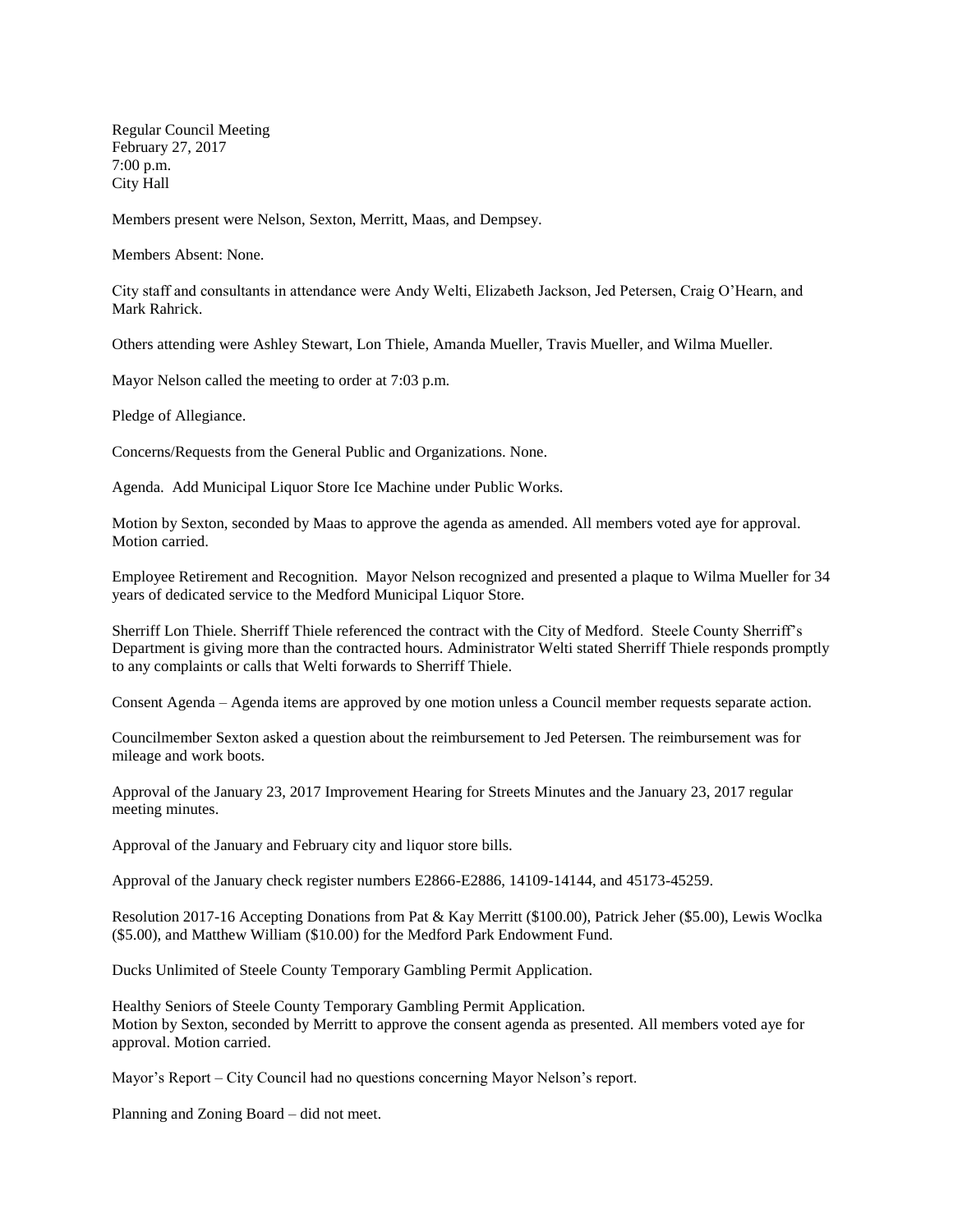EDA Board – did not meet.

Park Board – did not meet.

City Attorney – None.

City Engineer – None.

City Administrator – Administrator Welti presented a memo.

Administrator Welti stated the City would be receiving reimbursement from FEMA for debris removal, labor, equipment, etc. for \$4,736 and \$3,689 for sand and initial sandbag removal from properties.

Administrator Welti stated the second field audit for the City went smoothly. The audit will be presented at the April council meeting.

Administrator Welti stated business retention and expansion meetings with Medford businesses have been conducted. Businesses are reporting increases in sales and are satisfied with city services.

Administrator Welti met with Sherriff Thiele to review the City's law enforcement contract and to discuss general public safety issues.

Administrator Welti and City Clerk Jackson met with the pool manager to discuss the 2017 pool season; preparations are underway.

Administrator Welti met with a representative from MNDOT. Other than routine maintenance of state infrastructure, MNDOT does not have any major construction project planned for the Medford area during the next four years.

Administrator Welti stated Mayor Nelson and Administrator Welti had met with Representative Daniels, and provided a copy of the LGA resolution and asked for assistance in changing the formula to make it more equitable.

Administrator Welti stated he would be attending the Steele County Hazard Mitigation Plan meeting on Wednesday, March 15, 2017 at 6:00 p.m.

City Clerk – Jackson presented Resolution 2017-17 Certifying Unpaid Utility Bills to Steele County.

Motion by Sexton, seconded by Maas to approve Resolution 2017-17 Certifying Unpaid Utility Bills to Steele County. All members voted aye for approval. Motion carried.

Public Works Department – Public Works Supervisor Petersen presented a memo.

Supervisor Petersen stated Administrator Welti and Supervisor Petersen had been looking for suitable biosoloids application sites.

Supervisor Petersen stated the south clarifier had been repaired and was functioning correctly.

Supervisor Petersen stated public works staff is continuing to identify and fill pot holes.

Supervisor Petersen requested authorization to purchase playground wood chips from Earl F. Anderson for \$1,715.00 and Red Ball Diamond Aggregate from Bryan Rock Products for \$4,382.00

Motion by Sexton, seconded by Dempsey to authorize Supervisor Petersen to purchase playground wood chips and Red Ball Diamond Aggregate. All members voted aye for approval. Motion carried.

Supervisor Petersen stated the public works staff is working on replacing broken and missing vinyl tiles at the Municipal Liquor Store.

Supervisor Petersen stated the floor under the ice machine was replaced by a contractor.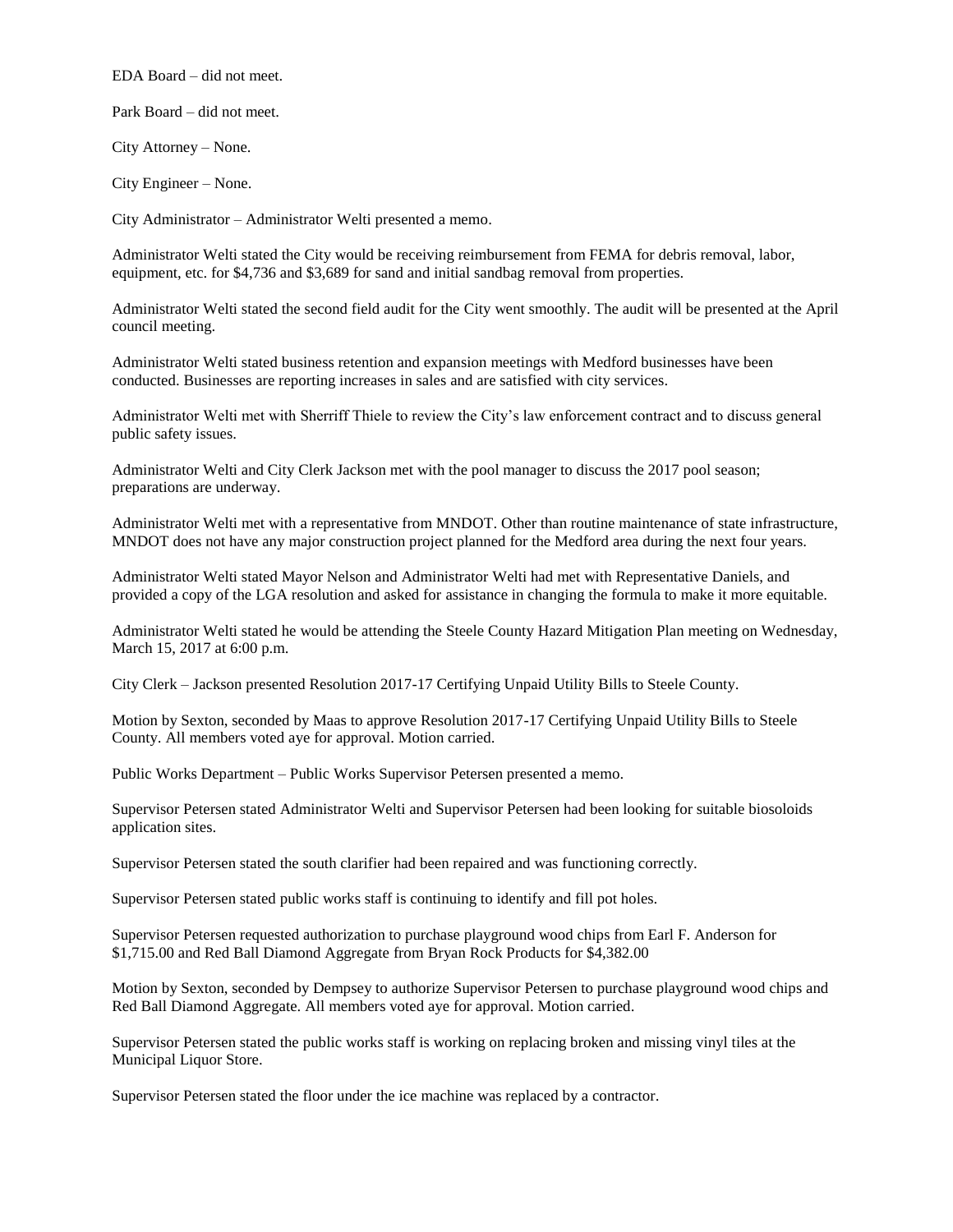Supervisor Petersen requested authorization to purchase a new ice machine for the municipal liquor store at a price not to exceed \$5,450.00.

Motion by Merritt, seconded by Dempsey to authorize the purchase of a new ice machine for the municipal liquor store at a price not to exceed \$5,450.00. All members voted aye for approval. Motion carried.

Fire Department – None.

New Business

LMC Training/Conference Reports – Councilmember Dempsey gave a brief update on his attendance at the LMC Training.

Resolution 2017-15 A resolution closing the Tax Increment Debt Service Fund #376 and transferring the remaining balance to the 2004B Bond Fund #301.

Motion by Sexton, seconded by Merritt to approve Resolution 2017-15. All members voted aye for approval. Motion carried.

Hiring of Personnel – Administrator Welti made a recommendation to Council to hire Michelle Bromley, pending HR checks, at a rate of \$9.50 per hour for the part-time bartender position.

Motion by Merritt, seconded by Dempsey to approve the recommendation to hire Michelle Bromley. All members voted aye for approval. Motion carried.

Exposure Control Plan – Administrator Welti presented a memo giving the background on the Exposure Control Plan for blood borne pathogens.

Administrator Welti made a recommendation that Council approve the Exposure Control Plan to comply with OSHA regulations.

Motion by Merritt, seconded by Dempsey to approve the Exposure Control Plan. All members voted aye for approval. Motion carried.

Motion by Sexton, seconded by Maas to allow any Medford Public employee to receive a Hepatitis B Vaccination, paid for by the City. All members voted aye for approval. Motion carried.

East Roundabout Plan – Administrator Welti presented a memo.

Administrator Welti made a recommendation for Council to authorize the City to spend up to \$8,000 on plants, mulch, compost, and miscellaneous materials to complete the roundabout project. MNDOT will reimburse the City up to \$8,000 for the plants, mulch, compost, and miscellaneous materials.

Motion by Sexton, seconded by Maas to authorize the City to spend up to \$8,000 to complete the roundabout project. Nelson voted aye, Maas voted aye, Sexton voted aye, Dempsey voted aye, Merritt voted nay. Motion carried.

City Council Work Session will be held on Monday, March 27, 2017 at 5:30p.m. City Council regular meeting will be held on Monday, March 27, 2017 at 7:00 p.m. Board of Appeal and Equalization Meeting will be held on Tuesday, April 11, 2017 at 7:00 p.m.

Motion by Merritt, seconded by Dempsey to adjourn the Regular City Council meeting at 8:08 p.m.

Minutes approved at \_\_\_\_\_\_\_\_\_\_\_\_\_\_\_\_\_\_\_\_\_\_\_\_\_\_\_\_\_\_\_\_\_\_\_\_\_\_meeting.

Submitted by \_\_\_\_\_\_\_\_\_\_\_\_\_\_\_\_\_\_\_\_\_\_\_\_\_\_\_\_\_\_\_\_\_\_\_City Clerk.

Signed by \_\_\_\_\_\_\_\_\_\_\_\_\_\_\_\_\_\_\_\_\_\_\_\_\_\_\_\_\_\_\_\_\_\_\_\_\_\_\_Mayor.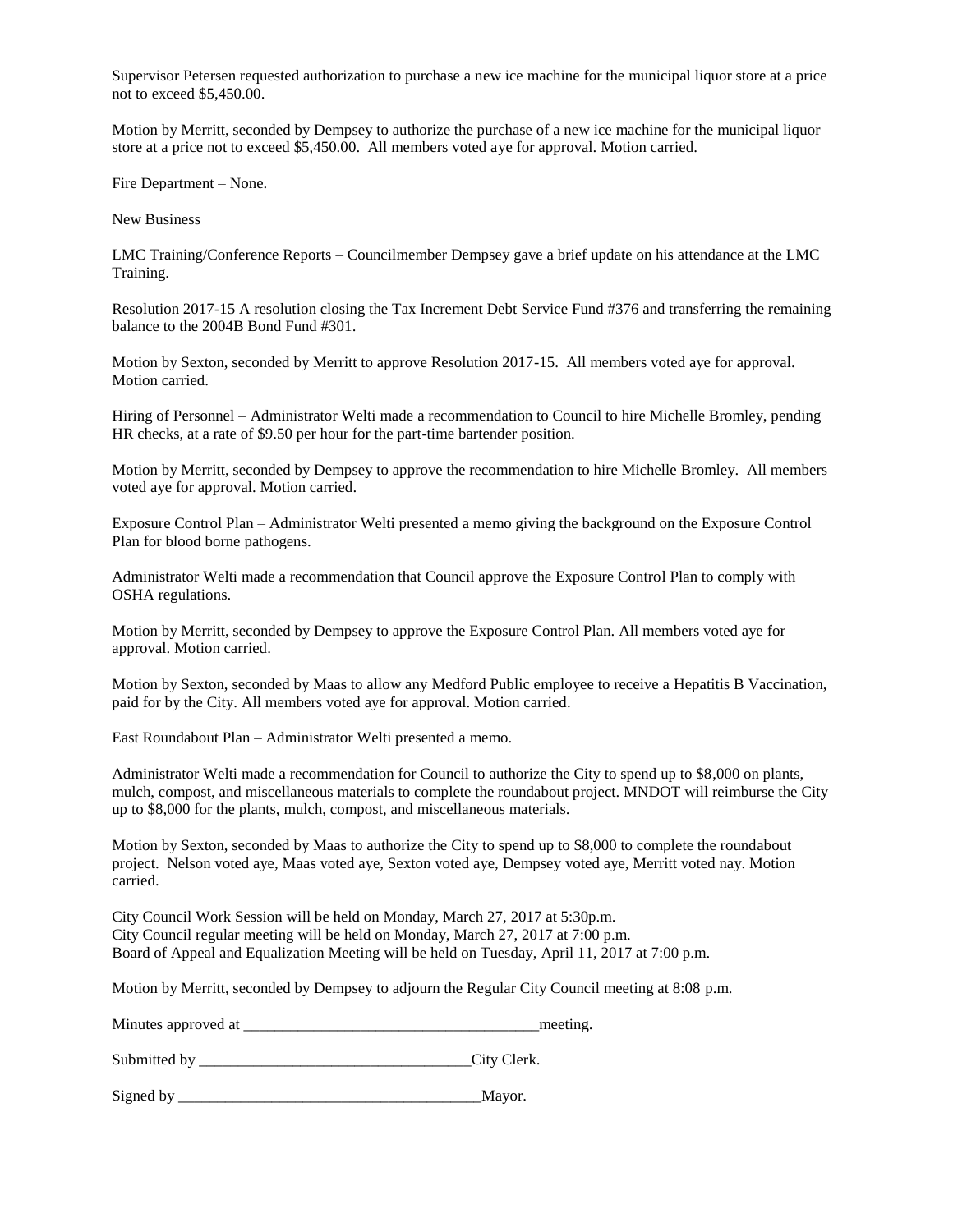Special City Council Meeting March 27, 2017 5:30 p.m. Wastewater Treatment Plant/City Hall

Members present were Nelson, Sexton, Merritt, Maas, and Dempsey.

### Members absent: None.

City staff and consultants in attendance were Andy Welti, Elizabeth Jackson, and Jed Petersen.

Others attending were Ashley Stewart.

The purpose of tonight's tour of the Waste Water Treatment Plant is to discuss the necessary and possible capital expenditures at the waste water treatment plant.

Administrator Welti stated the \$207,000 in trunk fees received from Ritchie Brothers was not included in the Sanitary Sewer Capital Outlay Plan. Welti stated that if all the maintenance issues at the waste water treatment plant were corrected it would be over \$200,000.

### Decanting System-

Public Works Supervisor Petersen gave the tour of the waste water treatment plant. Petersen stated the decanting system is broken. Petersen stated the roof was not made for walking on other than for routine maintenance. Repairing the current decanting system would be approximately \$5,000 however the current decanting system had operational issues acknowledged by Bolton  $&$  Menk. The cost for engineers to design a new system is approximately \$4,000.

### Biosolids Pump-

Public Works Supervisor Petersen stated the internal biosolids pump is broken. The approximate estimate to replace it is\$40,000. Petersen stated the current broken pump is not sufficient, even if the pump was working it would take days to load the trucks. Petersen stated using the current external pump is not the preferred method for biosolids removal.

# Grinder or Screen-

Public Works Supervisor stated the grinder stopped working a couple of years ago. The current large screen only catches a small portion of the non-biodegradable materials (approximately 25%). The non-biodegradable material that is not caught plugs up parts of the system.

A new screen would remove nearly 100% of the plastic materials and non-biodegradable materials entering the waste water treatment plant. The cost of a screen is a minimum of \$100,000.

#### Effluent Pipe-

The current effluent pipe used to discharge treated water into the river has tree roots growing into the pipe and needs to be replaced. The cost for a new effluent pipe is approximately \$3,500.00

# Float and Pump System-

Public Works Supervisor Petersen stated that during floods, water treated by the wastewater treatment plant does not flow into the river. Public works staff has to use temporary pumps that have to be monitored 24 hours a day to discharge the treated water. Installing a float and pump system would address this issue. The approximate cost would be \$10,000(very low end).

# Dome for Aeriation Tank-

Public Works Supervisor Petersen stated the aeriation tank currently has a canvass that is used to cover it during the winter to prevent freezing. The canvass requires repair every year. The canvass also traps gases that are causing the cement to erode. A dome for the aeriation tank is approximately \$100,000.

### Holding Tank for Septage-

Currently the City of Medford accepts septage from area septic haulers. This generates approximately \$23,000 in revenue yearly, which covers the cost of the City's annual biosolids application. A holding tank would allow public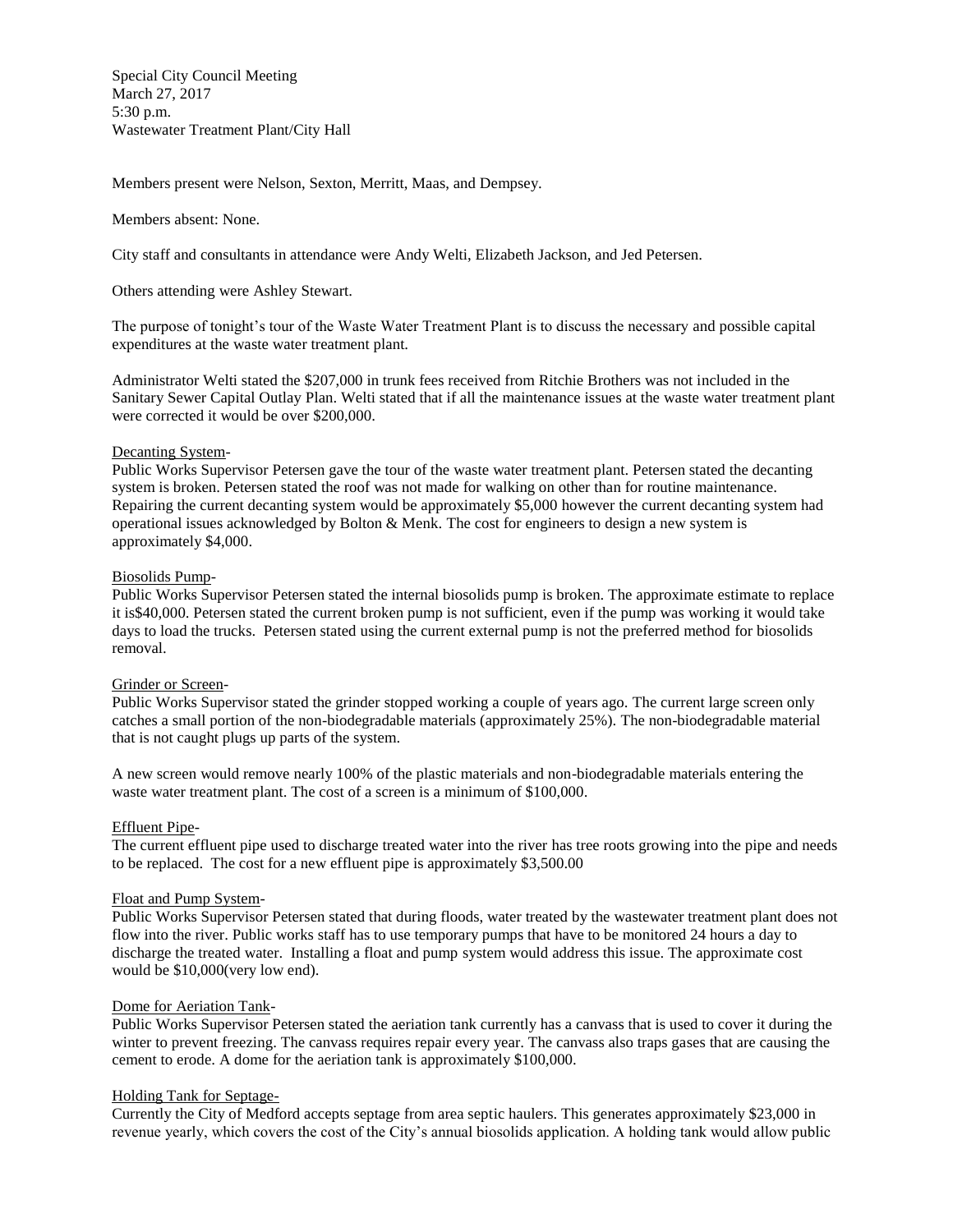works staff to slowly feed the septage into the waste water treatment plant, rather than it being dumped directly into the plant. A holding tank is approximately \$20,000(very low end).

Review of Capital Plans at City Hall.

Administrator Welti gave a brief overview of each capital improvement plan.

Administrator Welti stated there was no change in the capital improvement plan for the Park Department.

Administrator Welti stated there was no change to the Municipal Liquor Store capital improvement plan. Welti stated replacement of the rooftop HVAC system is planned for 2018.

Administrator Welti gave a brief update on the changes to the Public Works capital improvement plan. Welti stated a used 2008 Ford F450 with man lift truck and the 2011 John Deere Loader purchased in 2016 were included in the water plan. Welti also stated replacement of the 2002 Dodge Service Pickup Truck is planned for 2018.

Administrator Welti gave a brief update on the Water Plant. Welti stated the City of Medford had received \$207,000 in trunk fees from Ritchie Brothers in 2016 and these funds were included in the capital plan. Welti stated well pump #1 had been removed from the capital improvement plan.

Administrator Welti gave an update on the Sanitary Sewer capital improvement plan. Welti stated the \$207,000 of trunk fees from Ritchie Brothers had not been added to the capital improvement plan due to the major deferred maintenance items that need to be addressed at the wastewater treatment plant. Welti stated the next big expenditure would be recoating the inside of the sludge tank and replacement of the jetter truck.

Fire Chief Hager presented the Fire Department capital improvement plan. Hager stated the capital improvement plan contained 14 items. Hager stated he is still waiting to hear if grants were awarded for the SCBA Packs/Bottles. Chief Hager stated the fire department had recently purchased a used cascade system. Hager stated the fire department had been denied a grant for buying gear extractor equipment twice.

No decisions were made at this work session.

Motion by Sexton, seconded by Merritt to adjourn the work session at 6:49 p.m. All members voted aye for approval. Motion carried.

| Minutes approved at | meeting. |
|---------------------|----------|
|                     |          |

| Submitted b | 'itv | 101 |
|-------------|------|-----|
|             |      |     |

| Signed b |  |
|----------|--|
|----------|--|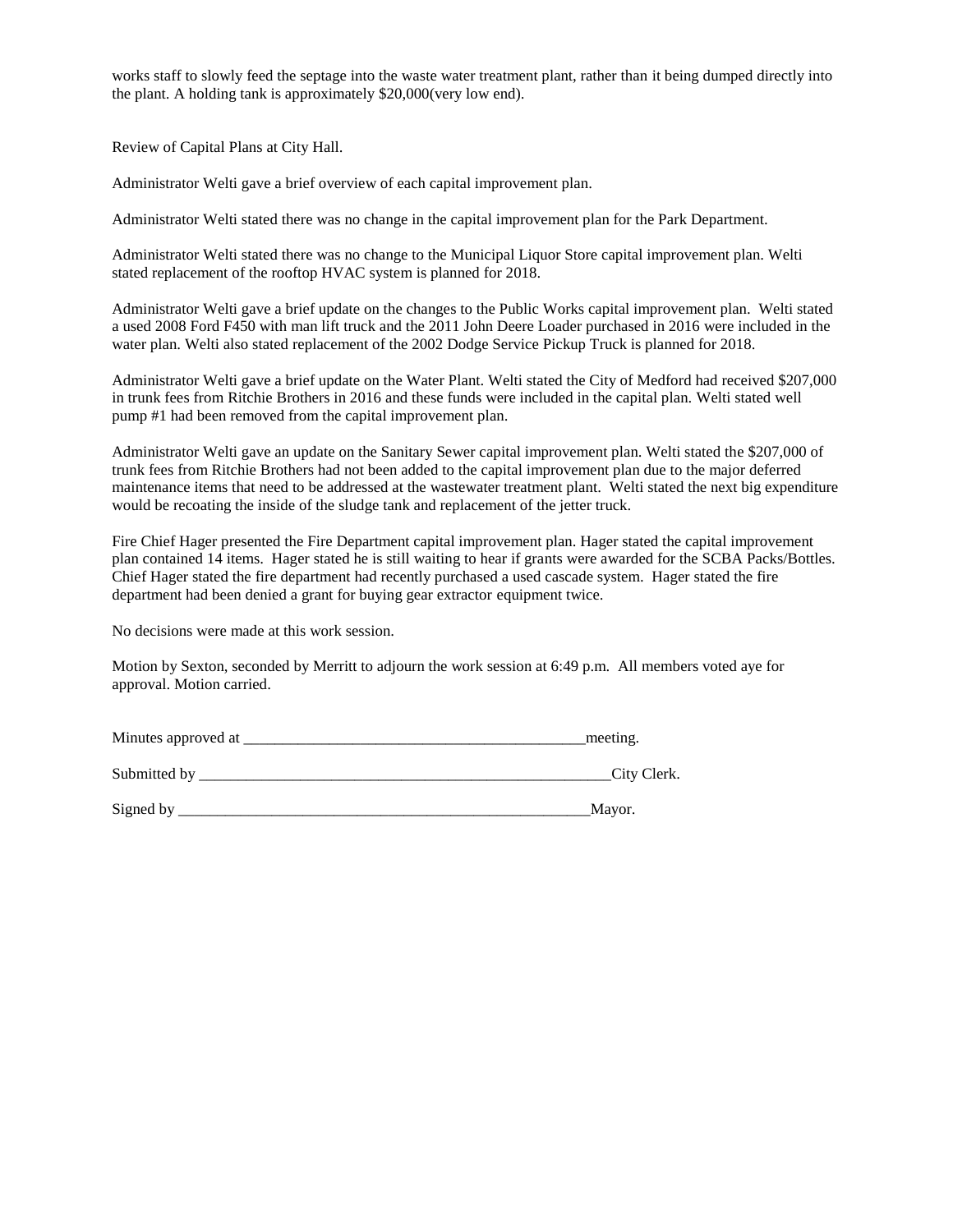Regular Council Meeting March 27, 2017 7:00 p.m. City Hall

Members present were Nelson, Sexton, Maas, Merritt, and Dempsey.

Members absent: None.

City staff and consultants in attendance were Andy Welti, Elizabeth Jackson, Jed Petersen, and Mark Rahrick.

Others attending were Ashley Stewart, Lon Thiele, Rick Hager, and Rich Quiring.

Mayor Nelson called the meeting to order at 7:00 p.m.

Pledge of Allegiance.

Concerns/Requests from the General Public and Organizations: None.

Agenda. Add training for Welti and Jackson and AED for swimming pool to the end of new business.

Motion by Sexton, seconded by Merritt to approve the agenda as amended. All members voted aye for approval. Motion carried.

Consent Agenda – Agenda items are approved by one motion unless a Council member requests separate action.

Approval of the February 27, 2017 regular meeting minutes and the special work session minutes.

Approval of the February and March city and liquor store bills.

Approval of the February check register numbers E2887-E2906, 14145-14180, and 45260-45305.

Resolution 2017-21 Accepting Donations from Pat & Kay Merritt (\$10.00). Don Dagne (\$10.00), Dea Lechner (\$10.00), Mac Bowman (\$10.00), and Al Jirele (\$5.00) for the Medford Park Endowment Fund.

Councilmember Sexton inquired about the Access Tonna Lock bill for master padlocks. Public Works Supervisor Petersen stated all padlocks in the City had been changed after the pool shack break in.

Motion by Sexton, seconded by Merritt to approve the consent agenda as presented. All members voted aye for approval. Motion carried.

Mayor's Report – City Council had no questions concerning Mayor Nelson's report.

Planning & Zoning Board – Richard Quiring gave a brief update. Quiring stated the Shoreland Ordinance continued to be reviewed at the March 20, 2017 meeting. The Planning and Zoning Board received comments from the general public on the shoreland ordinance. Quiring stated the Planning & Zoning Board discussed off parcel signs. The general consensus of the Board was to leave the ordinance as is.

EDA Board – Administrator Welti presented the minutes from the EDA board meeting. Cris Gasner and Joya Stetson provided a CEDA presentation. Gasner and Stetson also provided the EDA with a First Impressions Proposal that highlighted economic development opportunities in Medford that CEDA could implement if the City of Medford entered into a contract with the organization.

Administrator Welti stated that J Merchants had their grand opening at the Medford Outlet Mall. A pop up garden pottery store will also be opening in the Outlet Center.

Administrator Welti stated residential development continues to be discussed with local developers.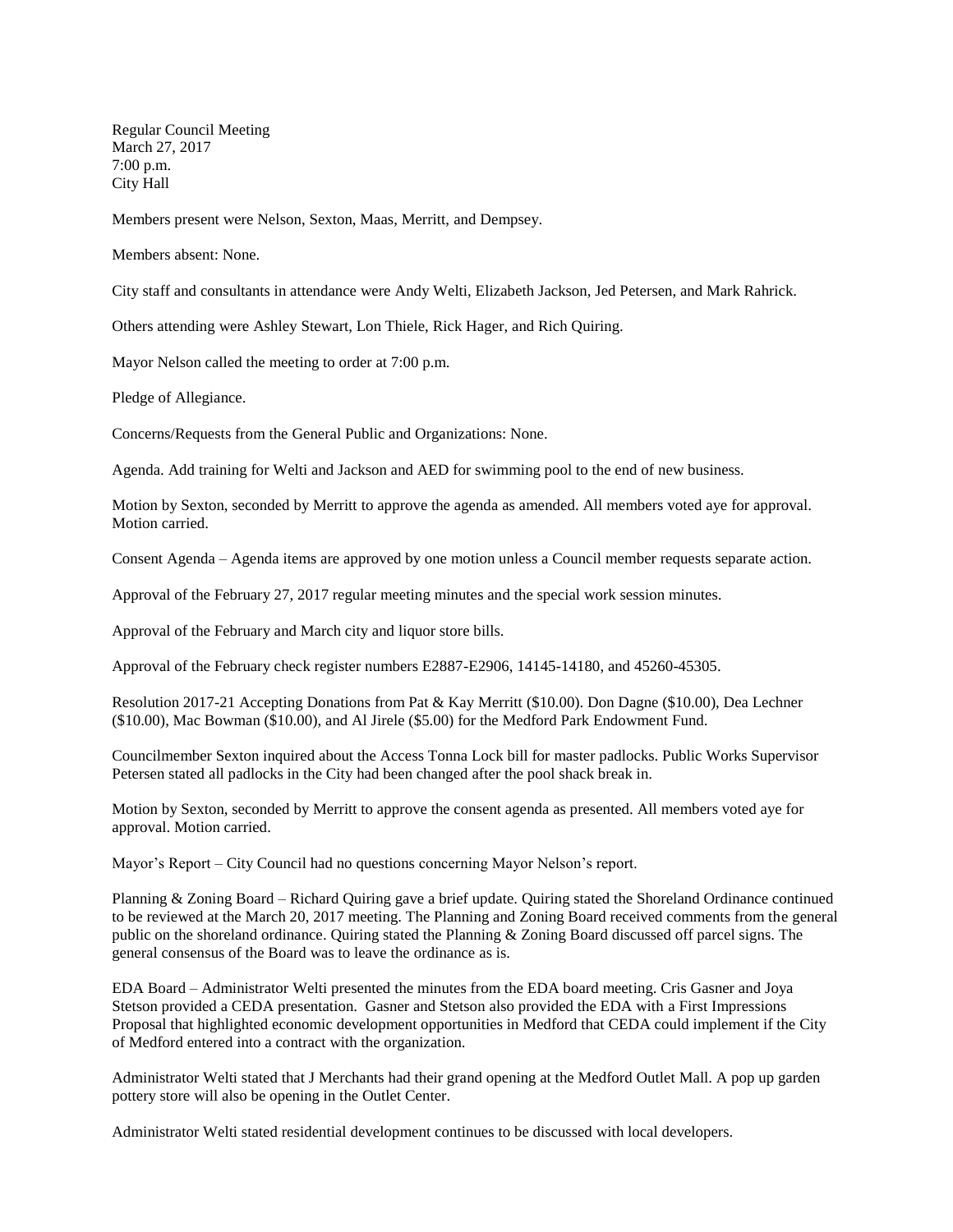Park Board- Public Works Supervisor Petersen gave a brief update on the Park Board. Petersen stated the new pool manager; Sydney Langeslag had given an update at the meeting about possible pool activities, pool hours, and rate changes.

Petersen stated the Park Board discussed the ice rink season.

City Attorney – None.

City Engineer – None.

City Administrator – Administrator Welti presented a memo.

Administrator Welti stated Contract Operator Rick Olson and Public Supervisor Jed are moving forward with the process of certifying sites for biosolids application. Ordean Oyer is available to apply biosolids for the City this spring.

Administrator Welti stated that Bernie LaCanne, owner of the Lazy U had requested Council consider allowing the Lazy U to hook up to City water and sewer service. This will be discussed during a Council workshop/special meeting on Monday, April 24, 2017 at 5:30 p.m.

Administrator Welti stated a copy of the Steele County Housing Study had been sent to several area developers and Welti had followed up with calls and invitations to meet and discuss the results.

Administrator Welti attended the Steele County Hazard Mitigation Plan meeting and provided a list of mitigation projects the City may want to consider implementing in the future. The mitigation projects need to be listed in the Hazard Mitigation plan to be eligible for FEMA reimbursement.

Resolution 2017-20 Certifying Unpaid Utility Bills to Steele County.

Motion by Sexton, seconded by Maas to approve Resolution 2017-20 certifying unpaid bills to Steele County as presented. All members voted aye for approval. Motion carried.

Public Works Department – Public Works Supervisor Petersen presented a memo.

Supervisor Petersen stated the RAS pump 2 had failed and is being rebuilt. Petersen stated Automatic Systems had ordered the wrong VFD for blower 2 and he is patiently waiting for the new one.

Supervisor Petersen stated pot hole repair continues. Seykora Asphalt will be sweeping the streets within two weeks.

Supervisor Petersen stated all picnic tables in the Straight River Park had been repainted. Petersen stated as the weather warms up, Public Works will be focusing on getting the entire Straight River Park back to its original glory for the season.

Supervisor Petersen stated a new ice machine was purchased for the Municipal Liquor Store and installed for under \$3,200.00

Fire Department – None.

New Business

City Council Chamber Furnace – Administrator Welti presented a memo. Welti stated the US EPA action level for indoor radon is 4.0 pCi/L. The initial short term radon test result was 7.9 pCi/L. The intermediate radon test result was 14.2 pCi/L. Welti stated he had contacted area HVAC contractors after receiving the results of the initial radon test and asked for quotes to fix the cold air return system by installing above ground ducts. All the contractors stated that cold air return systems similar to the council chamber furnace system were built prior to radon being linked to cancer.

Administrator Welti made a recommendation for the Council to approve the quote of \$1,495 submitted by Deml Heating & Air Conditioning to install a new cold air return system in the council chambers.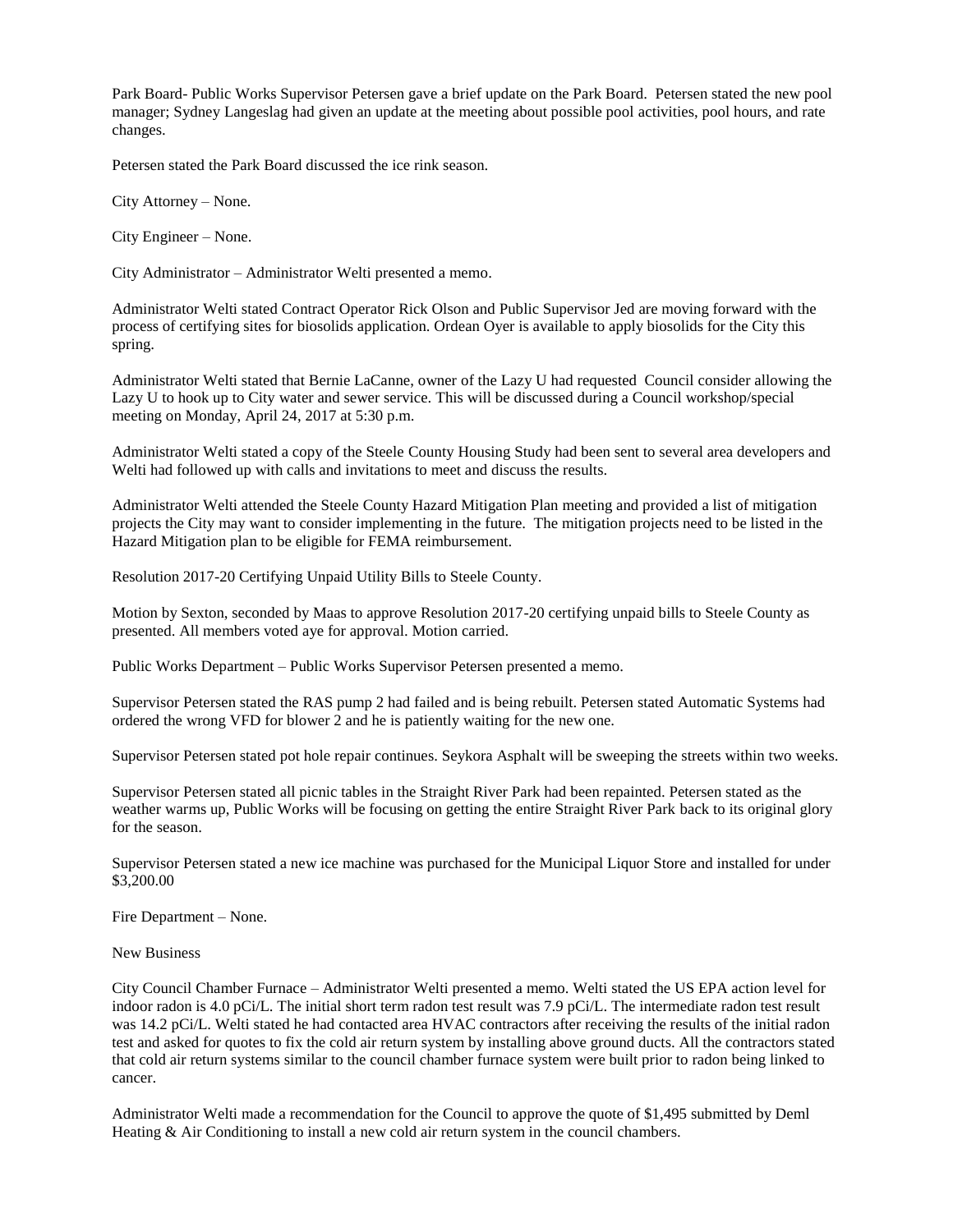Motion by Sexton, seconded by Dempsey to approve the quote of \$1,495 from Deml Heating & Air Conditioning. All members voted aye for approval. Motion carried.

Resolution 2017-18 Authorizing Membership in the 4M Fund.

Administrator Welti presented a memo on the 4M Fund. Welti stated he had spoken with City staff from three other communities which recently invested funds in CDs through the 4M Fund. All City staff he spoke with was pleased with the rates and service.

Resolution 2017-18 will authorize the City Administrator to utilize the services of the 4M Fund and to invest in the 4M Funds when rates are higher than those offered through First State Bank.

Motion by Maas, seconded by Sexton to approve Resolution 2017-18 Authorizing Membership in the 4M Fund. All members voted aye for approval. Motion carried.

North Boulevard along Central Avenue – Administrator Welti presented a memo.

Administrator Welti stated there is approximately 486 square yards of sod that has died or become inundated with weeds. Homeowners were provided with recommendations to care for the sod when it was installed in the spring of 2015. The suggestion of a local landscape company is to seed the area. Welti stated precedent will be set if and when the City takes action.

Administrator Welti made a recommendation the City could either take no action or make grass seed available for any property owners who want to try to reestablish lawn in the boulevard.

Council decided to take no action. Council feels the grass is the homeowner's responsibility.

2017 Pool Rates and Hours of Operation – Administrator Welti presented a memo. Welti stated after reviewing the hours and rates with the pool manager and the city clerk, the following changes are proposed:

Evening break would be  $5:00 - 5:30$  p.m. Open swim would be 5:30 – 7:30 p.m. Monday through Friday Open swim would be 12:30-5:00 p.m. and 5:30-8:00 p.m. Saturday and Sunday Water aerobics would be 7:30-8:30 p.m. Monday through Thursday

Motion by Sexton, seconded by Dempsey to approve the change in pool hours. All members voted aye for approval. Motion carried.

Administrator Welti proposed the following rate changes:

Pool Parties: \$50.00 for first hour \$80.00 for 2 hours \$110 for 3 hours

Swimming Lessons: \$80.00 for city families with 3 or more children \$90.00 for non-city families with 3 or more children

Motion by Sexton, seconded by Dempsey to approve the pool rate changes. All members voted aye for approval. Motion carried.

Social Media Policy – Administrator Welti presented a memo. Administrator Welti made a recommendation the Council adopt the Medford Social Media Policy to establish standards of conduct, rules of use, data ownership, etc. for social media accounts created to provide residents with City information.

Motion by Dempsey, seconded by Merritt to approve the Social Media Policy. All members voted aye for approval. Motion carried.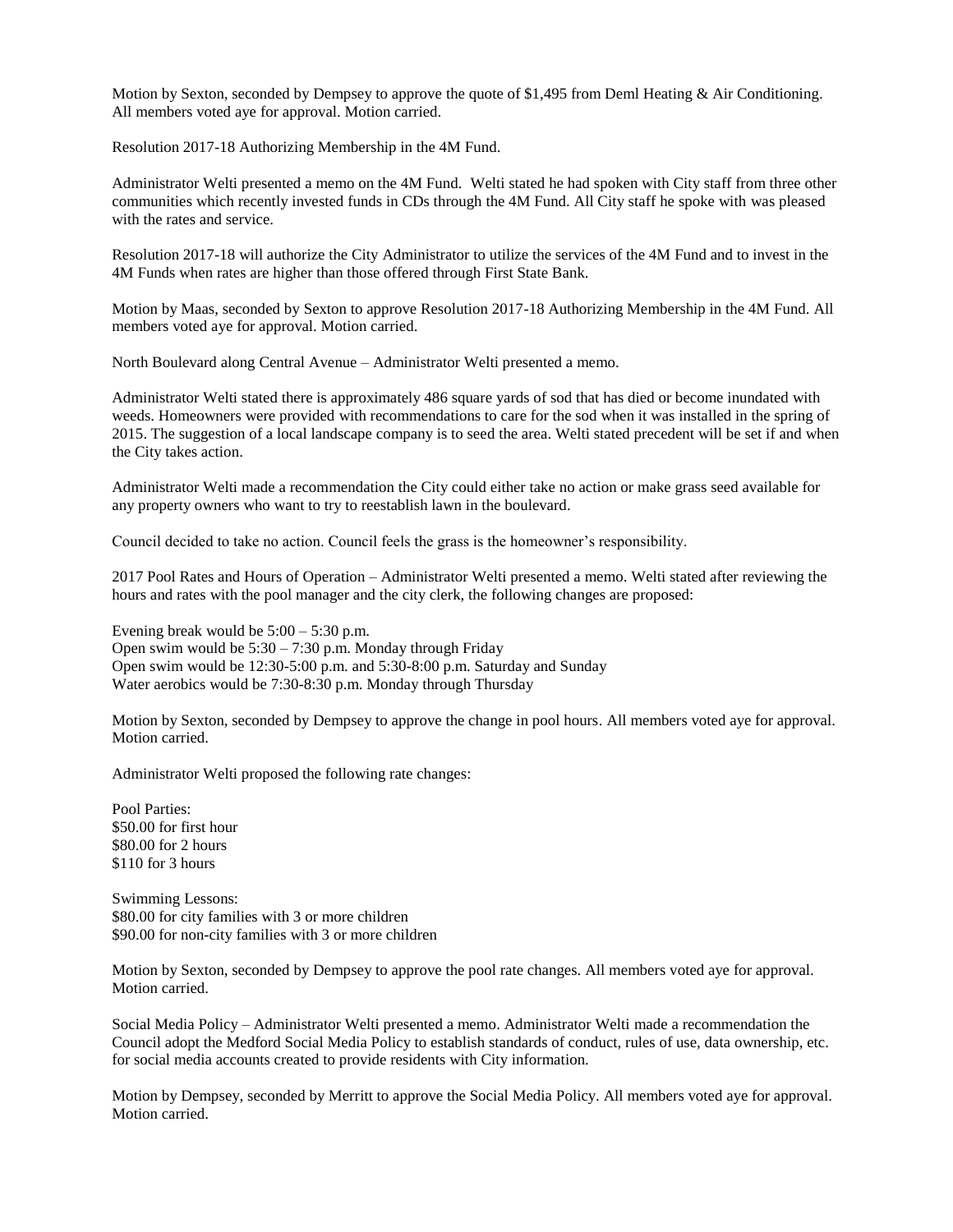Steele County Housing Study Highlights – Administrator Welti reviewed the highlights of the study. The price of housing in Medford is generally affordable, but there is a lack of supply.

Resolution 2017-19 Supporting Local Government Decision-Making Authority - This resolution supports local decision-making authority and opposes legislation that removes the ability for local elected officials to respond to the needs of their businesses and constituents. The resolution will be forwarded to local legislators.

Motion by Sexton, seconded by Dempsey to approve Resolution 2017-19. All members voted aye for approval. Motion carried.

Training – Administrator Welti stated City Clerk Jackson would be attending the Clerks Institute on May 1-5, 2017. Welti stated he would like to attend Minnesota City and County Manager training May 3-5, 2017. Administrator Welti asked for approval to close City Hall on the afternoon of May 3 through Friday, May 5, 2017 so staff could attend training. Council agreed to close City Hall on the afternoon of May 3 through Friday, May 5, 2017.

Pool AED – Administrator Welti stated the pool needs a new AED. The AED at the pool is being taken out of commission. The Fire Department is trying to get one or two new AEDs. Welti will put in a grant request to the Fire Relief Association to pay for part of a new AED.

Council Workshop/Special Meeting - Monday, April 24, 2017, 5:30 – 7:00 p.m. Regular City Council Meeting – Monday, April 24, 2017, 7:00 p.m. Council Workshop/Special Meeting – Tuesday, April 11, 2017, 5:00 – 7:00 p.m. Board of Appeal and Equalization Meeting – Tuesday, April 11, 2017. 7:00 p.m. LMC Annual Conference, June 14-16, Rochester

Motion by Maas, seconded by Merritt to adjourn the Regular City Council meeting at 8:33 p.m.

Minutes approved at  $\blacksquare$ 

Submitted by \_\_\_\_\_\_\_\_\_\_\_\_\_\_\_\_\_\_\_\_\_\_\_\_\_\_\_\_\_\_\_\_\_\_\_\_\_\_\_City Clerk.

Signed by \_\_\_\_\_\_\_\_\_\_\_\_\_\_\_\_\_\_\_\_\_\_\_\_\_\_\_\_\_\_\_\_\_\_\_\_\_\_\_\_\_Mayor.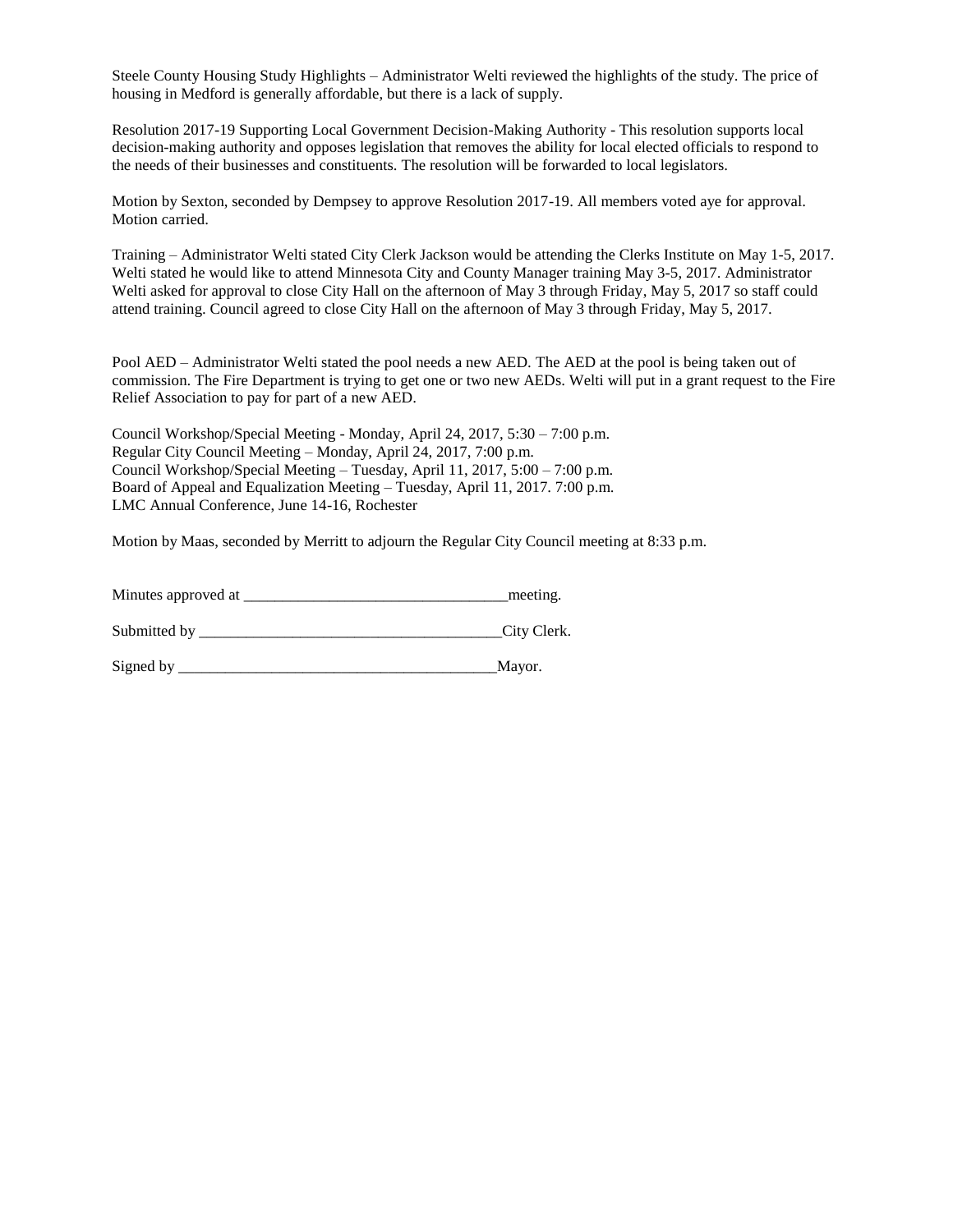Special City Council Meeting April 11, 2017 5:00 p.m. City Hall

Members present were Nelson, Sexton, Merritt, Maas, and Dempsey

Members absent: none.

City Staff and consultants in attendance were Andy Welti, Elizabeth Jackson, Jed Petersen, and Craig O'Hearn.

Others attending were Pam Bishop and Rick Hager.

Mayor Nelson called the meeting to order at 5:17 p.m.

The purpose of tonight's special council meeting work session is to decide the 5-6 top goals to work on in the next two years. City Council members and City Staff had completed goal sheets prior to the meeting

The meeting was facilitated by Pam Bishop. Bishop presented the initial results of the completed goal sheets. There was discussion on each of the areas indicated on the goal sheets.

Each Council member and City Staff was allowed to vote for 4 goals. The results of the voting were:

 Municipal Complex Street Projects Residential Development Commercial & Industrial Development Updates to the Waste Water Treatment Plant

Administrator Welti presented a list of policy and maintenance items that were also stated on the goal sheets completed by City Council and City Staff.

Administrator Welti stated the items on the policy and maintenance item list would be addressed by City Staff as time allowed.

Motion by Merritt, seconded by Dempsey to adjourn the special city council meeting at 6:51 p.m. All members voted aye for approval. Motion carried.

| Minutes approved at | meeting. |
|---------------------|----------|
|                     |          |

Submitted by \_\_\_\_\_\_\_\_\_\_\_\_\_\_\_\_\_\_\_\_\_\_\_\_\_\_\_\_\_\_\_\_\_\_\_\_\_\_\_\_\_\_\_City Clerk.

Signed by \_\_\_\_\_\_\_\_\_\_\_\_\_\_\_\_\_\_\_\_\_\_\_\_\_\_\_\_\_\_\_\_\_\_\_\_\_\_\_\_\_\_\_\_\_Mayor.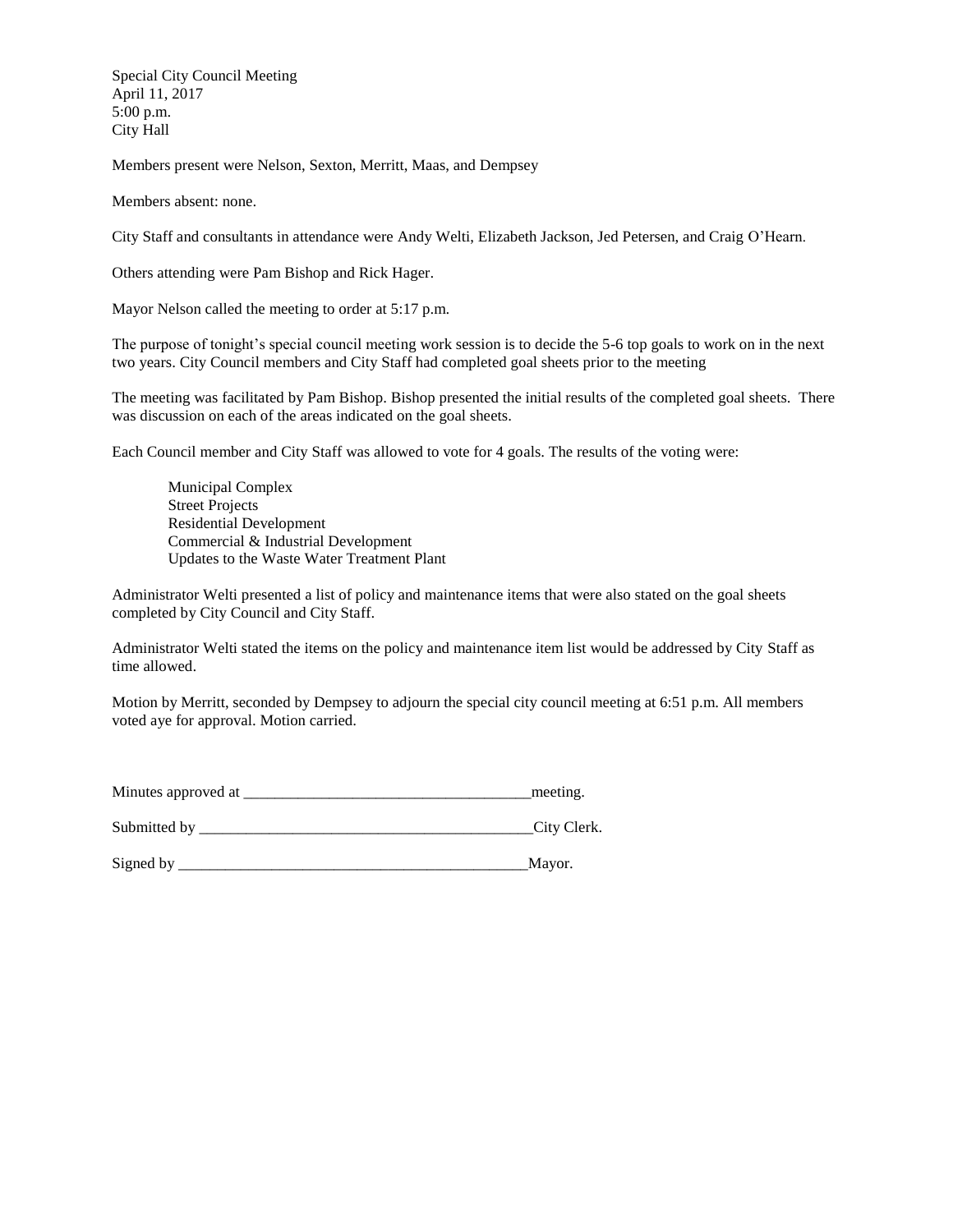City Council Board of Appeal and Equalization April 11, 2017 7:00 p.m. City Hall

Members present were Nelson, Sexton, Maas, Merritt, and Dempsey.

Members absent: None.

City staff and consultants in attendance were Andy Welti and Elizabeth Jackson.

Others in attendance were Greg Nelson, Steele County Assessor's Office.

Mayor Nelson called the meeting to order at 7:00 p.m.

The purpose of Board of Appeal and Equalization is to allow property owners the opportunity to review their market value for tax purposes as set by the Steele County Assessor's Office.

There was no public in attendance and no citizens contacted the County directly regarding their market value.

Greg Nelson presented the 2017 assessment report. The overall average market value of the City of Medford increased by 5.93%. The City of Medford had a total of 21 good sales in the testing year.

Foreclosures in the County continued to trend downward. However, Medford had 4 bank sales to a new owner. Last year, Medford only had one bank sale to a new owner and 5 the year before that.

Medford has had steady growth in residential value the last 4 years. New construction was down 23.58%.

Motion by Maas, seconded by Sexton to adjourn the Board of Appeal and Equalization meeting at 7:40 p.m. All members voted aye for approval. Motion carried.

Minutes approved at  $\blacksquare$ 

Submitted by \_\_\_\_\_\_\_\_\_\_\_\_\_\_\_\_\_\_\_\_\_\_\_\_\_\_\_\_\_\_\_\_\_\_\_\_\_\_\_\_City Clerk.

Signed by \_\_\_\_\_\_\_\_\_\_\_\_\_\_\_\_\_\_\_\_\_\_\_\_\_\_\_\_\_\_\_\_\_\_\_\_\_\_\_\_\_\_Mayor.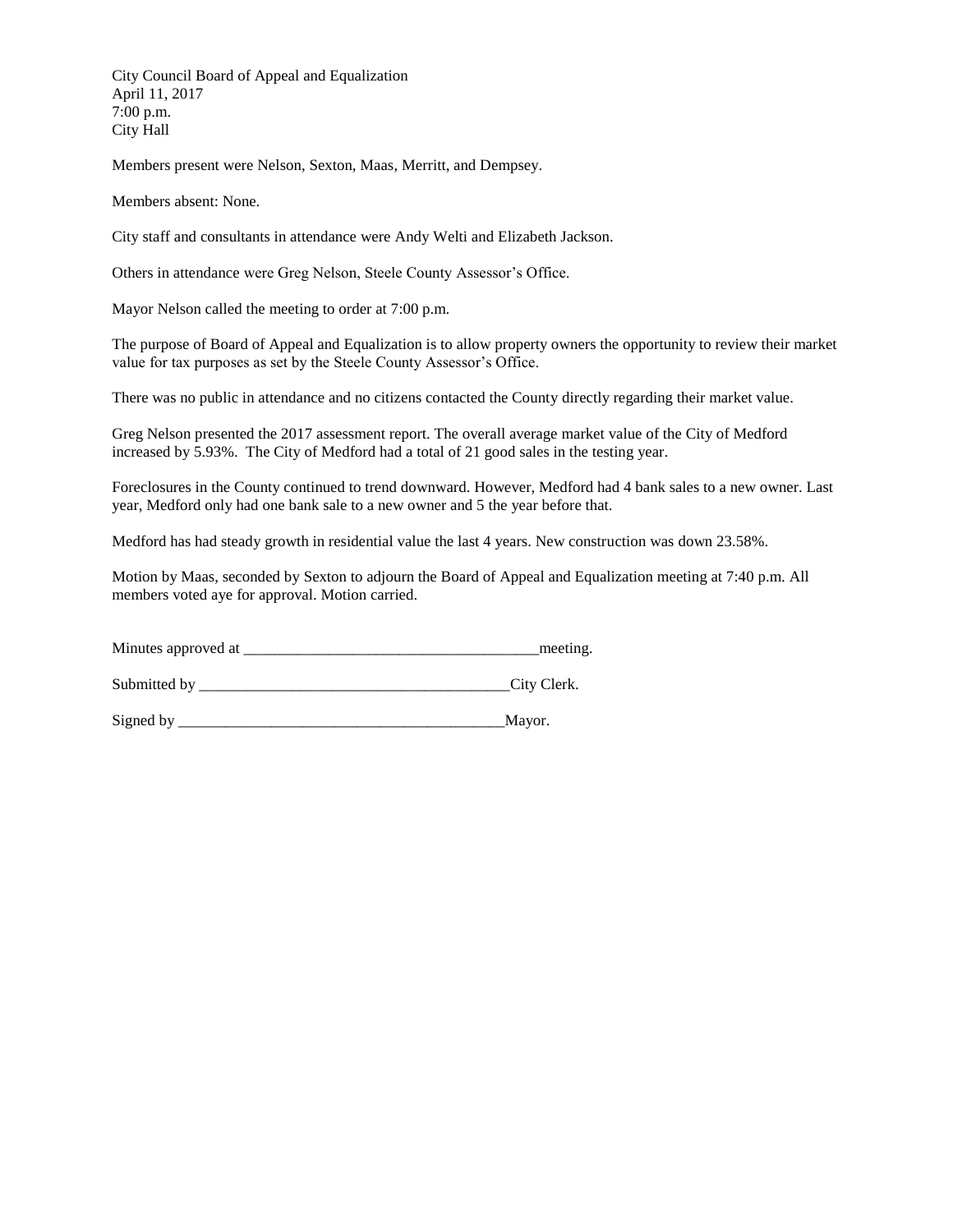City Council Special Meeting April 24, 2017 5:30 p.m. City Hall

Members present were Nelson, Sexton, Maas, Merritt, and Dempsey

Members absent: None.

City staff and consultants in attendance were Andy Welti, Elizabeth Jackson, Jed Petersen, and Seth Peterson.

Others attending were Bernie LaCanne Sr., Bernie LaCanne Jr., and Jeff Jackson.

Mayor Nelson called the special meeting to order at 5:30 p.m.

The purpose of tonight's meeting is to discuss the request from Bernie LaCanne Sr., owner of the Lazy U Community to hook up to City water and sewer services.

Administrator Welti stated this request had been made by Bernie LaCanne Sr. two years ago. At that time Bernie LaCanne had decided it was not feasible to move forward with connecting to the City water and sewer.

Administrator Welti presented the different options for annexation, connection of city water services, connection of city sewer services, etc.

Administrator Welti reviewed the new items that were added to the cost/benefit analysis of the Lazy U Community. Welti stated the development revenue generated by new residential lots is \$4,610 per new home. Welti stated the City would need to determine whether the Lazy U would pay all, a portion, or none of these fees.

Administrator Welti stated that if the Lazy U Community was annexed into the City, the City of Medford would receive an estimated \$2,000 of additional LGA per year.

Administrator Welti stated the City's outstanding debt payments for water and wastewater total \$2,849,000 and are scheduled to be paid in full in 2030.

Administrator Welti stated in 2014, Bolton and Menk estimated the following construction costs for hook up to the Lazy U Community:

| Sewer Extension           | \$653,863   |
|---------------------------|-------------|
| Water Extension           | \$528,760   |
| <b>Total Construction</b> | \$1,182,263 |

Administrator Welti stated the water and sewer utility billing for the Lazy U Community could range from \$75,000- \$100,000 per year depending upon which method the City uses to calculate the property's bill.

Public Works Supervisor Petersen presented a memo on the possible points of impact on the City of Medford's wastewater collection system and wastewater treatment plant if the Lazy U Community is connected.

Supervisor Petersen stated possible upgrades to the lift stations, both clarifiers would need to be put into operation, the City may need a larger storage tank for sludge, and a larger tank/room for Ferric Chloride storage.

Council consensus was to continue to explore the option of connecting the Lazy U Community to City water and sewer. An estimate to complete an engineering study to determine the financial impact of a Lazy U hookup upon the wastewater and water system and will be presented at the May meeting by Bolton and Menk.

Motion by Merritt, seconded by Dempsey to adjourn at 6:30 p.m.

Minutes approved at \_\_\_\_\_\_\_\_\_\_\_\_\_\_\_\_\_\_\_\_\_\_\_\_\_\_\_\_\_\_\_\_\_\_\_meeting.

Submitted by \_\_\_\_\_\_\_\_\_\_\_\_\_\_\_\_\_\_\_\_\_\_\_\_\_\_\_\_\_\_\_\_\_\_\_\_\_\_\_\_\_City Clerk.

Signed by \_\_\_\_\_\_\_\_\_\_\_\_\_\_\_\_\_\_\_\_\_\_\_\_\_\_\_\_\_\_\_\_\_\_\_\_\_\_\_\_\_\_\_\_\_Mayor.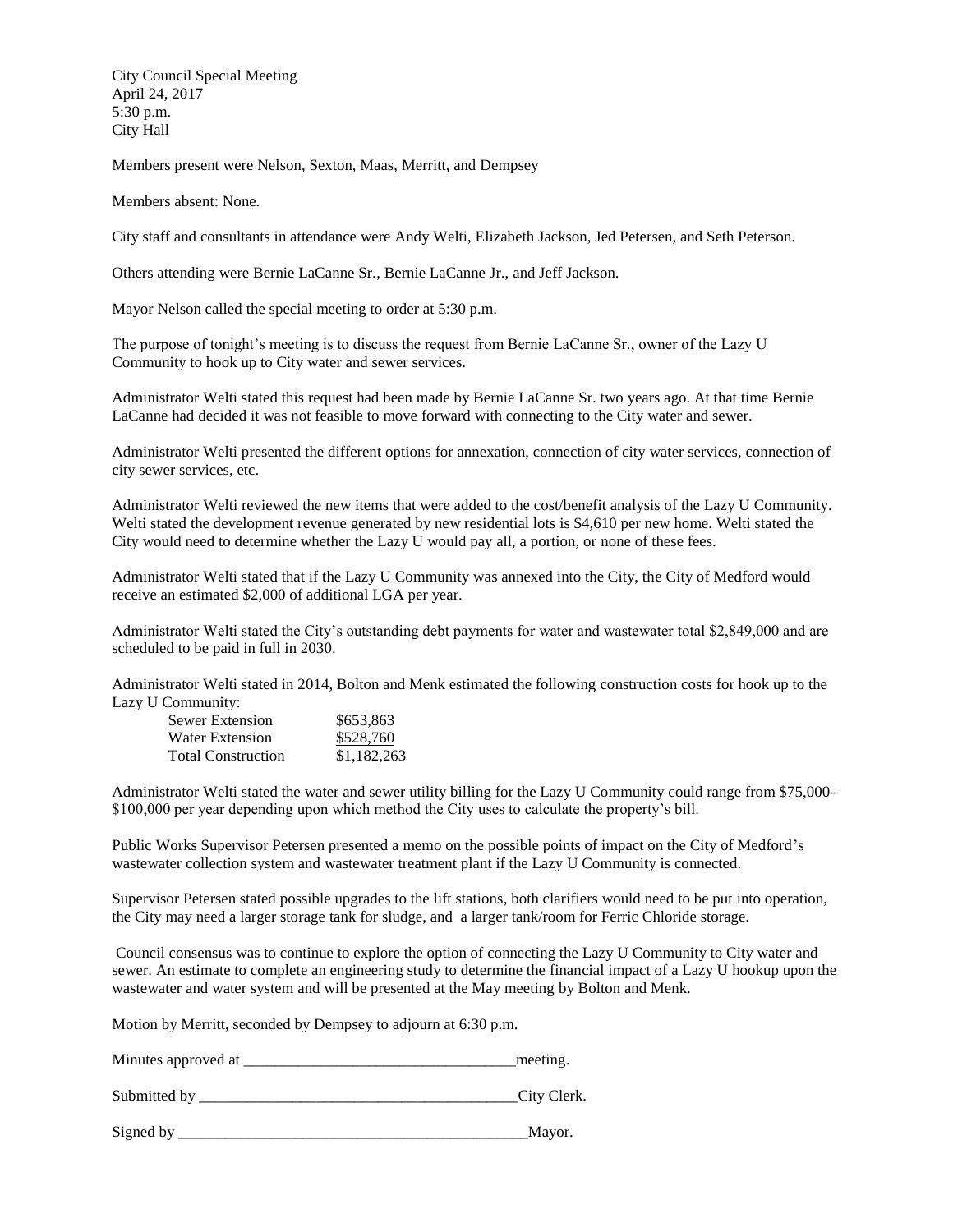Regular Council Meeting April 24, 2017 7:00 p.m. City Hall

Members present were Nelson, Sexton, Maas, Merritt, and Dempsey.

Members absent: None.

City staff and consultants in attendance were Andy Welti, Elizabeth Jackson, Jed Petersen, Craig O'Hearn, and Mark Rahrick and Tom Olinger

Others attending were Lon Thiele, Richard Quiring, and Erin Sammon.

Mayor Nelson called the meeting to order at 7:00 p.m.

Pledge of Allegiance.

Concerns/Requests from the General Public and Organizations: None.

Agenda: Motion by Sexton, seconded by Merritt to approve the agenda as presented. All members voted aye for approval. Motion carried.

Straight River Days and Civic Club Requests – The chairperson of the Civic Club, Erin Sammon presented the different events that will be held during Straight River Days, June 15-17, 2017. Thursday evening is the  $4<sup>th</sup>$  annual Miss Medford Pageant. Friday will be the parade and the party in the park with a band. Saturday will be many other events.

Parade Permit Request waiving the parade permit fee.

The Civic Club is requesting temporary golf cart permits for the weekend of Straight River Days.

Gambling Request for Raffles and Bingo.

Motion by Sexton, seconded by Merritt to approve the parade permit, golf cart passes, and the gambling request for the Civic Club for Straight River days, waiving the parade and golf cart permit fees. All members voted aye for approval. Motion carried.

Auditors 2016 Final Audit Report – Tom Olinger presented the management letter to the City Council. Mr. Olinger gave a brief recap of how all the funds did for 2016. General Fund revenues came in higher then expenditures. Expenditures were higher than budgeted mainly due to debt service principal expenditures. The John Deere Loader lease was paid off in 2016.

The cash balance of the water and sewer funds is increasing. The Municipal Liquor Store had an increase in cash of approximately \$21,000.00.

Consent Agenda – Agenda items are approved by one motion unless a Council member requests separate action.

Approval of the March 27, 2017 special meeting minutes, the March 27, 2017 regular meeting minutes, the April 11, 2017 special meeting minutes, and the April 11, 2017 Board of Appeal and Equalization minutes.

Approval of the March and April city and liquor store bills.

Approval of the March check register numbers E2907-E2934, 14181-14214, and 45306-45419.

Resolution 2017-22 Accepting Donations from Pat & Kay Merritt (\$10.00), John C Dillemuth (\$5.0), Gary Ringhofer (\$5.00), and Bryce Butler (\$5.00) for the Medford Park Endowment Fund.

Motion by Merritt, seconded by Sexton to approve the consent agenda as presented. All members voted aye for approval. Motion carried.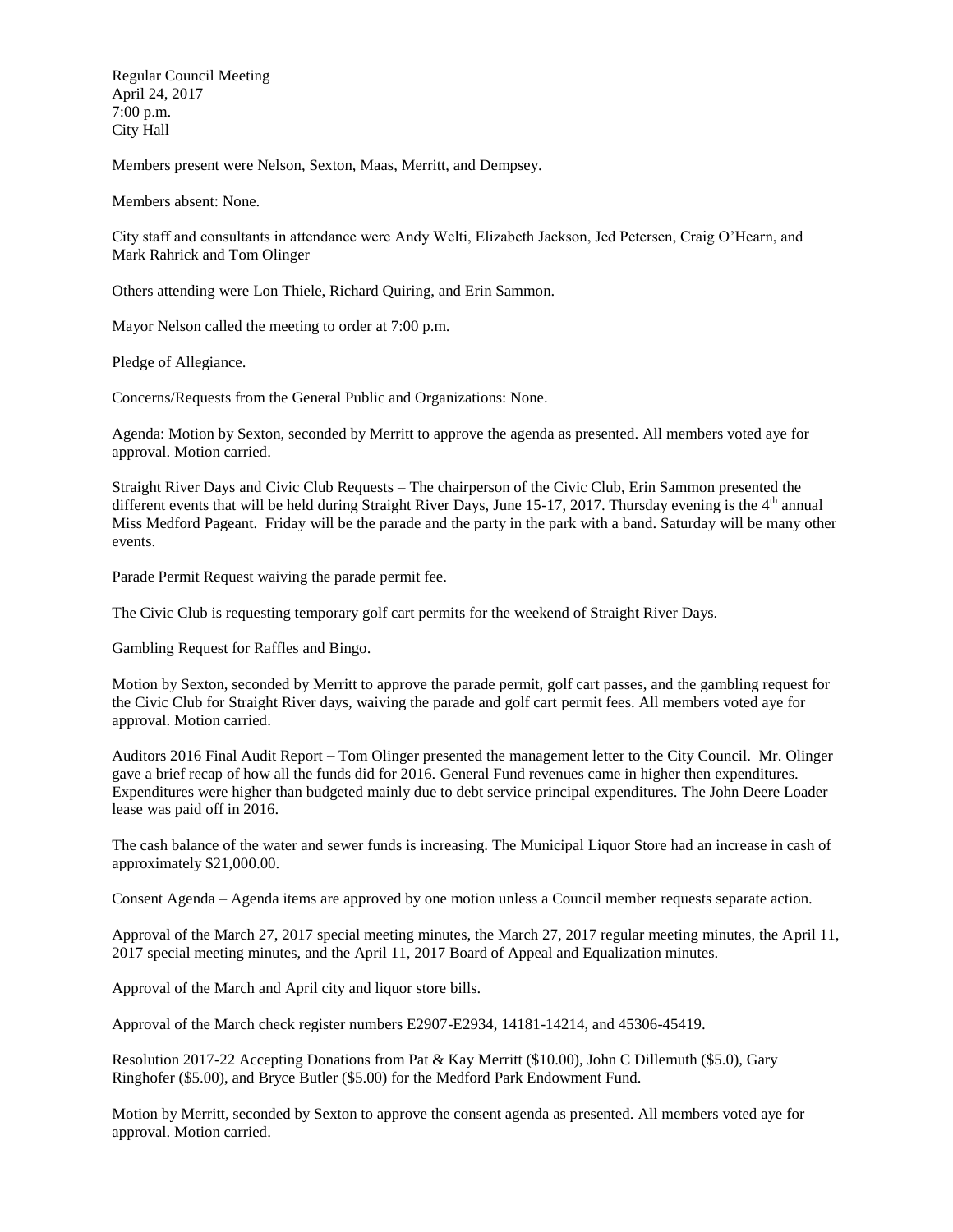Mayor's Report – City Council had no questions concerning Mayor Nelson's report.

City Attorney – none.

City Engineer – none.

City Administrator – Administrator Welti presented a memo.

Administrator Welti stated the City received the FEMA reimbursement of \$22,448.84 for the park recovery.

Several permits for fences and small building have been submitted. One permit for construction of a new home on Forest Lane has been approved.

Administrator Welti stated he continues to contact residential developers in the area to discuss the housing study. Welti met with a representative from Three Rivers Community Action, a nonprofit that serves as a developer of residential housing, to discuss housing in Medford. The representative will be attending a future EDA meeting.

Administrator Welti stated the spring newsletter had been mailed the beginning of April and several residents contacted the City with questions and requests.

Planning & Zoning will be considering an amendment to Medford's pool code at the May meeting.

Administrator Welti attended the MN Association of Small Cities meeting on Wednesday, April 19. The 2017 legislative session was discussed.

City Clerk Jackson will be attending the Minnesota Clerk's Institute May 1-5. Administrator Welti will be attending the MCMA Conference May 3-5. City Hall will be closed from noon on May 3 through the end of the day on May 5.

City Clerk – none.

Public Works Department- Public Works Supervisor Petersen presented a memo.

Supervisor Petersen gave updates on the treatment plant, pot holes, street sweeping, and parks.

Supervisor Petersen stated the Ras pump 2 had failed, been rebuilt, put back into service, failed again, and has been repaired again and is functioning properly.

Supervisor Petersen stated the City received the new bio solids land application permit on April 24, 2017.

Supervisor Petersen stated the public works department is using a new pothole patch material called Aquaphalt that is supposed to harden and last for years. Petersen stated Seykora Asphalt had swept all the streets and overall the streets looked great.

Supervisor Petersen stated the bathrooms are open at Straight River Park. The drinking fountain is not operating, and a solution is being worked on.

Pool Staff – Administrator Welti presented a memo.

Administrator Welti recommended to the City Council to hire Sydney Langeslag, pool manager, Allie Keilen, assistant pool manager, Kelcey Gerlach, Bailey DuChene, Jacob Gasner, Ben Sutcliffe, Madison Schletty, Morgan Langeslag, Abbigail Schroeder, and Mikayla Savig as lifeguards.

Administrator Welti recommended increasing the WSI certified guards who teach swimming lessons wage by \$.25 an hour, from \$10.00/hour to \$10.25/hour.

Motion by Sexton, seconded by Maas to approve the \$.25/hour wage increase for WSI certified guards who teach swimming lessons. All members voted aye for approval. Motion carried.

Computer Use Policy – Administrator Welti presented a memo.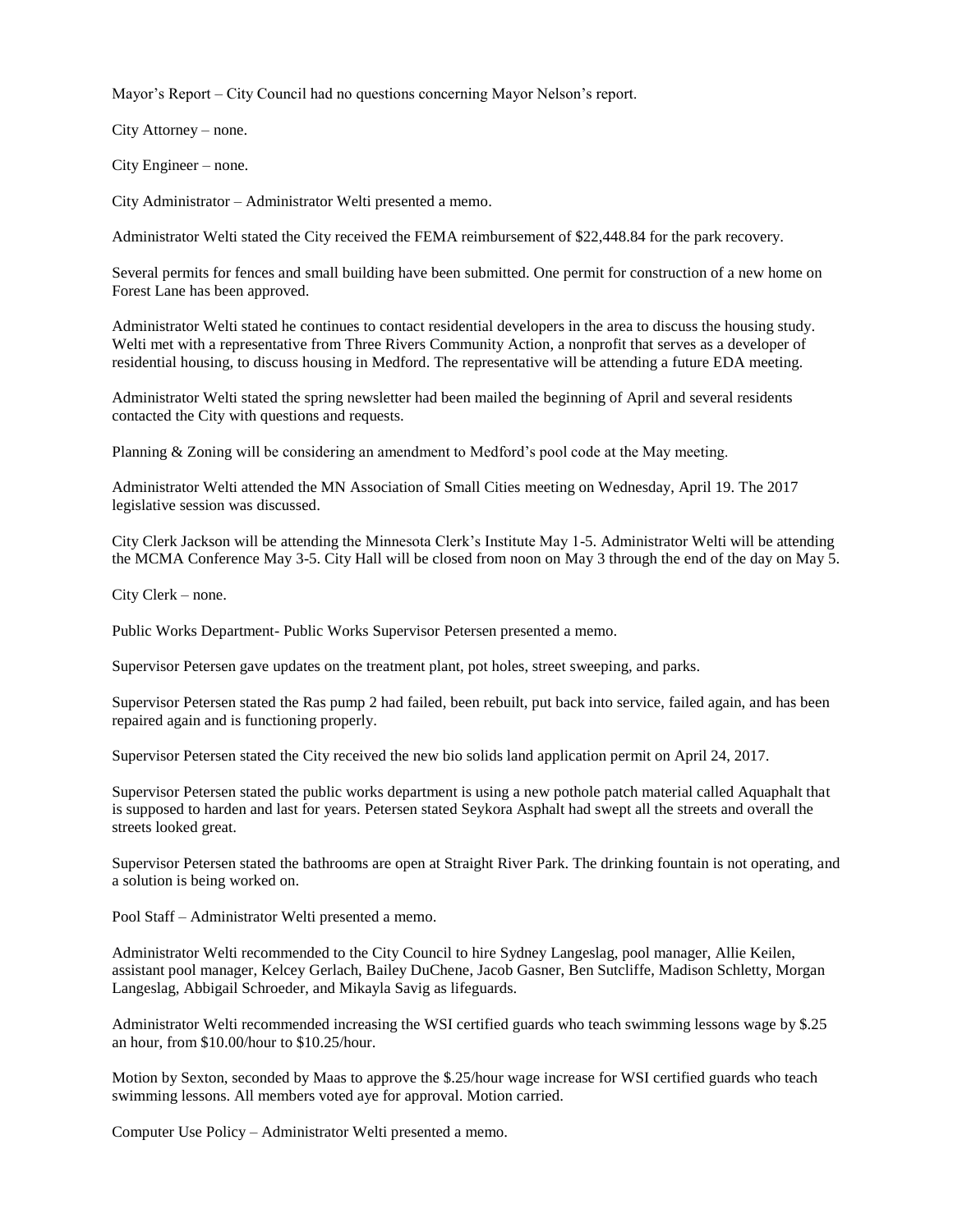Administrator Welti stated The League of Minnesota Cities advises Cities to adopt a computer use policy in combination with the social media policy the Council adopted in March.

Administrator Welti recommended Council adopt the Computer Use Policy to establish standards of conduct, rules of use, data ownership, etc.

Motion by Dempsey, seconded by Sexton to adopt the Computer Use Policy. All members voted aye for approval. Motion carried.

Vacation of street and sale of land – Administrator Welti presented a memo. Welti stated the owner of 204  $2<sup>nd</sup>$  Ave SE asked whether the City would be interested in vacating the portion of undeveloped  $1<sup>st</sup>$  St SE south of  $2<sup>nd</sup>$  Ave SE. It is a triangular piece of property on which no street could be developed.

Council consensus was to continue to explore the option of vacating and possible sale of the triangular piece of undeveloped property.

Tennis Court Resurfacing - Administrator Welti presented a memo. Administrator Welti recommended resurfacing the existing courts in 2017 with a less expensive surface.

Administrator Welti recommended Council approve the quote from Tim Carlson of C & H Sport Surfaces, Inc. for \$14,400 to resurface the tennis and basketball courts; and install tennis, pickle ball and basketball court lines.

Motion by Sexton, seconded by Merritt to approve the quote from Tim Carlson of C & H Sport Surfaces, Inc. for \$14,400. All members voted aye for approval. Motion carried.

Trail to the Lazy U/Co Rd 12 construction project planning – Administrator Welti presented a memo. Welti stated if a trail was constructed that was separated from the road, the City would be responsible for maintenance. Under current County policy sealcoating, crack-filling, brushing, plowing, and mowing of the trail would be the responsibility of the City. If the shoulder of the road was paved and designated for a trail and bike use, the county would be responsible for all maintenance due to dual use as road shoulder and bike trail.

Council consensus was to continue looking at possible trail options and discussions with Anita Benson.

Ordinance 2017-02 Amending Sunday Off-Sale Liquor Requirements for the Municipal Liquor Store – Administrator Welti presented a memo. Welti stated that currently the Municipal Liquor Store is only open on Sunday during the football season. Passing this ordinance will not change the hours of operation; it will allow offsale liquor to be sold during the allowed hours when the Medford Municipal Liquor Store is open.

Motion by Sexton, seconded by Merritt to approve Ordinance 2017-02 Amending Sunday Off-Sale Liquor Requirements for the Municipal Liquor Store. All members voted aye for approval. Motion carried.

Compost Site- Administrator Welti presented a memo. Administrator Welti and Public Works Supervisor Petersen proposed the City consider creating a compost drop off site at the current city hall/maintenance site. The City would construct a holding area. Only City staff would have access to the permanent location.

Motion by Sexton, seconded by Merritt to table the compost site discussion. All members voted aye for approval. Motion carried.

Lon Thiele stated National Night to Unite is August 1, 2017.

Council Workshop/Special Meeting – Monday, May 22, 2017, 6:30-7:00 p.m. Regular City Council Meeting-Monday, May 22, 2017, 7:00 p.m. LMC Annual Conference, June 14-16, Rochester Motion by Merritt, seconded by Dempsey to adjourn the Regular City Council meeting at 8:22 p.m.

Minutes approved at \_\_\_\_\_\_\_\_\_\_\_\_\_\_\_\_\_\_\_\_\_\_\_\_\_\_\_\_\_\_\_\_\_\_\_\_\_\_meeting.

Submitted by \_\_\_\_\_\_\_\_\_\_\_\_\_\_\_\_\_\_\_\_\_\_\_\_\_\_\_\_\_\_\_\_\_\_\_\_\_\_\_\_\_\_\_\_City Clerk.

Signed by \_\_\_\_\_\_\_\_\_\_\_\_\_\_\_\_\_\_\_\_\_\_\_\_\_\_\_\_\_\_\_\_\_\_\_\_\_\_\_\_\_\_\_\_\_\_Mayor.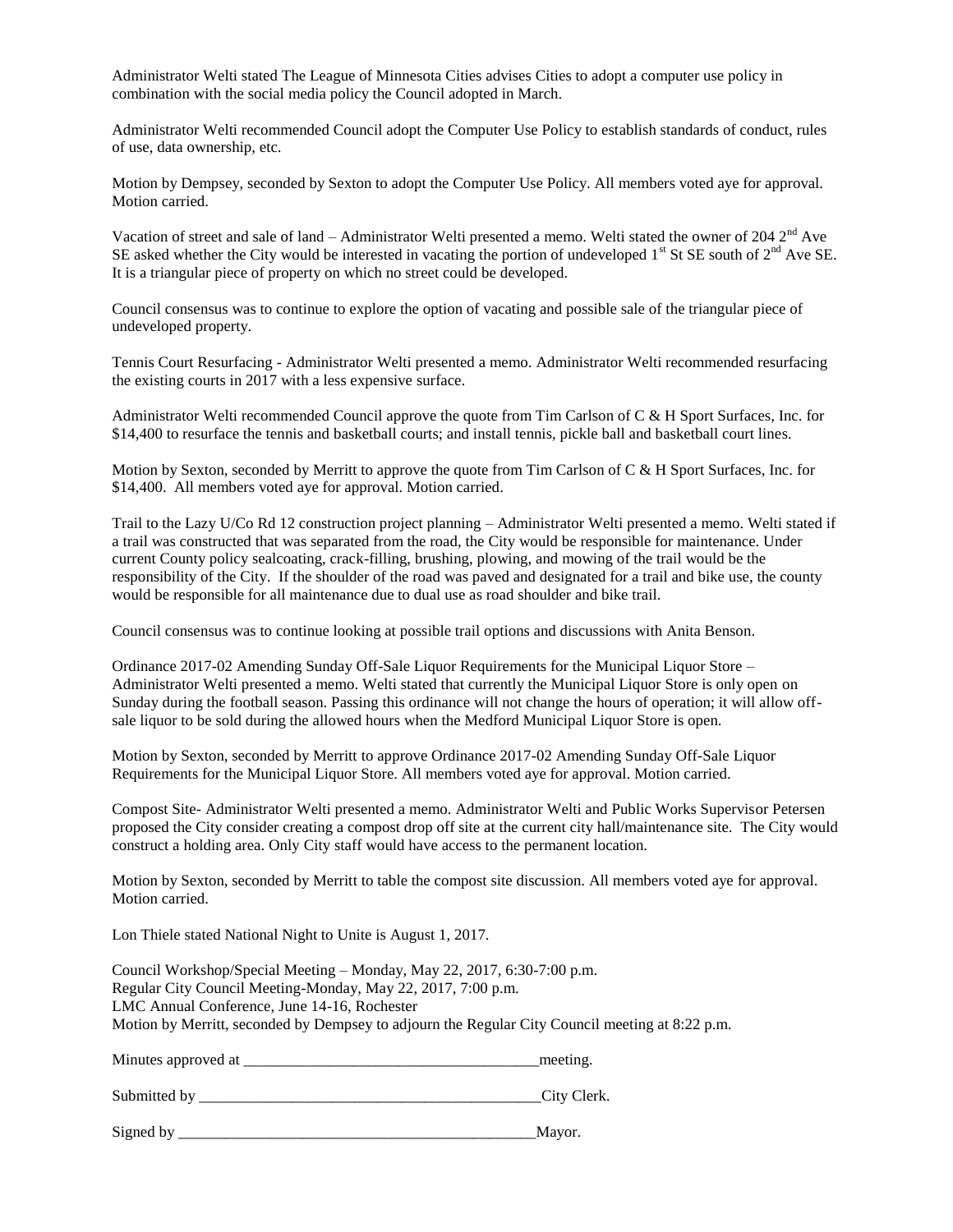Special City Council Meeting May 22, 2017 6:30 p.m. City Hall

Members present were Nelson, Sexton, Maas, Merritt, and Dempsey.

Members Absent: None.

City staff and consultants in attendance were Andy Welti and Elizabeth Jackson.

Others attending were Rick Hager and Ashley Stewart.

Mayor Nelson called the meeting to order at 6:30 p.m.

The purpose of the meeting is to discuss assigning funds. Administrator Welti presented a memo. Welti stated the Truck & Equipment Fund is not currently an assigned fund. Council could assign the Truck & Equipment fund in order for it to be separately designated as an assigned fund in the City's audit.

Welti stated Resolution 2017-25 assigning \$403,038 of the unassigned General Fund balance as of January 1, 2017, to the Fire Department Truck and Equipment Fund, was part of the Regular City Council Meeting. Council would be able to take action during the Regular City Council Meeting. .

Administrator Welti presented a memo on Fund Balances. Welti stated in the past, Medford City Clerks created a spreadsheet to track accrued interest of funds that former City Councils had designated. The funds were never officially assigned to be reflected as assigned funds in the City's audit.

Welti gave a brief overview of what each fund was for. Welti made a recommendation that Council consider taking official action through a motion and designate the following funds as unassigned general funds:

| 101-10403 | Public Safety Fund                                                                    |
|-----------|---------------------------------------------------------------------------------------|
| 101-10404 | <b>Christmas Decoration Fund</b>                                                      |
| 101-10406 | Park Improvements                                                                     |
| 101-10407 | Capital Improvements                                                                  |
| 101-10408 | Straight River Bridge Fund                                                            |
| 101-10409 | <b>Street Lights Improvements</b>                                                     |
| 101-10410 | Truck & Equipment (not the same fund as the Fire Department Truck and Equipment Fund) |

Former Mayor Pat Merritt requested the Straight River Bridge Fund be deposited into the Park Endowment.

Council discussed the various funds and Council consensus was to have further discussion of this at a later meeting.

Motion by Maas, seconded by Sexton to adjourn at 6:55 p.m.

| Minutes approved at | meeting.    |
|---------------------|-------------|
| Submitted by        | City Clerk. |
| Signed by           | Mayor.      |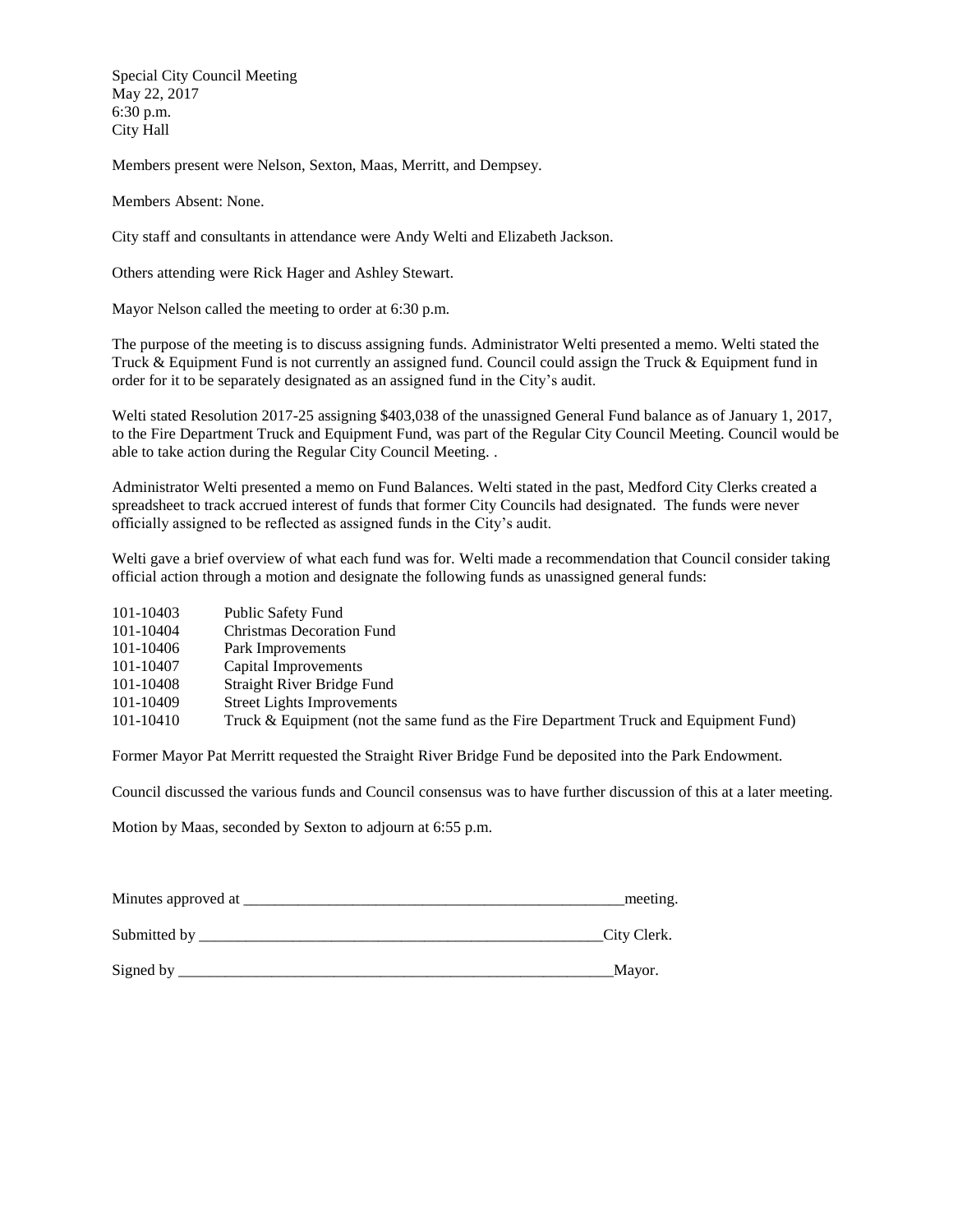Regular City Council Meeting May 22, 2017 7:00 p.m. City Hall

Members present were Nelson, Sexton, Maas, Merritt, and Dempsey.

Members absent: None.

City staff and consultants in attendance were Andy Welti, Elizabeth Jackson, Jed Petersen, Mark Rahrick, and Seth Peterson.

Others in attendance were Rick Hager, Ashley Stewart, Bernie LaCanne Sr., Bernie LaCanne Jr., Richard Quiring, Jennifer Kath, and Greg Sanborn.

Mayor Nelson called the meeting to order at 7:00 p.m.

Pledge of Allegiance.

Concerns/Requests from the General Public and Organizations: None.

Jennifer Kath from the Medford Famers Market gave a brief overview of the upcoming Farmers Market. The Medford Farmers Market will be Thursdays from 3-7 p.m. at Christ the King Church. The Medford Farmers Market will be held June  $1<sup>st</sup>$  through October.

Agenda – Motion by Merritt, seconded by Dempsey to approve the agenda as presented. All members voted aye for approval. Motion carried.

Consent Agenda – Agenda items are approved by one motion unless a Council member requests a separate action.

Approval of the April 24, 2016 special and regular meeting minutes.

Approval of the April and May City and Liquor Store bills.

Approval of the April check register numbers E2935-2958, 14215-14248, and 45420-45495.

Approval of LMCIT Liability Coverage – Waiver Form

Resolution 2017-23 Accepting Donation from Pat & Kay Merritt (\$20.00) for the Medford Park Endowment Fund.

Resolution 2017-24 Accepting Donation from the Medford Fire Relief Association (\$1,700.00) for the AED for the Medford Swimming Pool.

Resolution 2017-27 Accepting Donations from Pat & Kay Merritt (\$20.00), Don Dagne (\$5.00), and Lois & David Nelson (\$25.00 in Memory of Wilma Mueller) for the Park Endowment Fund.

Motion by Merritt, seconded by Maas to accept the consent agenda as presented. All members voted aye for approval. Motion carried.

Mayor's Report – City Council had no questions concerning Mayor Nelson's report.

Council member Sexton publicly thanked Grace Bartlett for taking the time to attend the Bike Workshop.

Planning and Zoning Board – Richard Quiring stated the Planning and Zoning Board had a public hearing on a sign height variance request from Ultra Outlets MN LLC. Ultra Outlets MN LLC requested a 23 foot sign height variance. The proposed height of the digital reader board structure is 73 feet. Quiring stated the Planning and Zoning Board recommended Council approve the sign height variance for Ultra Outlets MN LLC.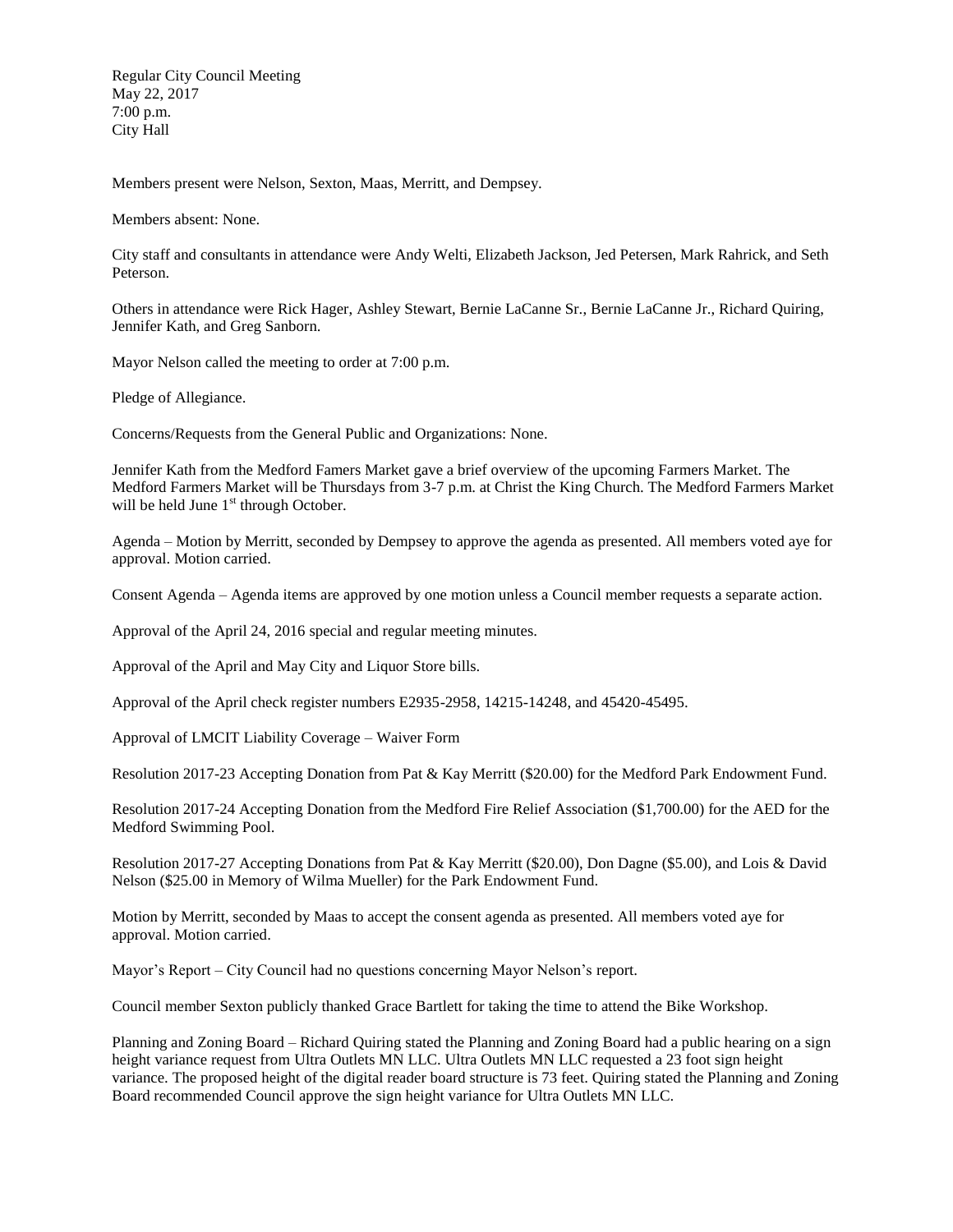Motion by Sexton, seconded by Merritt to approve the sign height variance for Ultra Outlets MN LLC. All members voted aye for approval. Motion carried.

Quiring stated the Planning and Zoning Board had a public hearing on May 15, 2017 on a proposed amendment to the Medford Pool Code.

Administrator Welti presented a memo on the amendment to the Medford Pool Code. The proposed amendment to the pool code would create the following tiered requirements:

- a. A swimming pool designed to hold no more than a maximum of 1,100 gallons of water shall not require a zoning or building permit, and shall be exempt from the requirements of this Section.
- b. A swimming pool designed to hold a maximum of no more than 5,000 gallons of water but more than 1,100 gallons of water shall require a zoning permit prior to construction.
- c. A swimming pool designed to hold in excess of a maximum of 5,000 gallons of water shall require a zoning permit and a building permit prior to construction.

Quiring stated the Planning and Zoning Board recommended Council adopt Ordinance 2017-03, amending the requirements of swimming pools under Medford City Code.

Motion by Merritt, seconded by Dempsey to adopt Ordinance 2017-03, amending the requirements of swimming pools under Medford City Code. All members voted aye for approval. Motion carried.

Quiring gave a brief update of the regular Planning and Zoning Board meeting. Quiring stated the Planning and Zoning Board made a motion to move forward with the Shore Land Ordinance. Welti will bring an update to the next Council meeting on the estimated costs of the City Attorney and the City Engineer preparing the ordinance for official action.

EDA – Welti gave a brief update. Welti stated the following slate of officers were nominated and elected by unanimous ballot:

President: Bryan Duncan Vice President: Tom Heisler Secretary: Sharon Paulson Treasurer: Jerri Wencl

CEDA staffing proposal – Administrator Welti presented a memo. Welti stated CEDA had provided the following quote for economic development staff to work in Medford:

One day every other week would be - \$11,800 One day every week would be - \$23,600

Welti stated the EDA members discussed contracting with CEDA for economic development assistance one day every other week for a year. EDA members felt CEDA could increase the City's presence, provide economic development assistance, and provide a positive return on investment. The approximate cost would be \$11,800, which could be split between the EDA and the general fund. General consensus among the EDA Board was to include the cost of the contract in the 2018 budget which will be discussed at the July EDA meeting.

Park Board – Public Works Supervisor Petersen gave a brief update. Petersen stated the Park Board discussed the green space by Casey's, the survey at Water Tower Park, and the cement pad/bike rack.

City Attorney – None.

City Engineer – None.

City Administrator – Administrator Welti presented a memo. Welti stated the Outlet Center owners had met with Welti and Mayor Nelson. They provided updates on the infrastructure improvements and the plans for additional improvements.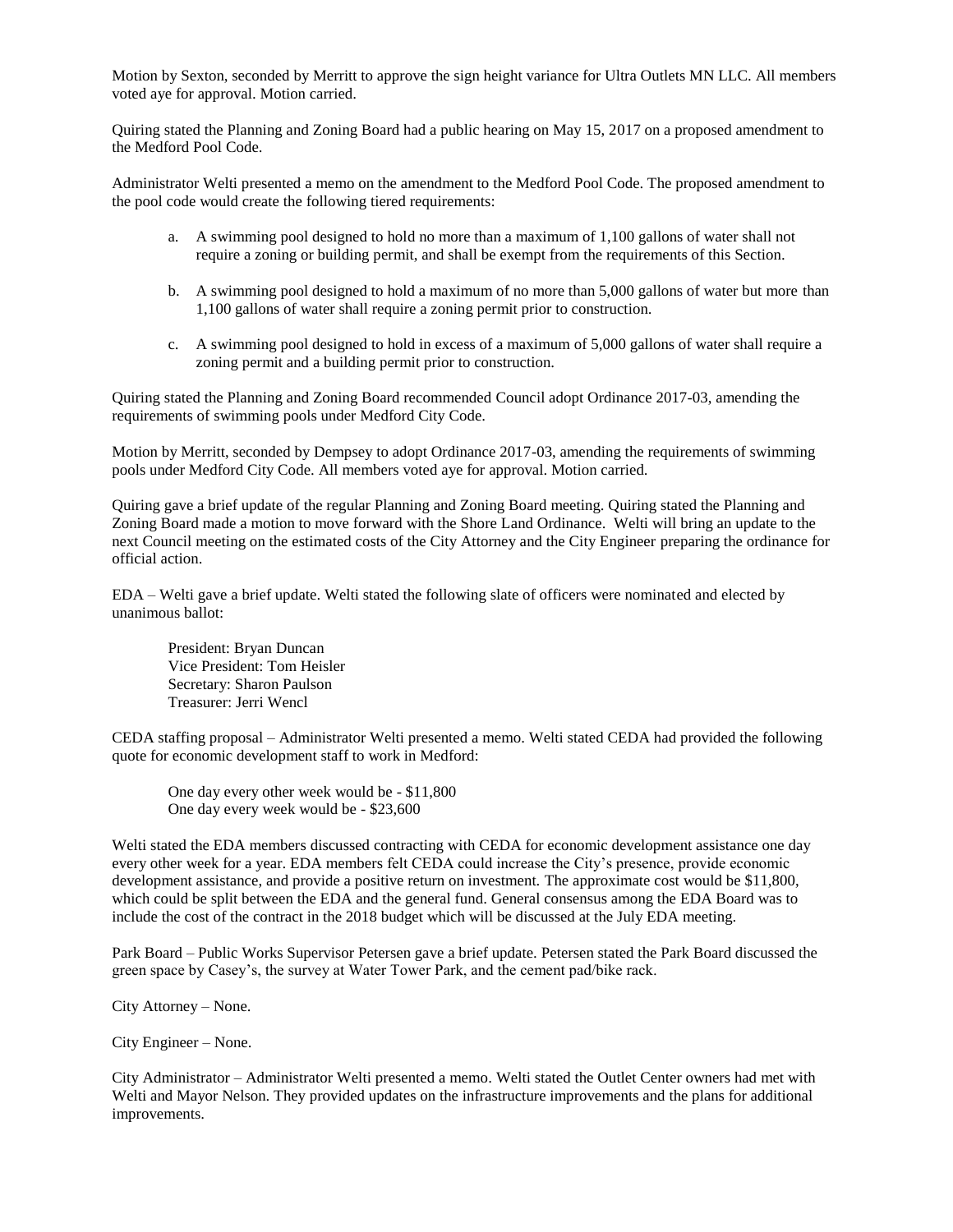Welti stated Supervisor Peterson and Administrator Welti had met with Anita Benson, Steele County Engineer, to review future projects.

Welti stated he had attended the Medford Township meeting and updated township officials on recent City activity. Welti stated he attended a follow up Hazard Mitigation meeting as part of Steele County's process to update its mitigation plan.

Welti stated Bill Regan is in the process of purchasing the parcel of land located directly east of the Medford school site. Regan intends to build a bus garage on a portion of the parcel.

Diamond Association provided the City with its schedule for Straight River Park Ballfield.

Staff are beginning preparations for Straight River Days.

City Clerk – none.

Public Works – Supervisor Petersen presented a memo. Petersen stated 290,000 gallons of biosolids had been hauled and applied.

Petersen stated the baseball diamond's infield had been tilled and sprayed for weeds.

Petersen stated the shallow end of the pool had been repainted.

Petersen stated the East Roundabout has been tilled and weeds sprayed, and is ready to be planted.

Fire Department – Chief Hager gave a brief update on the new fire truck. Hager stated the new truck is here and being prepped and will be painted. Hager stated the in-service date of the new truck would be approximately the middle of July.

Engineering estimates for WWTP maintenance/upgrades and Lazy U impact analysis – Administrator Welti presented a memo. Welti stated that once Bolton & Menk completes a study of the cost to upgrade the City's water and sewer infrastructure to meet the increased demand associated with connecting the Lazy U to City sewer and water services, the City should complete a financial impact analysis. Welti stated Mike Bubany, the City's Financial Advisor, would be available to complete the study. He would charge \$1,000 to complete the analysis and would be available to present it at a future Council meeting.

Seth Peterson from Bolton & Menk presented a Proposed Scope and Fee for Engineering Services.

Seth Peterson presented the 4 tasks as follows:

- Task 1 Evaluate Lazy U Mobile Home Park Impacts. The cost is \$16,000
- Task 2 New Sludge Decanter System. The cost is \$6,500
- Task 3 New Biosolids Handling Pump Doda pump – cost would be \$1,500 Alternative pump – cost would be \$6,000 Task 4 – Influent Screening Equipment. The cost is \$10,500

Administrator Welti made a recommendation, if Council chooses to proceed with studying a potential Lazy U water and sewer connection to the City of Medford, Welti recommended Council contract with Bolton & Menk and Mike Bubany of David Drown and Associates, to prepare the studies.

Motion by Nelson, seconded by Merritt to approve recommendation to contract with Bolton and Menk for the Lazy U Mobile Home Park Impact Study with a cost of \$16,000 and Mike Bubany of David Drown and Associates for the financial analysis with a cost of \$1,000. The total cost of \$17,000 to be split in half, \$8,500 in an escrow account from Lazy U owner, Bernie LaCanne Sr. and \$8,500 from the City of Medford's sewer fund. All members voted aye for approval. Motion carried.

Motion by Merritt, seconded by Dempsey to contract with Bolton & Menk to prepare plans for a New Sludge Decanter System with a cost of \$6,500. All members voted aye for approval. Motion carried.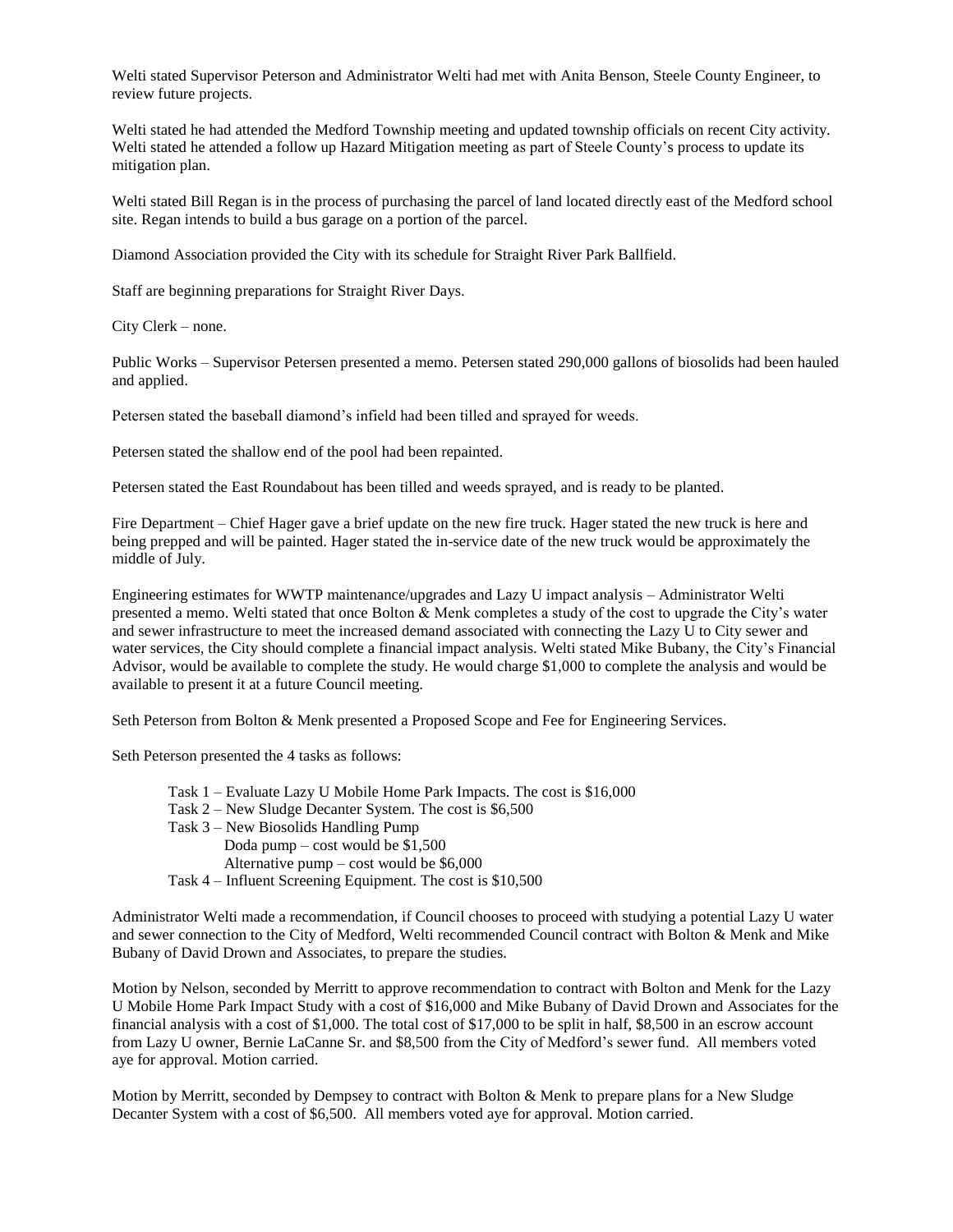Motion by Maas, seconded by Sexton to contract with Bolton & Menk to prepare plans for a New Biosolids Handling Pump with a cost of either \$1,500 for the DODA pump or a cost of \$6,000 for an alternative pump. All members voted aye for approval. Motion carried.

Sealing Well #1 – Administrator Welti presented a memo. Based upon the recommendation of the City's Engineer and MDH, Supervisor Petersen and Administrator Welti made a recommendation that Well #1 be sealed. Petersen and Welti recommended the City award Bergerson-Caswell the well-sealing contract for up to \$8,670.00

Motion by Maas, seconded by Dempsey to approve the recommendation of sealing Well #1 and awarding the contract to Bergerson-Caswell for up to \$8,670.00. All members voted aye for approval. Motion carried.

Trail to the Lazy U/Co Rd 12 construction project planning- Welti presented a memo. Welti stated he had presented the trail option to the Medford Township Board. The consensus among the township board officers was to include a trail within the shoulder of the road. The board did not support sharing the cost of maintaining a trail. Welti stated he provided background information to Commissioner Brady, who stated the County would be discussing this at a future meeting. City Council consensus was to have Welti ask Steele County to provide at least 2 plans for the trail.

Fire Department washer/extractor – Chief Hager presented a memo. Hager requested approval from the Council to purchase from BDS Laundry Systems, 1 UniMac 40 lb Cabinet Washer with mounting base and installation for \$8,752.00. Chief Hager stated the Medford Fire Department had been awarded a grant for \$8,597.95 from the Turnout Gear Washer/Extractor Award program with a local match requirement of \$1,336.05.

Motion by Merritt, seconded by Dempsey to approval the purchase from BDS Laundry Systems of the washer/extractor for \$8,752.00. All members voted aye for approval. Motion carried.

Motion by Sexton, seconded by Dempsey to authorize staff to obtain and award quotes for the installation of the washer/extractor not to exceed \$6,500.00. All members voted aye for approval. Motion carried.

Resolution 2017-25 Assigning \$403,038 of the unassigned General Fund balance as of January 1, 2017, to the Fire Department Truck and Equipment Fund- Motion by Maas, seconded by Sexton to approve Resolution 2017-25. All members voted aye for approval. Motion carried.

R& K Electric invoice for flood mitigation work at Straight River Park – Administrator Welti presented a memo. Welti stated Council had accepted R&K Electric's original bid in the amount of \$1,455 for flood mitigation work to be completed in Straight River Park. R & K Electric found the electrical work at the park was more extensive than originally anticipated. R & K Electric submitted an invoice for an additional \$500 after completing the work. Council consensus was to honor the original bid of \$1,455 and pay only that amount. Council consensus was that R & K Electric should have notified the City of the additional expense before completing the work.

Resolution 2017-26 Authorizing submission of the City of Medford's application for capital bounding request for a municipal building – Motion by Merritt, seconded by Dempsey to approve Resolution 2017-26. All members voted aye for approval. Motion carried.

Employee Compensation – Administrator Welti presented a memo. Welti stated in March of 2016, Council approved a policy to increase an employee's wage for each wastewater or water license obtained to operate the City's wastewater and water facilities.

Welti stated City Clerks can obtain a certificate upon completing three years of one-week Clerk's Institute trainings. Welti proposed a policy of compensation for completing a year (one week) of Clerk's Institute Training. The City will provide a \$.35 per hour increase in a Clerk's wage for each year (one week) of Clerk's Institute Training completed. The wage increase will take effect in the pay period immediately following the completion of the weeklong training.

Motion by Dempsey, seconded by Sexton to approve the proposed policy of compensation for completing a year (one week) of Clerk's Institute Training. All members voted aye for approval. Motion carried.

Regular City Council Meeting – Monday, June 26, 2017, 7:00 p.m. LMC Annual Conference, June 14-16, Rochester

Motion by Maas, seconded by Dempsey to adjourn at 9:54 p.m.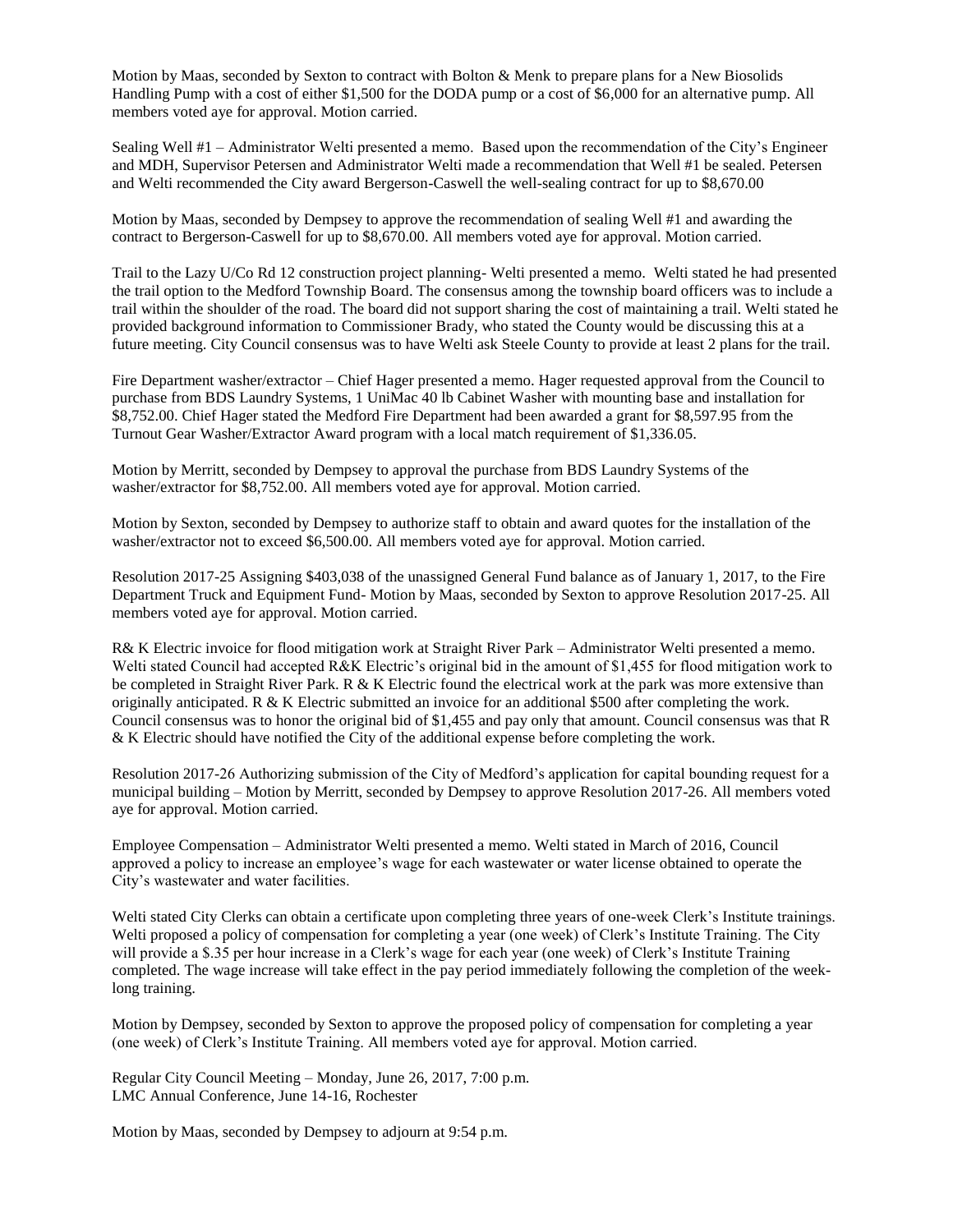| Minutes approved at | meeting.    |
|---------------------|-------------|
| Submitted by        | City Clerk. |
| Signed by           | Mayor.      |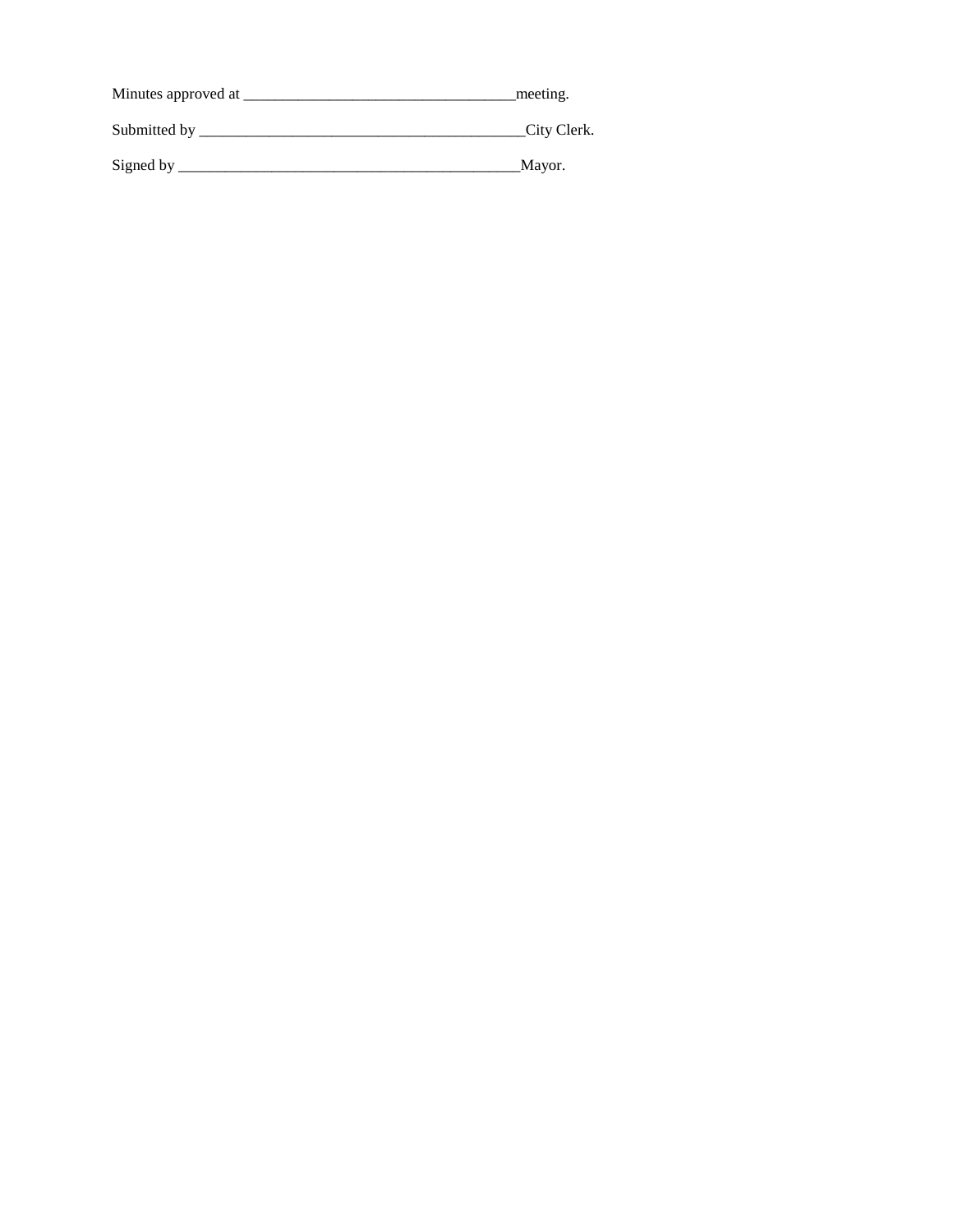Regular Council Meeting June 26, 2017 7:00 p.m. City Hall

Members present were Nelson, Sexton, Maas, Merritt, and Dempsey.

Members absent: None.

City staff and others in attendance were Andy Welti, Elizabeth Jackson, Jed Petersen, Mark Rahrick, and Joe Duncan.

Others in attendance were Bill Regan, Kelly, Schwartz, Linda Dusek, Greg Sanborn, Lorice Wilkie, Mark Walbren, Greg Lambers, and Ashley Stewart.

Mayor Nelson called the meeting to order at 7:00 p.m.

Pledge of Allegiance.

Concerns/Requests from the General Public and Organizations: None.

Agenda: Additions to the presented agenda – Add under Council Committees/Reports E: Veterans Report. Add under New Business D: Public Works Supervisor Resignation, make 2017 streets and municipal building Council questionnaire results E. Pull out G from consent agenda and make separate motion of appreciation for the in kind contribution from J & L Collision and Sales. Move New Business A: William Regan LLC Developer's Agreement to after the consent agenda.

Motion by Sexton, seconded by Merritt to approve the agenda as amended. All members voted aye for approval. Motion carried.

Consent Agenda – Agenda items are approved by one motion unless a Council member requests separate action.

Approval of the May 22 2017 special meeting minutes and the May 22, 2017 regular meeting minutes.

Approval of the May and June city and liquor store bills.

Approval of the May check register numbers E2959-E2977, 14249-14282, and 45496-45581.

Resolution 2017-30 Accepting Donation from Pat & Kay Merritt (\$20.00) for the Medford Park Endowment Fund.

Resolution 2017-31 Accepting Donation from Faribault Foundation (\$250.00) for the Medford Veteran's Committee.

Motion by Sexton, seconded by Merritt to approve items A-F on the consent agenda. All members voted aye for approval. Motion carried.

Consent Agenda Item  $G$  – Motion by Maas, seconded by Dempsey thanking J & L Collision and Sales for the inkind contribution of \$8,650.00 for painting of the new fire truck for the Medford Fire Department. All members voted aye for approval. Motion carried.

William Regan LLC Developer's Agreement – Administrator Welti presented a memo. Welti stated the City had received the draft Developer's Agreement for William E Regan, LLC's bus garage development. The City had also received the petition for annexation. A preliminary site plan was also presented for Council's review.

William E Regan addressed the Council. Regan gave a brief history of the bus company and gave a brief summary of his plans for the bus garage.

Greg Lambers gave a brief explanation of the site plans.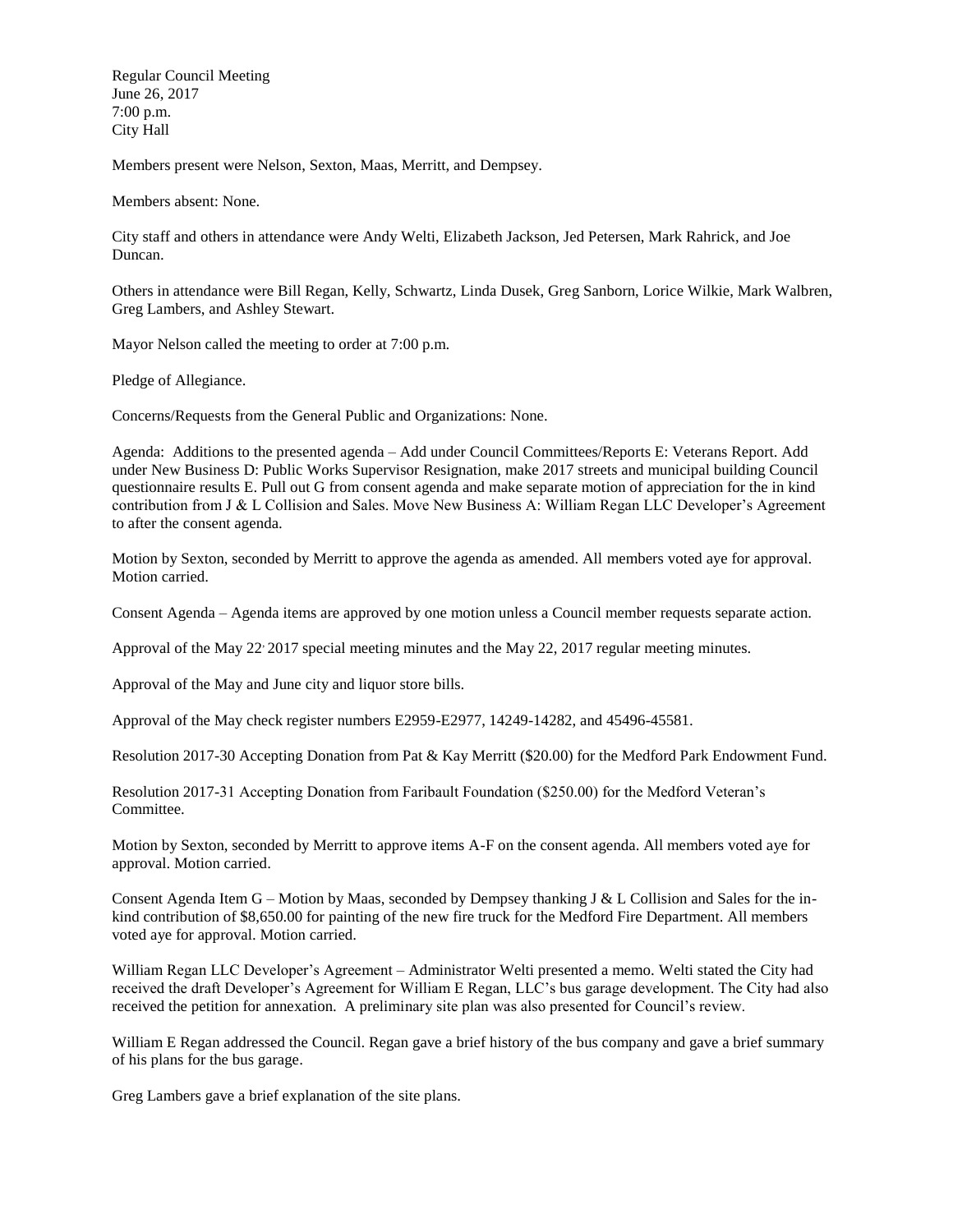Motion by Merritt, seconded by Dempsey to approve the Developer's Agreement as presented. All members voted aye for approval. Motion carried.

Joint Resolution between the Township of Medford and the City of Medford for Annexation of Part of Area Designated for Orderly Annexation – Motion by Maas, seconded by Dempsey to approve the Joint Resolution between the Township of Medford and the City of Medford for Annexation. All members voted aye for approval. Motion carried.

Mayor's Report – no questions.

Veteran's Committee – City Clerk Jackson stated the Veteran's committee had agreed to move forward with installing 2 new concrete pads for the picnic tables at the Veterans Memorial. Jackson also stated all engraving was currently complete on the Memorial Stones.

City Attorney – none.

City Engineer – none.

City Administrator – Administrator Welti presented a memo. Welti thanked the organizers and City Staff for making Straight River Days a success.

Welti stated the application requesting state bonding for the Municipal building had been submitted to Minnesota Management and Budget.

Welti stated the engineering study for the potential connection of the Lazy U Community to City water and sewer would likely be completed in mid to late July and be presented to Council in August.

Welti stated the pool kickoff was a success. Swimming lesson registrations and pool memberships were near the receipts from last year.

Welti stated he had been preparing the preliminary 2018 budget. It will be ready for presentation at the end of July.

Welti stated the City would receive \$11,687 in Small Cities Assistance for street repair/maintenance in 2017 and a similar amount in 2018.

City Clerk – City Clerk Jackson presented a memo. Jackson and Welti stated several City employees had asked for payroll to be changed from semi-monthly to biweekly. Welti stated Jackson had discussed all the steps in changing to biweekly payroll with the City Auditors, PERA, Minnesota Revenue, Internal Revenue Service and Blue Cross.

Welti stated he had contacted the League of Minnesota Cities and the League stated most cities paid on a biweekly basis and there were no issues with changing the payroll.

Administrator Welti and Clerk Jackson made a recommendation that Council approve the amended policy changing the City payroll from semi-monthly to biweekly beginning July 1, 2017, with the first biweekly payroll being paid on Friday, July 14, 2017.

Motion by Sexton, seconded by Maas to approve the recommendation to change the City payroll from semi-monthly to biweekly. All members voted aye for approval. Motion carried.

Public Works – Public Works Supervisor Petersen presented a memo.

60 tons of new Ag Lime had been applied to the baseball diamond. Sand was added to the volleyball courts.

The wading pool at the pool has a broken pipe on the main drain and is in the process of being fixed.

All hydrant flushing is complete.

Fire Department – none.

Trail to Lazy U/Co Rd 12 construction project planning – Administrator Welti presented a memo. Welti and Steele County Engineer, Anita Benson discussed posing the question to the County Commissioners as to which trail option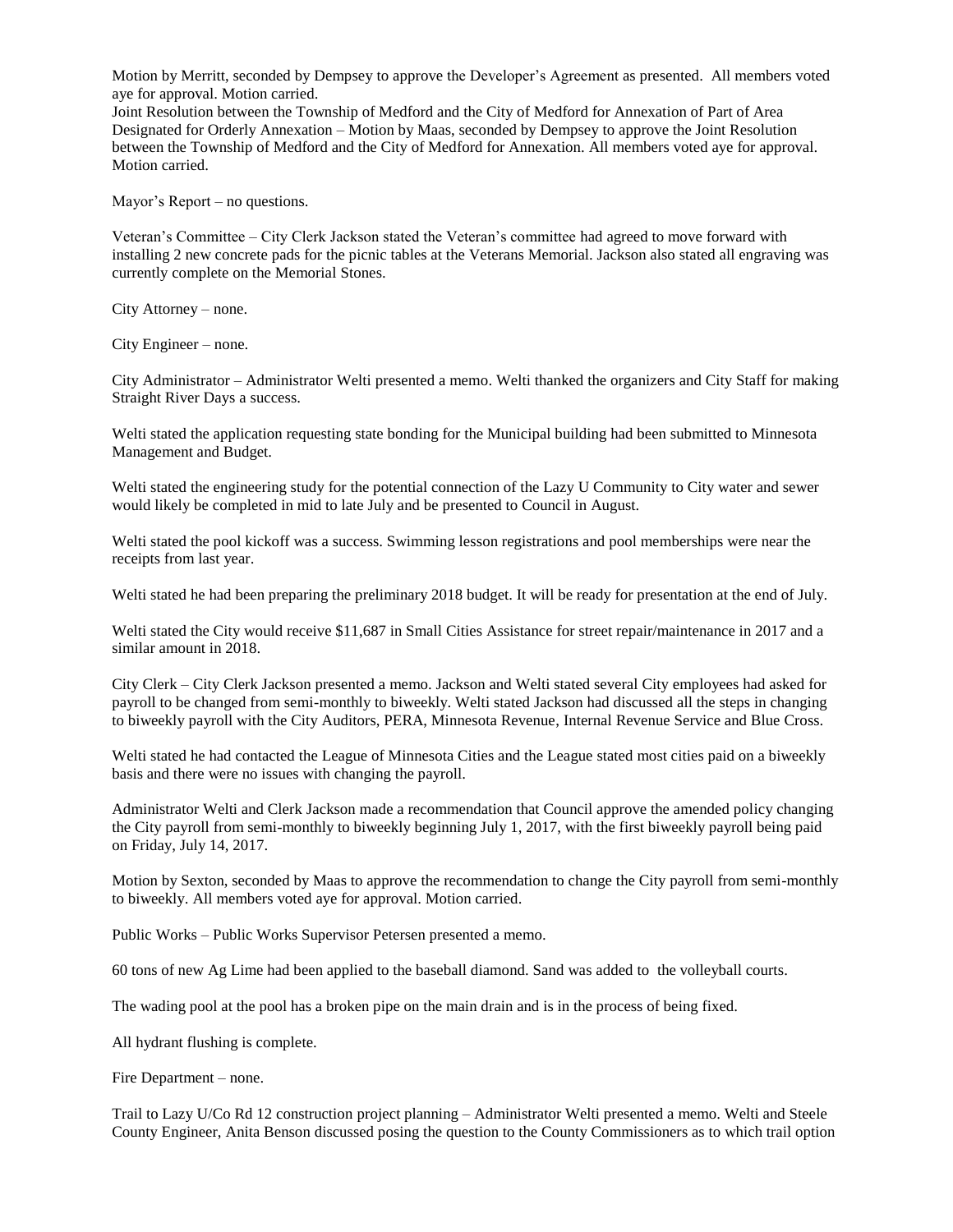the County Board was willing to support. An interim county engineer will likely advise the Board on options at a future committee meeting.

Welti stated he had spoken with Bernie LaCanne Sr. about the trail. LaCanne stated he would be willing to seal coat and mow a trail if one was built separate from the road. The City would need to crack fill.

Resolution 2017-28 MNDOT Cooperative Landscaping Agreement – Motion by Sexton, seconded by Dempsey to approve Resolution 2017-28 MNDOT Cooperative Landscaping Agreement for the acquisition of landscape materials to be placed along Trunk Highway No. 35 from 69th St./35 to  $69<sup>th</sup>$  St./E. Frontage Road. Nelson, Sexton, Maas, and Dempsey voted aye. Merritt voted nay. Motion carried.

Shoreland Ordinance – Administrator Welti presented a memo. Welti stated the City is waiting for final word as to whether Steele County's Shoreland Ordinance must be implemented in the absence of a City shoreland ordinance.

SMIF Community Growth Initiative – SMIF Community Growth Initiative program supports asset-based community development efforts that lead to economic growth and prosperity. Mayor Nelson asked Council to support the application process for SMIF.

Motion by Sexton, seconded by Maas to support the application process for the Community Growth Initiative grant. All members voted aye for approval. Motion carried.

Public Works Supervisor Resignation/Posting of Position – Supervisor Petersen has resigned his position as Public Works Supervisor effective July 20, 2017. Motion by Sexton, seconded by Maas to accept Petersen's resignation and post the position as open until the position is filled. All members voted aye for approval. Motion carried.

Motion by Merritt, seconded by Dempsey to appoint Richard W Olson, pending a new contract, as the Water Contract Operator. All members voted aye for approval. Motion carried.

2017 Streets/Municipal Complex – Administrator Welti presented a memo. Welti stated he had discussed the 2017 streets and the municipal building with each councilmember.

A future meeting will be set for Council to physically look at the streets together and discuss further action.

A future meeting will be set for Council and the Fire Department to discuss the Municipal Complex.

The 2018 Budget Overview Meeting will be July 24, 2017 at 5:30 p.m. at City Hall.

Motion by Merritt, seconded by Dempsey to adjourn the regular city council meeting at 9:25 p.m.

| Minutes approved at | meeting. |
|---------------------|----------|
|                     |          |

Submitted by clerk.

Signed by \_\_\_\_\_\_\_\_\_\_\_\_\_\_\_\_\_\_\_\_\_\_\_\_\_\_\_\_\_\_\_\_\_\_\_\_\_\_\_\_\_\_\_\_\_\_\_\_\_Mayor.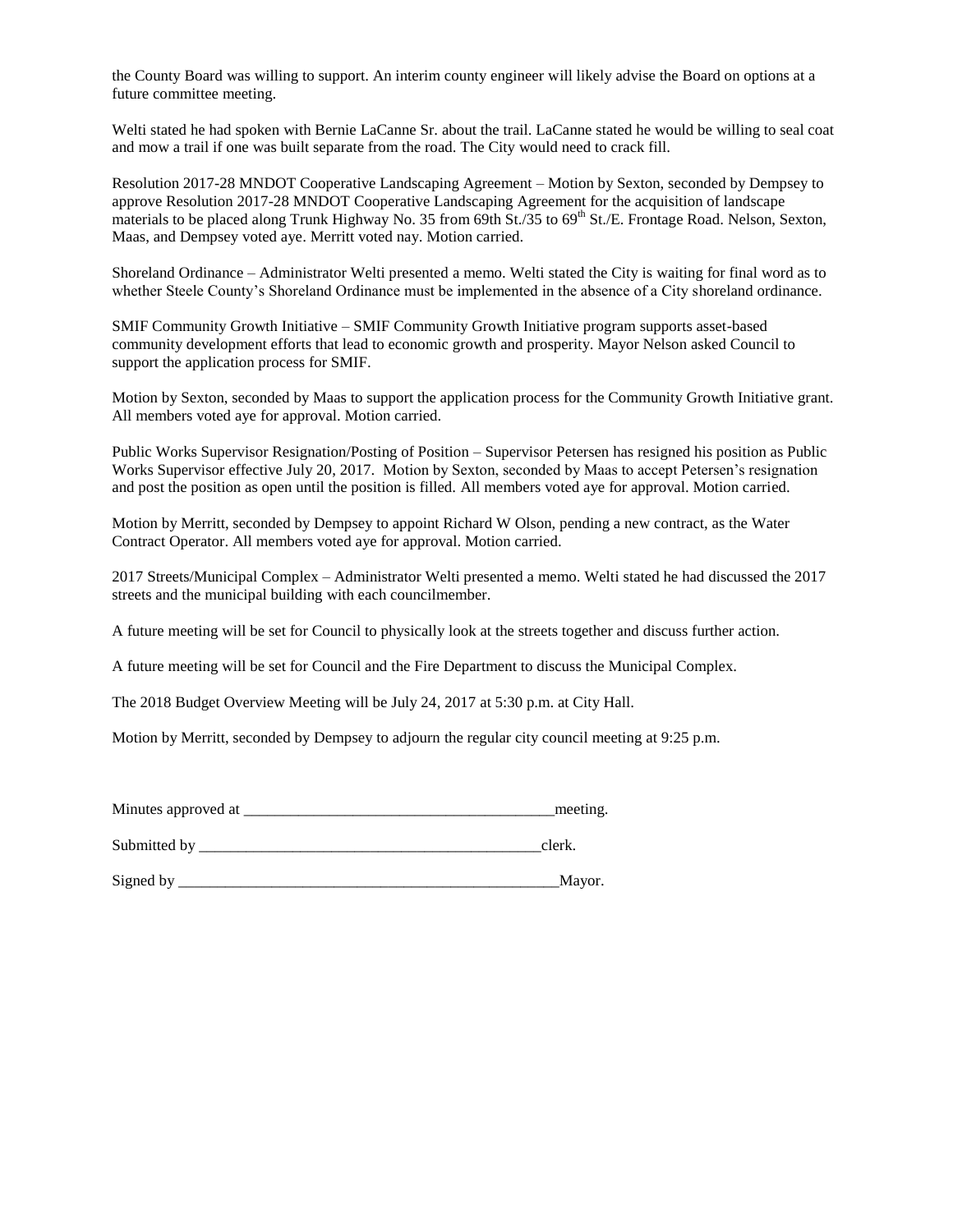Special City Council Meeting July 24, 2017 5:30 p.m. City Hall

Members present were Nelson, Sexton, Maas, Merritt, and Dempsey.

Members absent: None.

City staff and consultants in attendance were Andy Welti and Elizabeth Jackson.

Others in Attendance: None.

Mayor Nelson called the meeting to order at 5:31 p.m.

2018 Preliminary Budget and Levy

Administrator Welti presented a memo explaining the significant changes made from the 2017 budget. All changes over \$300.00 will be highlighted.

The General Fund Levy is proposed at \$571,910.00.

2018 Proposed Preliminary Levy

| General Fund        | \$571,910.00 |
|---------------------|--------------|
| Fire Relief         | \$15,000.00  |
| 2014 Central Avenue | \$19,250.00  |
| 2015 Scenic Heights | \$1,200.00   |
| <b>EDA</b>          | \$13,285.00  |
| Total               | \$620,645.00 |

Total levy increase is 2.00% over 2017.

No action taken on the preliminary budget and levy. Final approval of the Preliminary Budget and Levy will be at the August 28, 2017 regular City Council meeting.

Water/Sewer Rates

Administrator Welti proposed a \$.15 increase per thousand gallons for both the water and sewer usage rates.

The water usage rate would be \$4.15 per thousand gallons. The sewer usage rate would be \$6.05 per thousand gallons.

The increase will help cover inflation in operating costs and decrease the funding gap of the capital plan.

Ordinance 2017-04 Amending Section 2.65 of the Master Fee Schedule – Ordinance reflects the \$.15 increase for both water and sewer usage rates per thousand gallons.

Motion by Sexton, seconded by Dempsey to approve Ordinance 2017-04 Amending Section 2.65 of the Master Fee Schedule as presented. All members voted aye for approval. Motion carried.

Motion by Maas, seconded by Sexton to adjourn the work session at 6:40 p.m. All members voted aye for approval. Motion carried.

Minutes approved at \_\_\_\_\_\_\_\_\_\_\_\_\_\_\_\_\_\_\_\_\_\_\_\_\_\_\_\_\_\_\_\_\_\_\_\_\_meeting.

Submitted by \_\_\_\_\_\_\_\_\_\_\_\_\_\_\_\_\_\_\_\_\_\_\_\_\_\_\_\_\_\_\_\_\_\_\_\_\_\_\_\_\_\_\_City Clerk.

Signed by \_\_\_\_\_\_\_\_\_\_\_\_\_\_\_\_\_\_\_\_\_\_\_\_\_\_\_\_\_\_\_\_\_\_\_\_\_\_\_\_\_\_\_\_\_\_Mayor.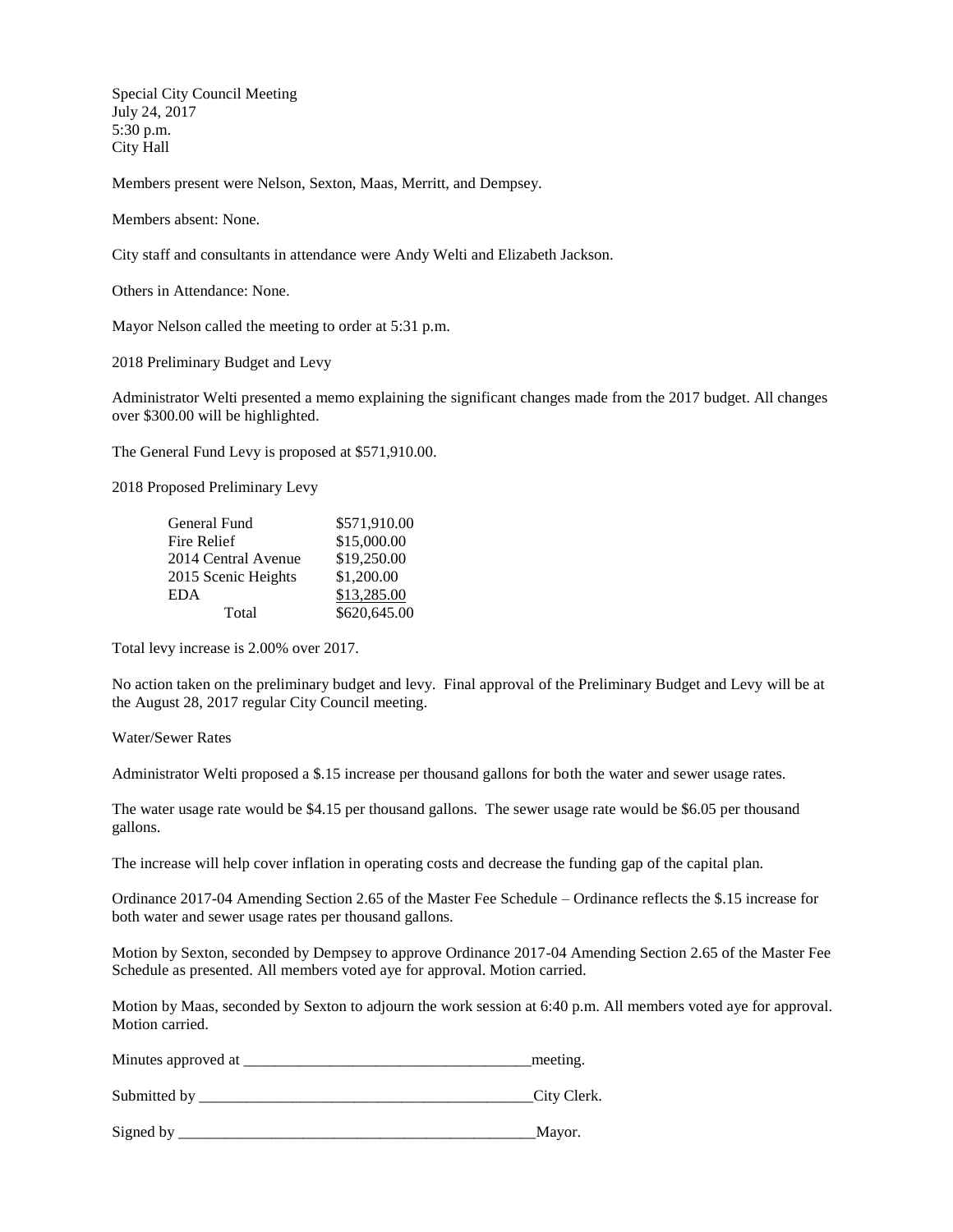Regular City Council Meeting July 24, 2017 7:00 p.m. City Hall

Members present were Nelson, Sexton, Maas, Merritt, and Dempsey.

Members absent: None.

City staff and consultants in attendance were Andy Welti, Elizabeth Jackson, Mark Rahrick, and Craig O'Hearn.

Others in attendance were Richard Quiring, Mark Walbran, Greg Sanborn, Rick Hager, and William Regan.

Mayor Nelson called the meeting to order at 7:00 p.m.

Pledge of Allegiance.

Concerns/Requests from the General Public and Organizations – None.

Agenda – Motion by Sexton, seconded by Merritt to approve the agenda as presented. All members voted aye for approval. Motion carried.

Liquor Store Manager, Craig O'Hearn gave a review of Straight River Days. O'Hearn stated that rain was an issue for the first time in his history of Straight River Days. O'Hearn was happy with the gate admissions and liquor sales for the evening, considering the weather was not ideal.

O'Hearn stated possibly having another street dance in September.

Consent Agenda – Agenda items are approved by one motion unless a Council member requests separate action.

Approval of the June 26, 2017 regular meeting minutes.

Approval of the June and July city and liquor store bills.

Approval of the June check register numbers E2978-2996, 14283-14337, and 45582-45668.

Motion by Sexton, seconded by Dempsey to approve the consent agenda as presented. All members voted aye for approval. Motion carried.

Mayor's Report – City Council had no questions concerning Mayor Nelson's report.

Planning and Zoning Board – Chairman Quiring presented the minutes from the Planning & Zoning Board.

William E. Regan LLC's preliminary and final plat and zoning designation – Quiring stated the Planning and Zoning Board held a public hearing on July 17, 2017. The purpose of the public hearing was for the citizens of Medford to address any questions or concerns regarding William E. Regan's Preliminary and Final Plat and Zoning Designation.

Quiring stated a couple citizens had concerns for surface water runoff. Regan assured citizens a pond would be constructed to make sure runoff did not occur.

Another concern was where the entrance of the driveway would be located. Site models showed citizens the proposed location of the driveway and street easement. Steele County must approve the location of the driveway and future street.

The Planning and Zoning Board made a recommendation to City Council to approve the preliminary and final plat and recommended that the City zone Lot 1 Block 1 of the Agnes Addition as I-1, and Lot 2 Block 1 of the Agnes Addition as R-2.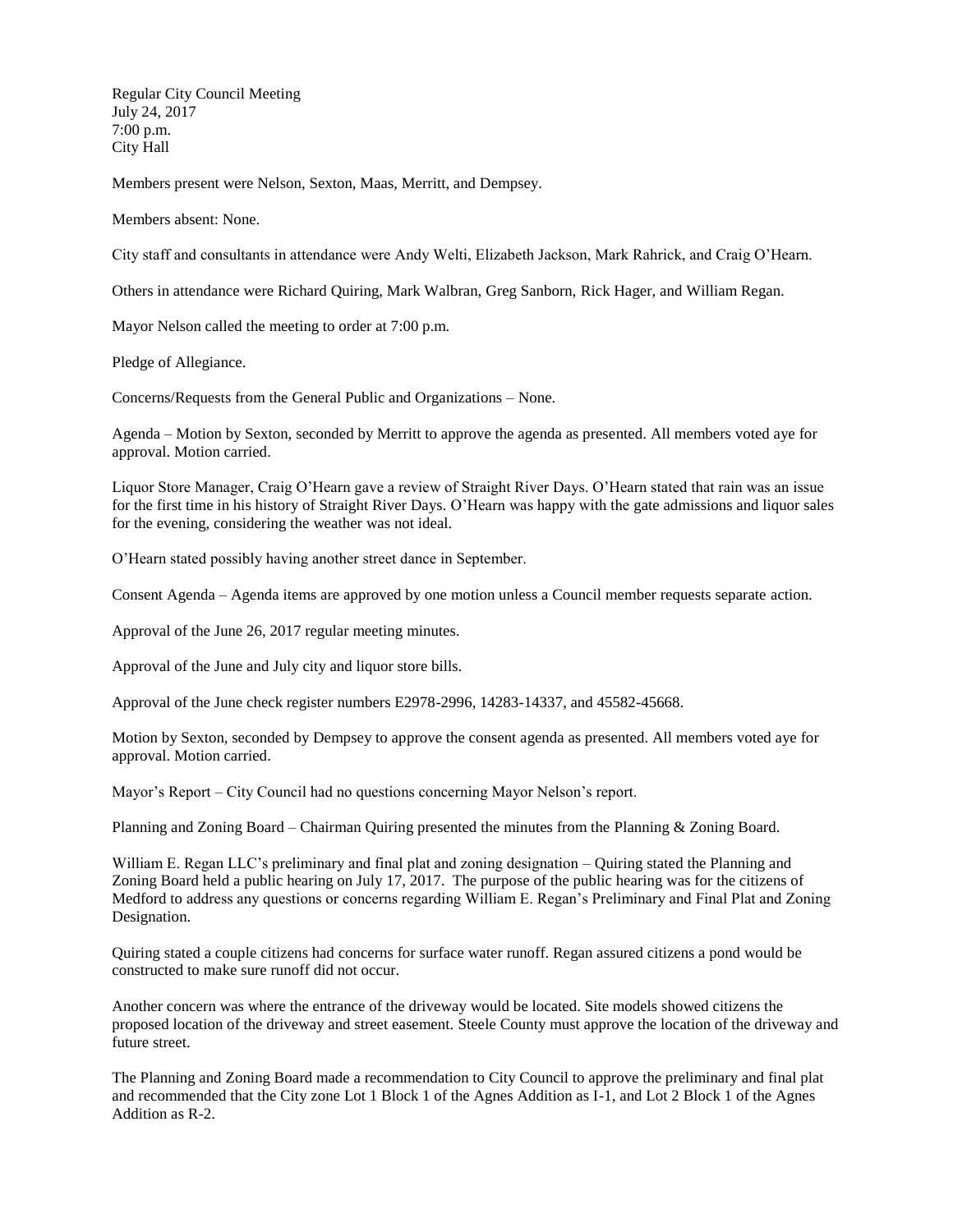Motion by Maas, seconded by Sexton to approve the preliminary and final plat as recommended by the Planning and Zoning Board. All members voted aye for approval. Motion carried.

Motion by Sexton, seconded by Maas to approve the Planning and Zoning Board's recommendation to zone Lot 1 Block 1 of the Agnes Addition as I-1, and Lot 2 Block 1 of the Agnes Addition as R-2. All members voted aye for approval. Motion carried.

EDA Board – Administrator Welti presented the minutes from the EDA board meeting. The 2018 preliminary levy was discussed and left the same as 2017. The 2018 EDA budget was reviewed and reflected in the preliminary budget.

Welti stated that Leah Hall, Director of Development with Three Rivers Community Action had given the EDA Board a slide presentation about housing. Welti stated the EDA Board approved pursuing additional information from Leah Hall and Three Rivers Community Action.

Park Board – Administrator Welti presented the minutes from the Park Board meeting. Welti stated the Park Board had scheduled a Special Meeting for July 26, 2017 at 7:00 p.m. at the old water tower green space to determine the best usage for the space.

City Attorney – None.

City Engineer – Administrator Welti presented the memo that Seth Peterson had provided. Welti stated Bolton and Menk recommended the City move forward with installing the Doda pump.

Bolton and Menk is still working on developing the technical specifications and quote package for the City staff's preferred piping option for the decanting system. It is expected that the specifications and quote package will be complete in two to three weeks.

City Administrator – Administrator Welti presented a memo.

Administrator Welti stated Staff had been preparing for the public works supervisor transition.

Welti stated City Clerk Jackson had completed the payroll transition to bi-weekly payments.

Welti stated Bill Regan's bus garage development proposal is expediently moving through the process.

Welti state family pool membership sales are slightly above last year.

City Clerk – None.

Public Works – Administrator Welti presented a memo from Supervisor Petersen. Welti stated Blower #1 had failed. Welti asked Council for authorization up to \$7,500 to replace Blower #1. Motion by Maas, seconded by Dempsey to authorize up to \$7,500 to replace Blower #1. All members voted aye for approval. Motion carried.

Administrator Welti stated RAS pump #1 is in poor shape, can't be rebuilt, and needs to be replaced. Welti stated the impeller on pump 1 of lift station 1 needs to be replaced. Welti asked Council to authorize the replacement of RAS pump #1 and replacement of the impeller on pump 1 of lift station 1. Motion by Sexton, seconded by Merritt to authorize replacement of RAS pump #1 and the impeller on pump 1 of lift station 1. All members voted aye for approval. Motion carried.

Welti stated the Public Works staff is continuing to work on a solution for the leaking water valve in the intersection of 2<sup>nd</sup> Avenue and 2<sup>nd</sup> Street SW.

Fire Department – Chief Hager presented a memo.

Chief Hager requested approval from Council to purchase 2 AEDs, the funds for the AEDs would come from the Medford Firemen's Relief Association charitable grant fund, for \$2,300.00. Motion by Sexton, seconded by Maas to authorize the purchase of 2 AEDs for \$2,300.00, with the funds coming from the Medford Firemen's Relief Association charitable grant fund. All members voted aye for approval. Motion carried.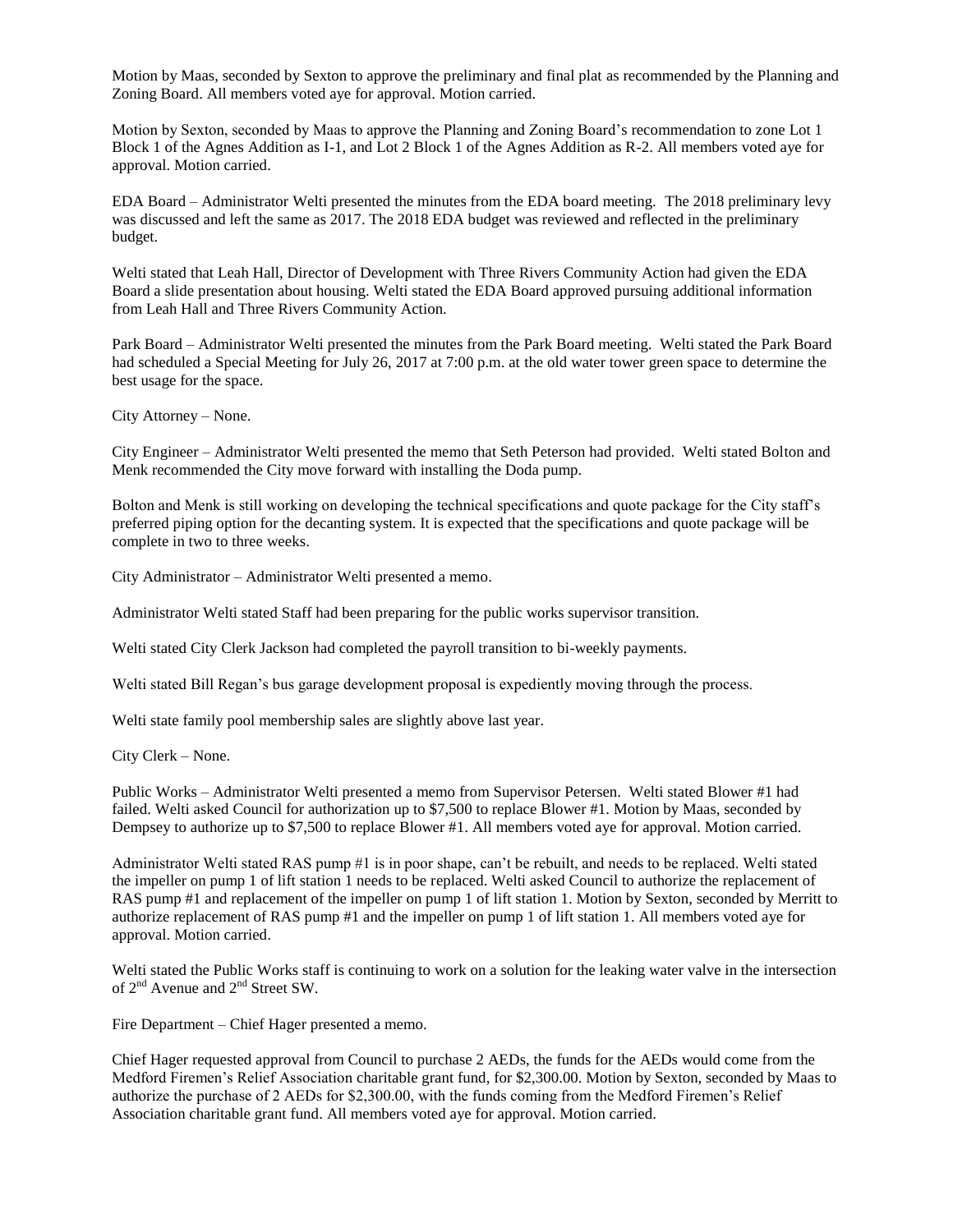Chief Hager requested approval from Council to proceed with the electrical installation for the Cascade/Air Compressor System, not to exceed \$6,000.00. Motion by Maas, seconded by Dempsey to authorize the electrical installation for the Cascade/Air Compressor System, not to exceed \$6,000.00. All members voted aye for approval. Motion carried.

Shoreland Ordinance – Administrator Welti presented a memo. Welti stated the League of Minnesota Cities and the DNR had confirmed that a county land use ordinance has no jurisdiction within a municipality unless the city specifically adopts the county ordinance. This holds true for a shoreland ordinance as well.

Motion by Maas, seconded by Merritt to table the shoreland ordinance consideration. All members voted aye for approval. Motion carried.

Pregnancy and Parenting Leave Policy – Administrator Welti presented a memo.

Welti recommended Council adopt an updated version of the pregnancy and parenting leave policy to be in compliance with state law.

Motion by Sexton, seconded by Merritt to approve the updated pregnancy and parenting leave policy to be in compliance with state law. All members voted aye for approval. Motion carried.

Water and Wastewater Contract Operator Agreement – Administrator Welti presented a memo.

Welti stated the City's current contract operator, Richard W. Olson, had requested his monthly wastewater operator rate be increased from \$581.85 to \$644.88 per month and his monthly water operator rate be increased from \$207.15 to \$230.12 per month.

Welti recommended Council approve the updated contract with Richard W. Olson to be the City's water and wastewater contract operator. The increased rate would take effect August 1, 2017.

Motion by Dempsey, seconded by Merritt to approve the updated contract with Richard W Olson. Nelson voted aye, Sexton voted aye, Dempsey voted aye, Merritt voted aye, Maas abstained.

Co Rd 45 Speed Study – Administrator Welti presented a memo.

Administrator Welti stated MNDOT had conducted a speed study of Steele County CSAH 45. The City's response to MNDOT's recommendations will be forwarded to MNDOT for consideration.

Currently a 40 mph speed limit is posted for motorists entering the City from a point south of the Piper House to  $5<sup>th</sup>$ Ave SE. MNDOT recommends increasing this to 50 mph.

Welti stated the City wants to maintain the 30 mph speed limit zone from a point at Straight River Bridge to  $2<sup>nd</sup>$  Ave NW. Welti will inform MNDOT and Steele County that a pedestrian crossing exists at  $2<sup>nd</sup>$  Ave NW and CSAH 45, which is used by many people under the age of 18 every day during the summer to cross over and access the Medford Pool.

Council recommends MNDOT leave the current 40 mph speed limit from the point south of the Piper House to  $5<sup>th</sup>$ Ave SE.

Motion by Sexton, seconded by Merritt to adjourn the regular City Council meeting at 7:54 p.m.

| Minutes approved at |  | meeting. |
|---------------------|--|----------|
|---------------------|--|----------|

Submitted by \_\_\_\_\_\_\_\_\_\_\_\_\_\_\_\_\_\_\_\_\_\_\_\_\_\_\_\_\_\_\_\_\_\_\_\_\_\_City Clerk.

Signed by \_\_\_\_\_\_\_\_\_\_\_\_\_\_\_\_\_\_\_\_\_\_\_\_\_\_\_\_\_\_\_\_\_\_\_\_\_\_\_\_Mayor.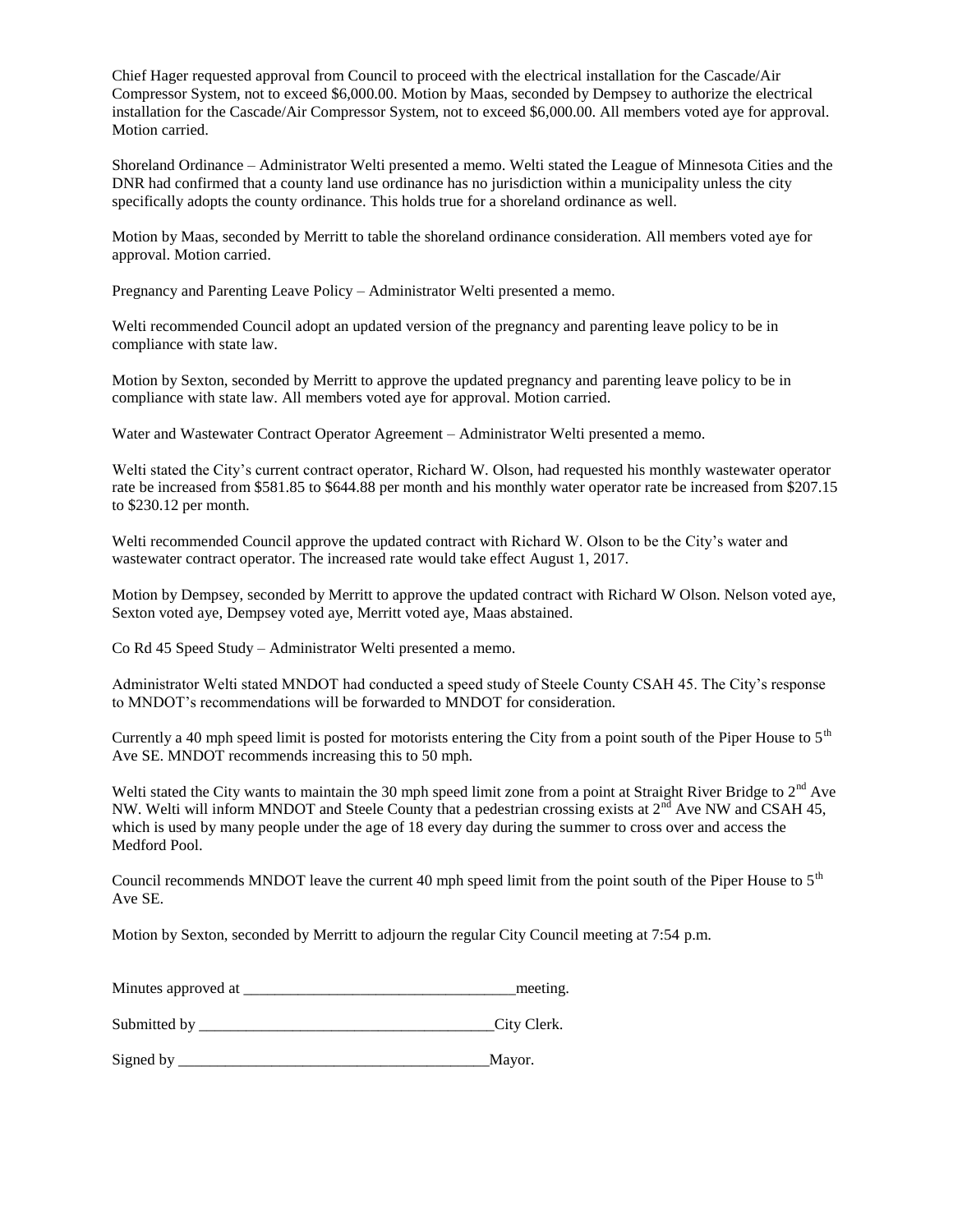Special Council Meeting Work Session July 31, 2017 4:30 p.m. City Hall and Streets throughout Medford

Members present were Nelson, Sexton, Merritt, Maas, and Dempsey.

Members absent: None.

City staff and consultants in attendance were Andy Welti, Elizabeth Jackson, and Joe Duncan.

Others in attendance were Emily Schoenbeck.

Mayor Nelson called the meeting to order at 4:36 p.m.

Public Works Staffing – the City received two applicants for the Public Works Supervisor position. An interview committee interviewed both candidates.

The committee and Administrator Welti recommended Council hire current Public Works Worker, Scott Prestegard as lead public works worker with additional supervisor related responsibilities of the City's public works. The committee and Administrator Welti recommended Council increase Prestegard's rate of pay to \$18.50 per hour. The increased responsibilities and pay will be reviewed throughout a 6 month probation period. Prestegard would need to obtain a Class D Water and Class D Wastewater license prior to a promotion.

The committee and Administrator Welti recommended Council hire Anthony Jelen, based on his experience, for the position of Public Works Worker, pending required HR checks, at the rate of \$16.25 per hour for the full-time Public Works Worker position, with a start date of August 14, 2017.

The committee and Administrator Welti recommended Council increase Fernando Gonzales' pay to \$16.82 per hour as it expects that he will be taking on additional public works worker responsibilities.

Motion by Maas, seconded by Merritt to approve all recommendations made by the committee and Administrator Welti. All members voted aye for approval. Motion carried.

Tour of streets throughout Medford – Council took a walking tour of the streets throughout Medford. Upon seeing the condition of the streets, Council is considering street improvements on  $3<sup>rd</sup>$  Ave SW from Main St to  $4<sup>th</sup>$  St SW, 1<sup>st</sup> Ave NE from Main St to 1<sup>st</sup> St NE, 1<sup>st</sup> Ave NE from 1<sup>st</sup> St NE to 3<sup>rd</sup> St NE, 2<sup>nd</sup> St NE from Central Ave to 2<sup>nd</sup> Ave NE,  $2^{nd}$  St NE from  $2^{nd}$  Ave NE to Sunrise Dr,  $5^{th}$  Ave SE from Main St to approximately 66 feet west of Canadian Pacific RR tracks, and  $2<sup>nd</sup>$  Ave SE from Main St to  $3<sup>rd</sup>$  St SE.

Motion by Merritt, seconded by Dempsey to adjourn the meeting at 6:33 p.m. All members voted aye for approval. Motion carried.

| Minutes approved at | _meeting.   |
|---------------------|-------------|
| Submitted by        | City Clerk. |
| Signed by           | Mayor.      |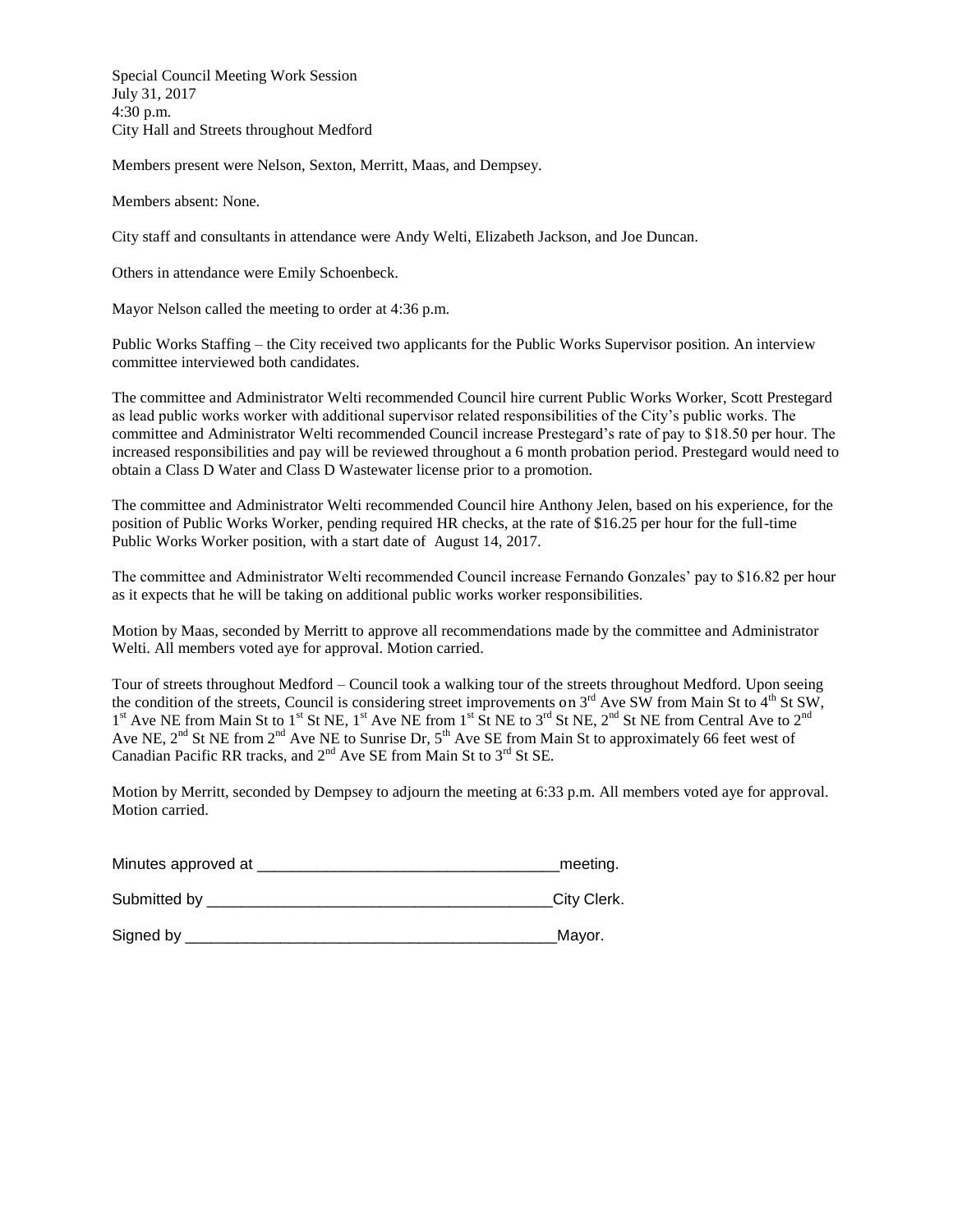Special Council Meeting Work Session August 10, 2017 5:00 p.m. Fire Hall

Members present were Nelson, Sexton, Maas, Merritt, and Dempsey.

Members absent: None.

City Staff and consultants in attendance were Andy Welti and Elizabeth Jackson

Others attending were Rick Hager, Rich Kucera, Greg Sanborn, John Anhorn, and Mike Smith.

Mayor Nelson called the meeting to order at 5:00 p.m.

The purpose of tonight's meeting was to discuss the Municipal Building.

Mayor Nelson gave a brief history of the proposed Municipal Complex and the defeat of the referendum in November 2016's election.

The City Council and members of the Medford Fire Department discussed the design, price, size, and building materials of the proposed Municipal Building.

No consensus was reached.

Motion by Dempsey, seconded by Nelson to adjourn the meeting at 6:29 p.m. All members voted aye for approval. Motion carried.

| Minutes approved at | meeting. |
|---------------------|----------|
|---------------------|----------|

Submitted by \_\_\_\_\_\_\_\_\_\_\_\_\_\_\_\_\_\_\_\_\_\_\_\_\_\_\_\_\_\_\_\_\_\_\_\_\_\_\_\_\_City Clerk.

Signed by \_\_\_\_\_\_\_\_\_\_\_\_\_\_\_\_\_\_\_\_\_\_\_\_\_\_\_\_\_\_\_\_\_\_\_\_\_\_\_\_\_\_\_\_Mayor.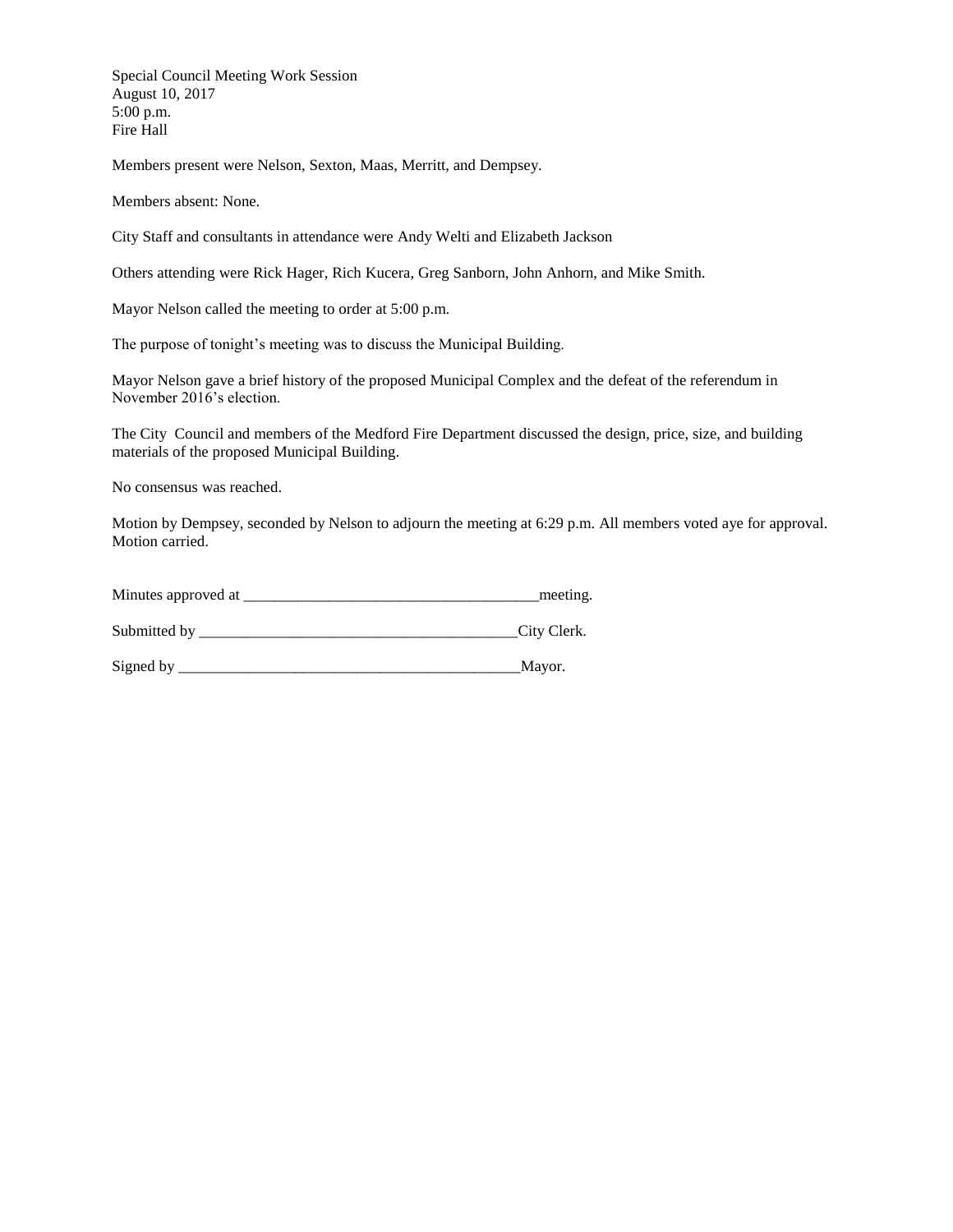Special City Council Meeting August 28, 2017 6:00 p.m. City Hall

Members present were Nelson, Sexton, Maas, Merritt, and Dempsey.

Members absent: None.

City staff and consultants in attendance were Andy Welti and Elizabeth Jackson

Others in attendance were Bryan Duncan, Annie Harman, and Leah Hall.

Mayor Nelson called the meeting to order at 6:00 p.m.

Administrator Welti provided a brief overview of conversations with area developers, and the Medford EDA Board's meeting with Leah Hall, Director of Development with Three Rivers Community Action.

Leah Hall presented a powerpoint presentation that focused on several of Three Rivers southern Minnesota housing developments. Leah answered several questions from Council members on the various aspects of financing, maintenance, and the process of housing development with Three Rivers.

Leah Hall stated Three Rivers Community Action is a non-profit developer that has been in business for over 50 years. Three Rivers Community Action prides itself on developing quality affordable housing.

Motion by Sexton, seconded by Merritt to support further investigation by Administrator Welti and Leah Hall into development possibilities in the City of Medford. All members voted aye for approval. Motion carried.

Motion by Sexton, seconded by Dempsey to adjourn the special City Council meeting at 7:08 p.m. All members voted aye for approval. Motion carried.

| Minutes approved at | meeting.    |
|---------------------|-------------|
| Submitted by        | City Clerk. |
| Signed by           | Mayor.      |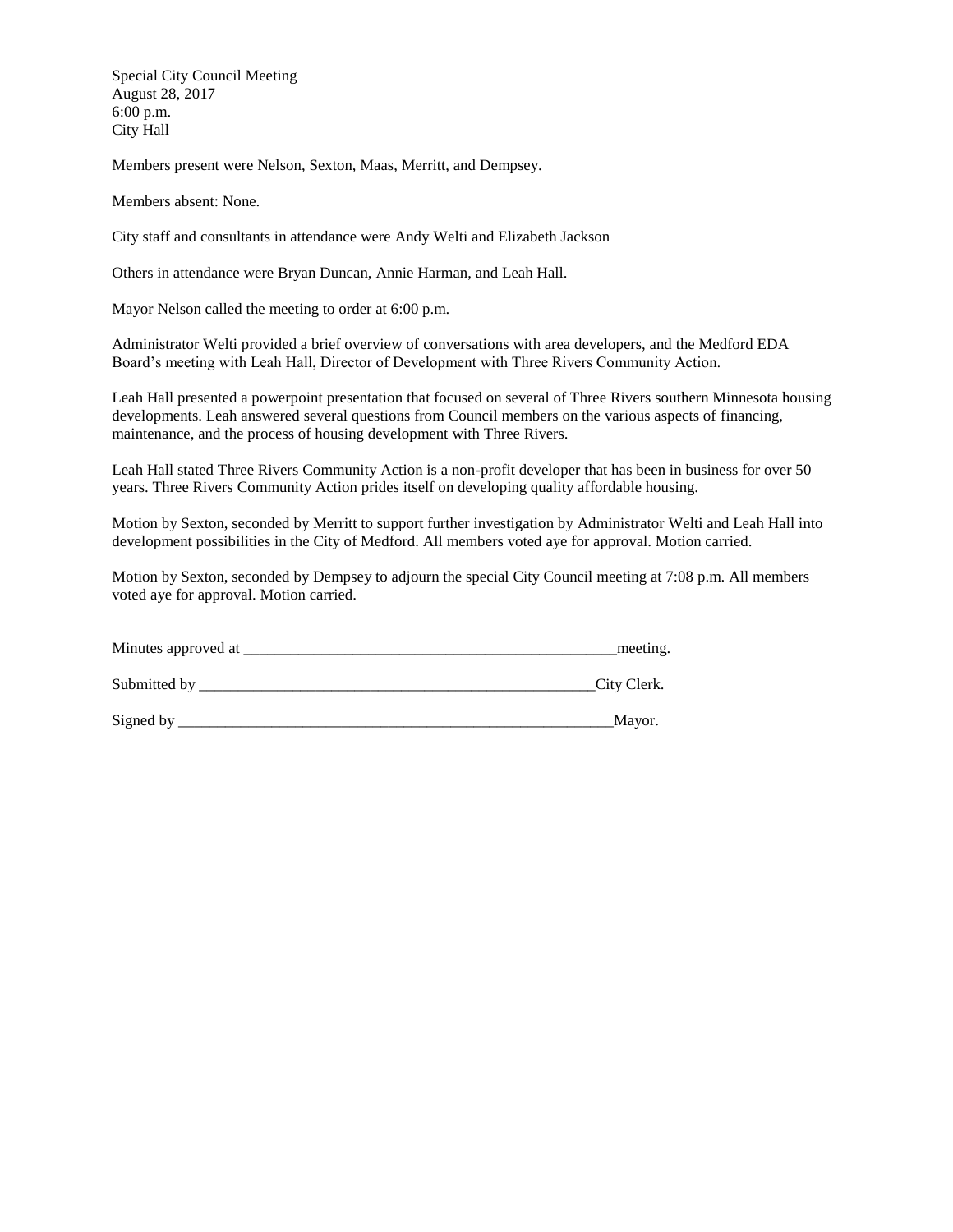Regular City Council Meeting August 28, 2017 7:00 p.m. City Hall

Members present were Nelson, Sexton, Maas, Merritt, and Dempsey.

Members absent were: None.

City staff and consultants in attendance were Andy Welti, Elizabeth Jackson, Mark Rahrick, Scott Prestegard, and Joe Duncan.

Others in attendance were Annie Harman, Steve McMahn, and Kelly Schwartz.

Mayor Nelson called the meeting to order at 7:15 p.m.

Pledge of Allegiance.

Concerns/Requests from the General Public and Organizations: None.

Agenda – Motion by Sexton, seconded by Merritt to approve the agenda as presented. All members voted aye for approval. Motion carried.

Consent Agenda – Agenda items are approved by one motion unless a Council members requests separate action.

Approval of the July 24, 2017 regular meeting minutes, the July 31, 2017 special meeting minutes, and the August 10, 2017 special meeting minutes.

Approval of the July and August city and liquor store bills.

Approval of the July check register numbers E2997-E3010, 45669-45742, and 14338-14390.

Resignation and hiring of a Municipal Liquor Store employee.

Resolution 2017-35 Accepting Donation from the Medford Fire Relief Association (\$2,300.00) for the AED's for Medford Fire Department.

Motion by Dempsey, seconded by Maas to approve the consent agenda as presented. All members voted aye for approval. Motion carried.

Mayor's Report – City Council had no questions concerning Mayor Nelson's report.

Park Board – Chairperson Steve McMahn presented the minutes from the special park board meeting on July 28, 2017.

City Attorney – none.

City Engineer – Administrator Welti stated Seth Peterson, with Bolton & Menk, had completed the engineering portion of the Lazy U study. Review of the study will be completed at a September Council meeting.

City Administrator – Administrator Welti presented a memo.

Administrator Welti stated the 2017 pool season ended on Friday, August 25, 2017. Daily admittance, season passes, and lesson revenues were similar to 2016. Concession sales were lower than 2016.

Welti stated the Interim Steele County Engineer indicated that right-of-way would need to be acquired at a potential cost of \$200,000 to the City for a trail to be built separate from the road between the Medford city limits and the Lazy U. The Steele County Public Works Committee felt the trail should be included within the shoulder of the road, not built separate from the road.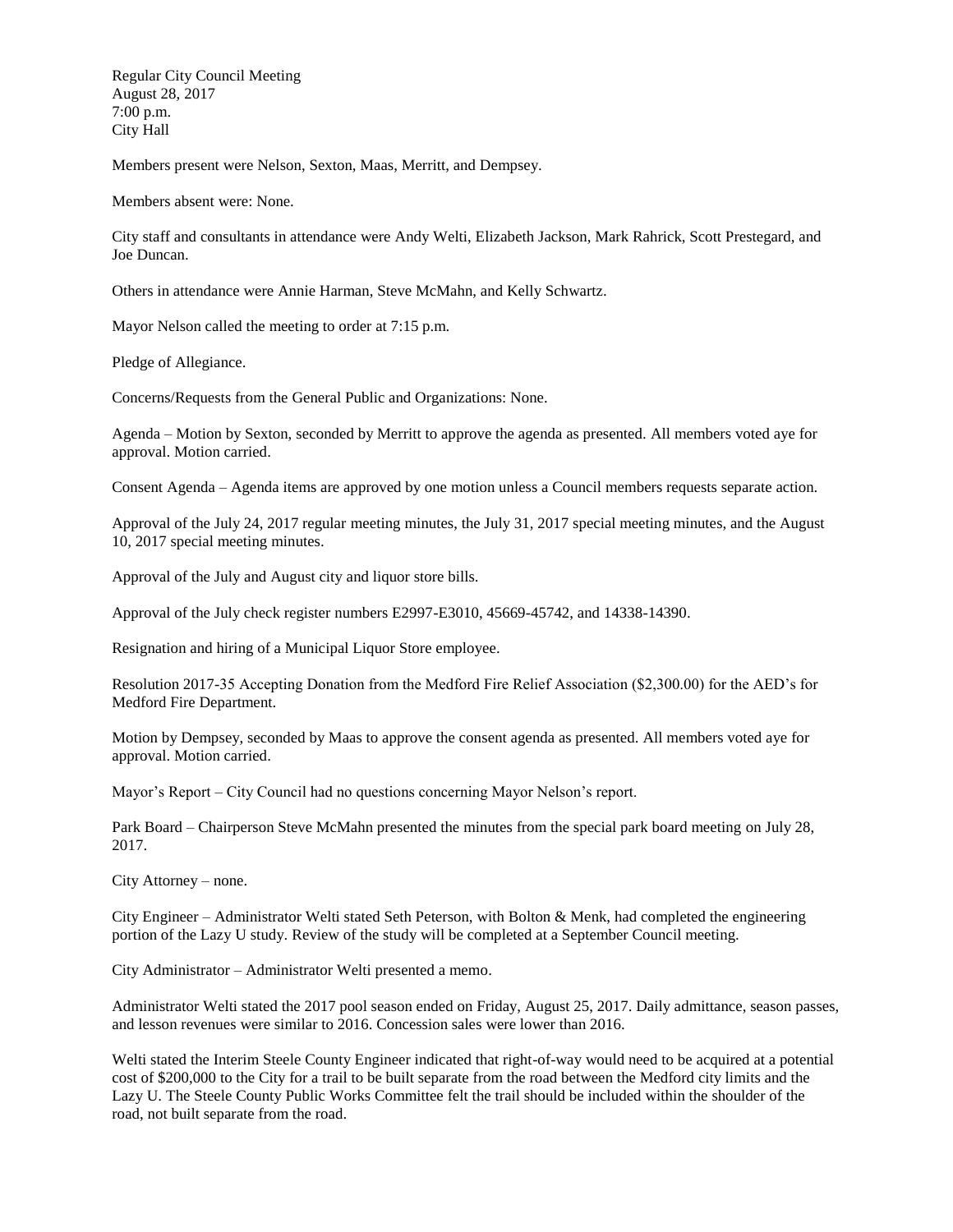Administrator Welti stated he met with Steele County's Interim Highway Engineer and a representative from MNDOT to review the speed study. Welti stated it is likely only minor changes will occur. MNDOT and Steele County will make the final decision.

Administrator Welti stated there is \$5,000 in the budget for street patching. There is also \$11,687 in State Aid.

Motion by Maas, seconded by Dempsey to authorize Administrator Welti to accept a quote and spend up to \$15,000 for street patch work upon receiving the quotes.

Administrator Welti stated he and Mayor Nelson would be meeting with Sheriff Thiele to update the Steele County Sherriff's contract.

Administrator Welti asked for Council approval for a special meeting at 5:00 p.m. on September 25, 2017 to review the Lazy U updates. Council agreed to the special meeting date and time.

Public Works – Scott Prestegard presented a memo.

Prestegard stated decanting had started.

Prestegard stated the VFD for Blower #1 is defective and is in the process of being replaced and warrantied.

Prestegard stated Quality Flow replaced the RAS pump and the VFD drive is not compatible with the new RAS pump. Quality Flow quoted a new VFD for the new pump for \$2,634.00 with a 2 year warranty.

Motion by Maas, seconded by Merritt to authorize \$2,634.00 to Quality Flow for the VFD for the new RAS pump if no other option is available upon further investigation by Prestegard and Administrator Welti. All members voted aye for approval. Motion carried.

Prestegard stated the impeller on pump 1 had been replaced.

Prestegard stated the water valve on  $2<sup>nd</sup>$  Ave SW had been replaced and everything went smoothly.

Prestegard stated bids are out for street sweeping. Prestegard stated new Public Works employee, Tony Jelen is catching on quickly.

Fire Department – none.

Approval of 2018 Preliminary Budget – Motion by Maas, seconded by Sexton to approve the 2018 Preliminary Budget. All members voted aye for approval. Motion carried.

2018 Preliminary Tax Levy

| General Fund        | \$571,910 |
|---------------------|-----------|
| Fire Relief         | \$15,000  |
| 2014 Central Ave    | \$19,250  |
| 2015 Scenic Heights | \$1,200   |
| <b>EDA</b>          | \$13,285  |
| Total               | \$620,645 |
|                     |           |

Resolution 2017-33, Resolution Adopting 2018 Preliminary Tax Levy – Motion by Maas, seconded by Dempsey to approve Resolution 2017-33. All members voted aye for approval. Motion carried.

Motion by Maas, seconded by Dempsey to set the Truth and Taxation meeting for December 18, 2017 at 7:00 p.m. during the regular City Council meeting. All members voted aye for approval. Motion carried.

Resolution 2017-34, Ordering Preparation of Report on Improvement – Motion by Dempsey, seconded by Sexton to approve Resolution 2017-34. All members voted aye for approval. Motion carried.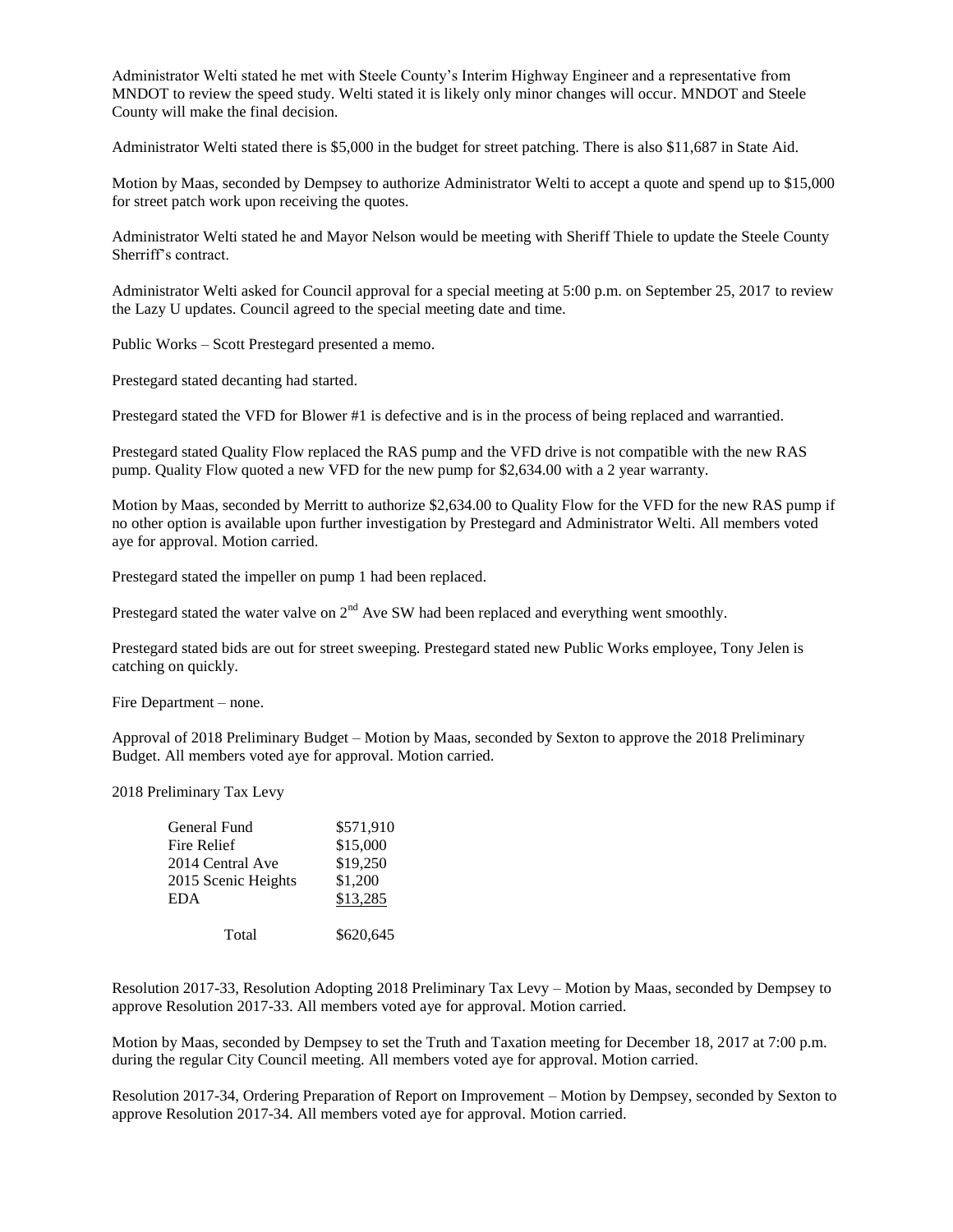House Bonding Committee Tour – The Committee will be at Medford City Hall on September 6, 2017 at 2:50 p.m.

Administrator Welti stated information for the training for the Board of Appeal and Equalization was included in each Council members meeting packet.

Motion by Maas, seconded by Sexton to adjourn at 8:27 p.m. All members voted aye for approval. Motion carried.

| Minutes approved at | meeting.    |
|---------------------|-------------|
| Submitted by        | City Clerk. |
| Signed by           | Mayor.      |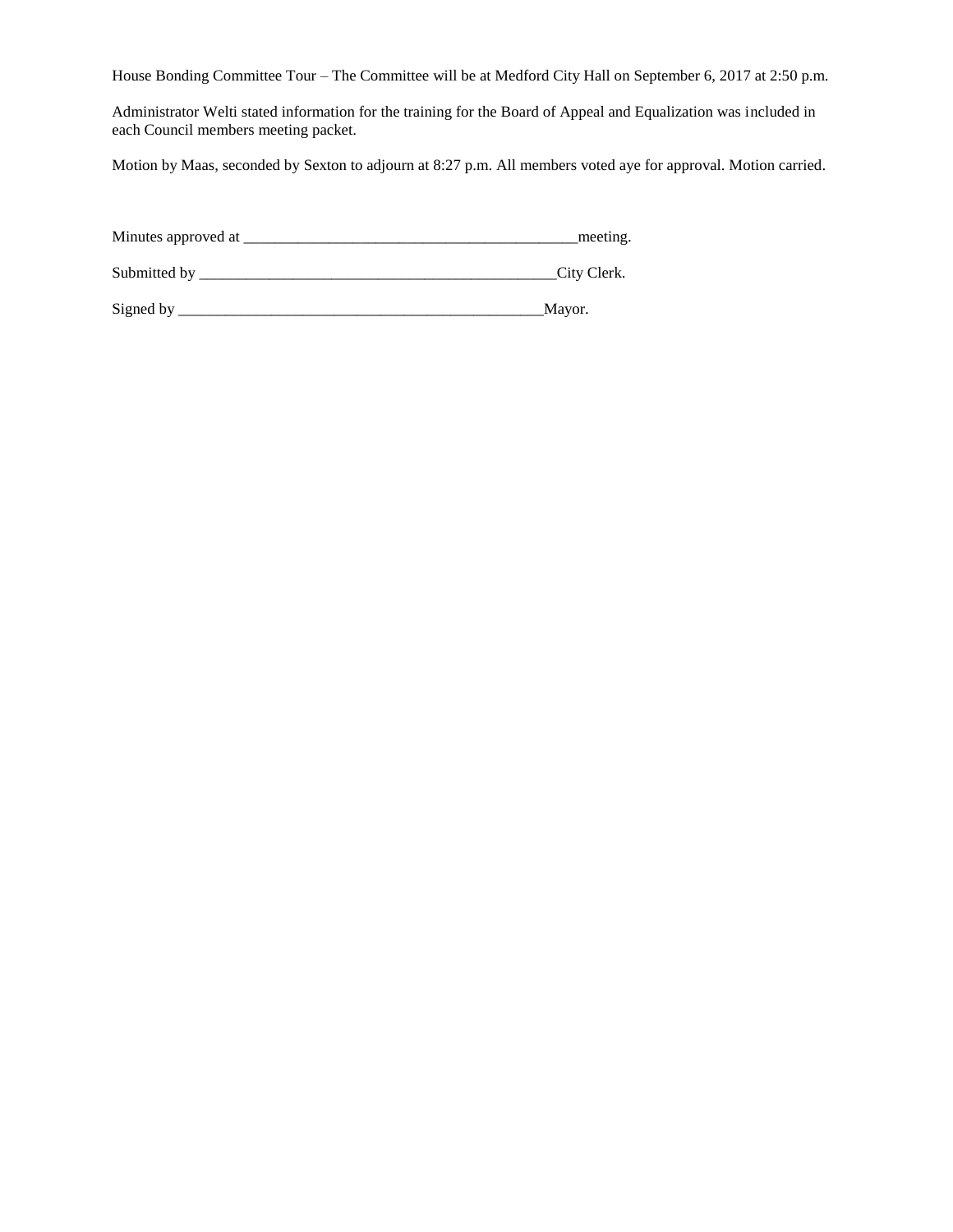Special Council Meeting September 25, 2017 5:00 P.M. Medford City Hall

Members present: Nelson, Sexton, Maas, Merritt, and Dempsey.

Members absent: None.

City staff and consultants in attendance were Andy Welti, Elizabeth Jackson, Seth Petersen, Mike Bubany, and Richard Olson.

Others attending were Bernie LaCanne Sr. and Bernie LaCanne Jr.

Mayor Nelson called the meeting to order at 5:02 p.m.

The purpose of the special council meeting is to discuss the Lazy U Engineering and Financial Studies.

Seth Petersen from Bolton and Menk gave a power point presentation on the impact of providing water and wastewater services to the Lazy U. Petersen stated the total project costs for the wastewater treatment facility improvements would be approximately \$3,160,000 without connecting the Lazy U and approximately \$3,590,000 with the Lazy U connecting. Petersen stated upgrades to the wastewater treatment facility would be needed by 2027 even without the Lazy U being connected.

Petersen stated the City's water system has sufficient capacity to provide water service to the Lazy U. A new water main connecting the Lazy U to the existing distribution system and a booster station would need to be constructed to provide water service to the Lazy U.

Petersen stated the total project costs for utility connections for the Lazy U would be approximately \$1,222,000 for the water main extension and sanitary sewer extension.

Mike Bubany from David Drown & Associates gave a presentation on the cost benefit analysis of utility connection to the Lazy U Mobile Home Park.

Bubany stated the following findings:

| without LAZY U CONNECTION |                                    |
|---------------------------|------------------------------------|
| \$1,086,972               | <b>Present Value of Revenues</b>   |
| \$(3,160,000)             | Present Value of Capital Outlay    |
| \$0                       | PV of Additional Operational Costs |
| \$(2,073,028)             | NET PRESENT VALUE                  |
| with LAZY U CONNECTION    |                                    |
| \$3,061,430               | <b>Present Value of Revenues</b>   |
| \$(4,812,000)             | Present Value of Capital Outlay    |
| \$(182,026)               | PV of Additional Operational Costs |
| \$(1,932,596)             | NET PRESENT VALUE                  |

Bubany stated there is not a significant difference between connecting or not connecting the Lazy U, as long as the Lazy U pays for the approximate \$1,222,000 utility connection cost for the water main extension and sanitary sewer extension.

Council discussed whether the City should consider asking the City of Owatonna & Faribault if the cities would be willing to consider allowing the City of Medford to connect to their wastewater system. The engineering report illustrating the City's current plant needing to be upgraded, and the lack of certified wastewater operators were two of the reasons Council members felt it should approach neighboring communities with larger facilities.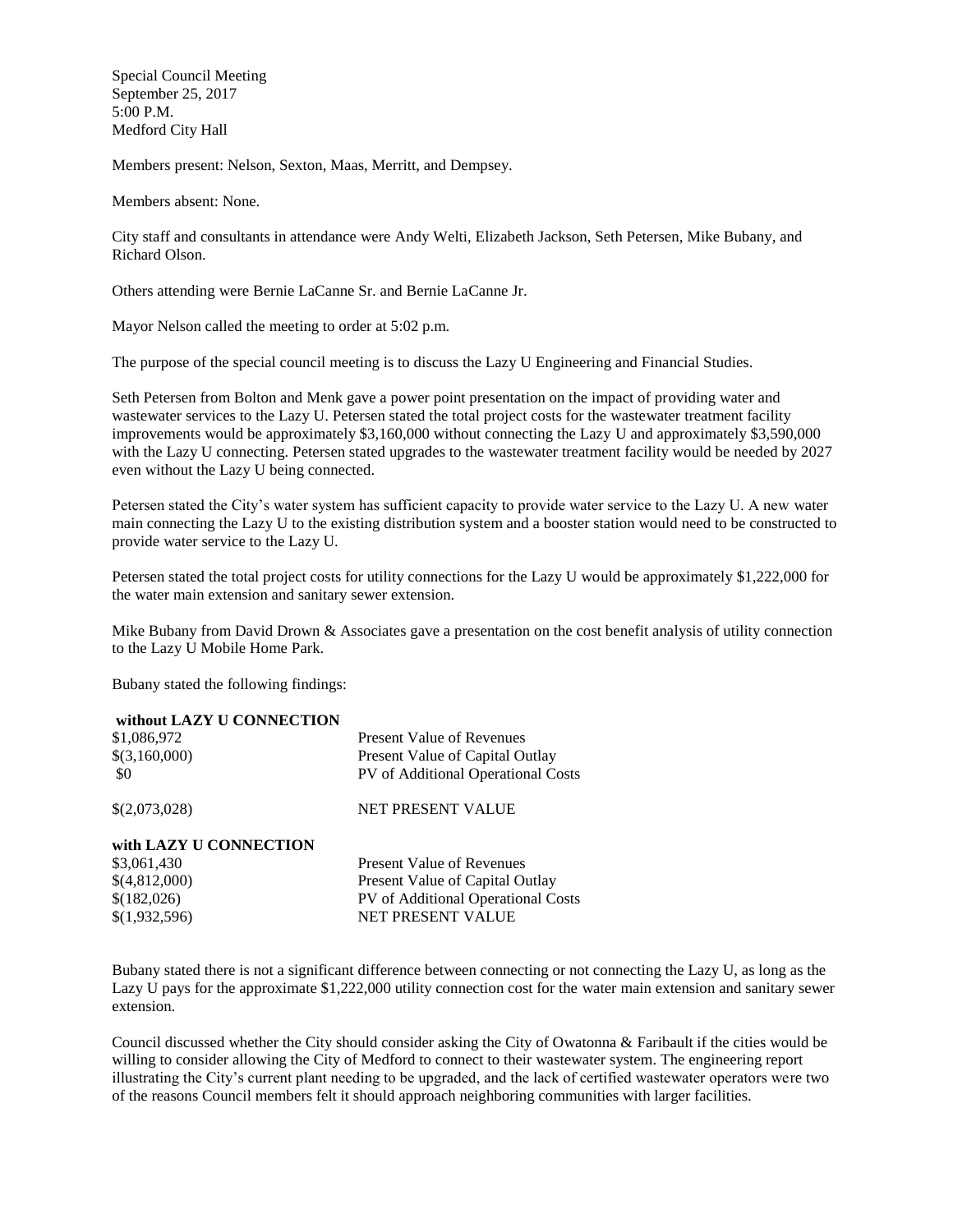The City of Medford compared expanding its wastewater treatment plant to connecting its wastewater system to neighboring communities prior to the last expansion.

Council's consensus was to explore that option again prior to making a decision on upgrading the current plant.

Motion by Merritt, seconded by Maas to adjourn the special council meeting at 6:45 p.m. All members voted aye for approval. Motion carried.

Minutes approved at \_\_\_\_\_\_\_\_\_\_\_\_\_\_\_\_\_\_\_\_\_\_\_\_\_\_\_\_\_\_\_\_\_\_\_\_\_\_\_\_\_\_\_\_\_\_\_meeting.

Submitted by \_\_\_\_\_\_\_\_\_\_\_\_\_\_\_\_\_\_\_\_\_\_\_\_\_\_\_\_\_\_\_\_\_\_\_\_\_\_\_\_\_\_\_\_City Clerk.

Signed by \_\_\_\_\_\_\_\_\_\_\_\_\_\_\_\_\_\_\_\_\_\_\_\_\_\_\_\_\_\_\_\_\_\_\_\_\_\_\_\_\_\_\_\_\_\_Mayor.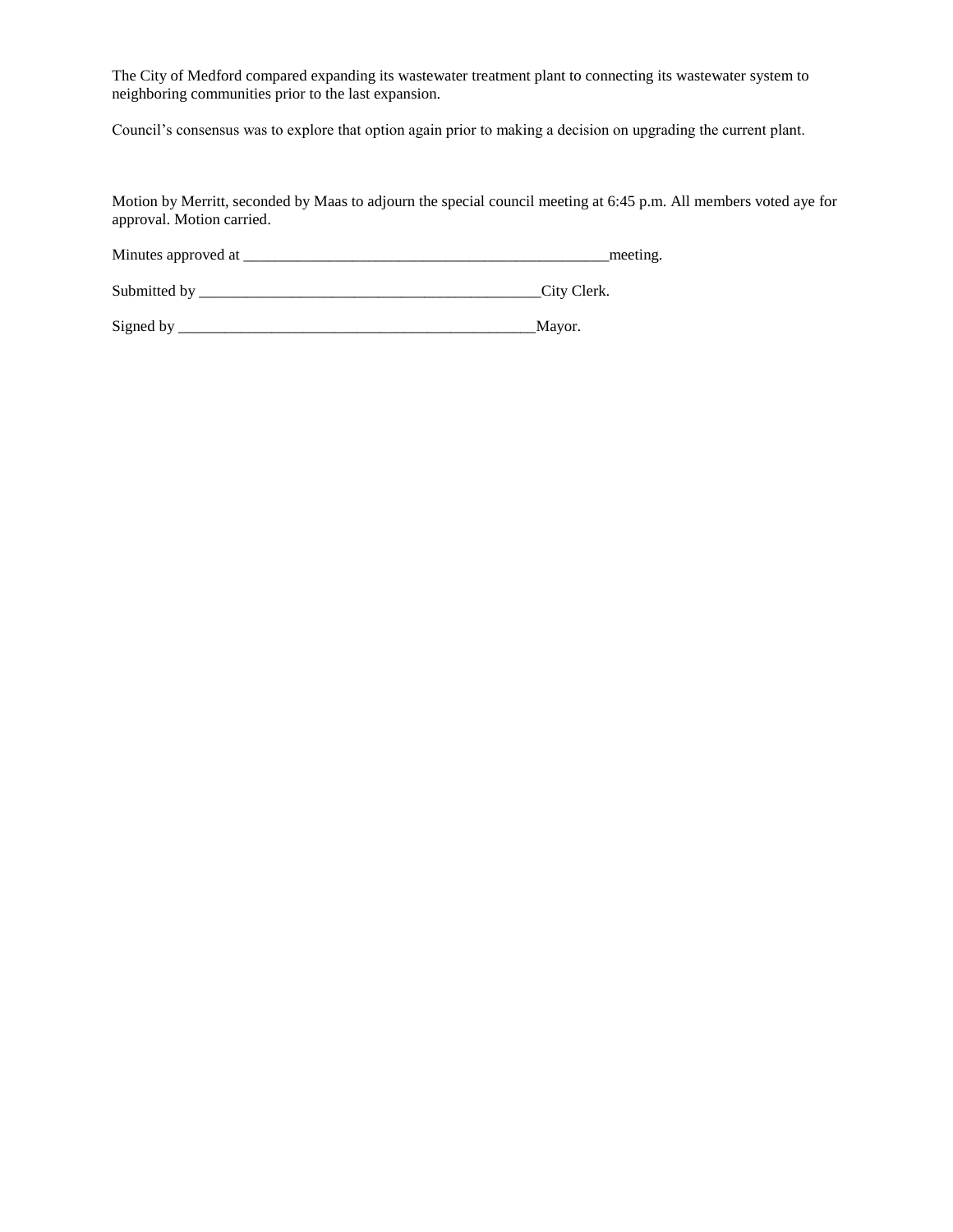Regular Council Meeting September 25, 2017 7:00 p.m. City Hall

Members present were Nelson, Sexton, Maas, Merritt, and Dempsey.

Members absent were: None.

City staff and consultants in attendance were Andy Welti, Elizabeth Jackson, Mark Rahrick, and Joe Duncan.

Others attending were Grace Bartlett, Richard Quiring, Annie Harman, Bryan Duncan, and Steve McMahn.

Mayor Nelson called the meeting to order at 7:00 p.m.

Pledge of Allegiance.

Concerns/Requests from the General Public and Organizations: None.

Agenda – Motion by Maas, seconded by Sexton to approve the agenda as presented. All members voted aye for approval. Motion carried.

Consent Agenda – Agenda items are approved by one motion unless a Council member requests separate action.

Approval of the July 24, 2017 special council meeting minutes, and the August 28, 2017 special council and regular council meeting minutes.

Approval of the August and September city and liquor store bills.

Approval of the August check register numbers E3011-E3040, 14391-14441, and 45743-45819.

Motion by Sexton, seconded by Dempsey to approve the consent agenda as presented. All members voted aye for approval. Motion carried.

Mayor's Report – None.

Planning & Zoning Board – Chairman Quiring presented the minutes from the Planning & Zoning Board.

The Planning & Zoning Board made a recommendation to City Council to approve the Jean and Paul Gillis request for split/combination of lots 1, 2, and 3, Block 3, Scenic Heights. Motion by Sexton, seconded by Merritt to approve the recommendation of the Planning & Zoning Board. All members voted aye for approval. Motion carried.

The Planning & Zoning Board made a recommendation to City Council to approve William E. Regan LLC's request for a Conditional Use Permit for Lot 2, Block 1, Agnes Addition. Motion by Sexton, seconded by Merritt to approve the recommendation of the Planning & Zoning Board. All members voted aye for approval. Motion carried.

EDA Board – Administrator Welti presented the minutes from the EDA board meeting. Welti stated Ron Zeigler, President of CEDA would be attending the October City Council Meeting to discuss the staffing arrangement and answer questions. Welti stated the EDA board had reviewed the list of priorities developed by Administrator Welti and had added priority #9.

The priorities are as follows:

- 1. Applying for economic development grants to assist businesses and the City.
- 2. Conducting business retention and expansion visits.
- 3. Following up on new business inquires.
- 4. Assisting entrepreneurs.
- 5. Recruitment of new industrial and commercial businesses.
- 6. Assisting with residential development.
- 7. Marketing.
- 8. Redevelopment of existing properties.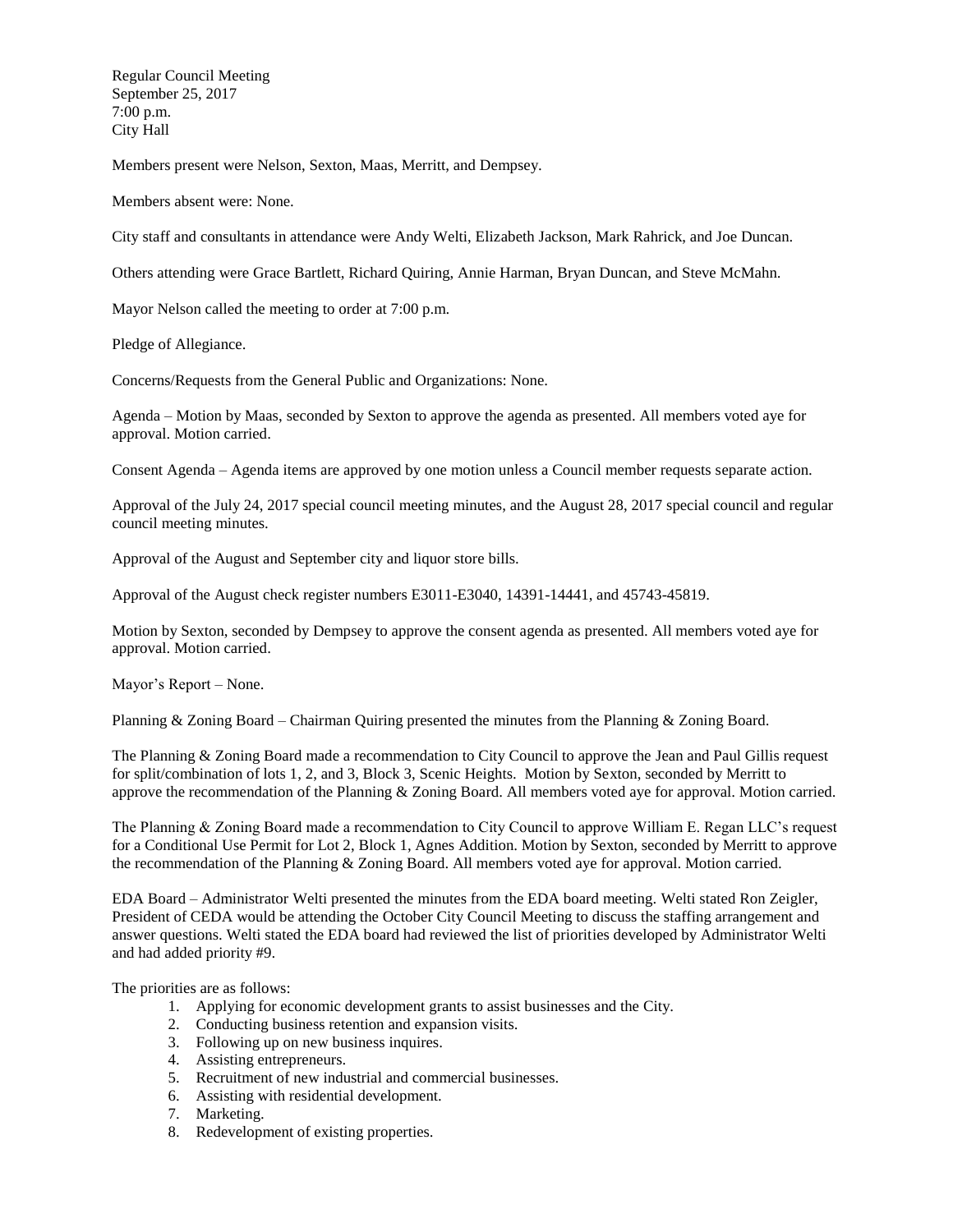9. Quality of life, the development of trails, parks by obtaining grants.

Park Board – Grace Bartlett and the Park Board requested approval from City Council to submit the SHIP grant request for the purchase of bike rack repair station with potential installation at Central Park.

Motion by Dempsey, seconded by Sexton to approval the Park Board's request. All members voted aye for approval. Motion carried.

Chairperson McMahn presented the minutes from the Park Board meeting. McMahn requested approval from City Council to proceed with submitting a grant request to Steele County Park and Rec for a fence to be installed at Water Tower Park.

Motion by Sexton, seconded by Maas to approve the Park Board's request for submitting a grant request to Steele County Park and Rec. All members voted aye for approval. Motion carried.

City Attorney – none.

City Engineer – none.

City Administrator – Administrator Welti presented a memo.

Administrator Welti stated he and the Mayor have been meeting with property owners whose land is being considered for a potential residential development with Three Rivers Community Action.

Administrator Welti and Mayor Nelson met with Sheriff Thiele to review the Law Enforcement Agreement.

The Minnesota House of Representatives Capital Investment Committee visited Medford City Hall and the Fire Hall.

The City of Medford's NPDES/SDS permit for the wastewater treatment plant is up for renewal. The draft permit will be placed on the MPCA's public comment website for the next 60 days. If after 60 days, no comments have been made that result in changes to the permit, the permit will be renewed for another 5 years.

M& W Blacktopping LLC was awarded the pavement patching work.

Wingham Trucking & Excavating was awarded the street sweeping work for the fall 2017 and spring 2018 season.

All FEMA applications for the 2016 flood have been closed and final payment has been received by the City.

Administrator Welti will be attending MAOSC meeting in Moose Lake on October 6, 2017. Welti plans to discuss the lack of certified wastewater and water operators with the advocacy group.

City Hall will be closed the morning of Thursday, October 12, 2017 as Welti and Jackson will be attending an MCFOA regional meeting.

Public Works Lead Prestegard and the public works staff have been busy tackling maintenance issues at the WWTF, in addition to training a new staff member.

The roundabout will be planted the week of September 25.

City Clerk – none.

Public Works – none.

Fire Department – none.

New Business

Joe Duncan presented an updated 2018 Street Improvement Project Preliminary Engineering Report. Duncan stated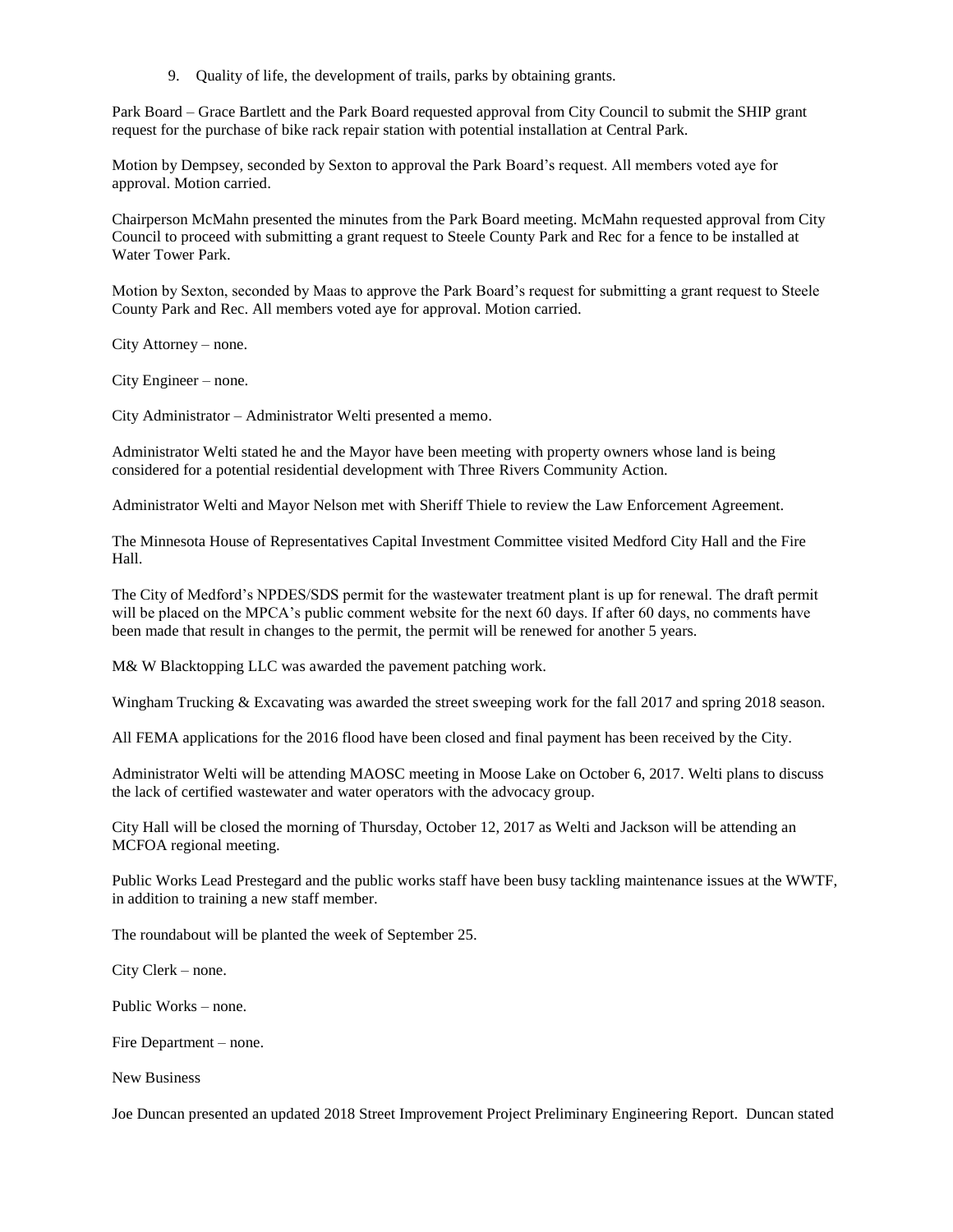Resolution 2017-36 Receiving Feasibility Report and Calling Hearing on Improvement. Motion by Merritt, seconded by Dempsey to approve Resolution 2017-36. All members voted aye for approval. Motion carried.

2018 Street Improvement Public Hearing – Monday, October 23, 2017, 6:00 p.m. – Choir Room, Medford School Regular City Council Meeting – Monday, October 23, 2017, 7:00 p.m. – Choir Room, Medford School Truth in Taxation and Regular City Council Meeting – Monday, December 18, 2017, 7:00 p.m.

Motion by Maas, seconded by Sexton to adjourn the regular city council meeting at 8:05 p.m.

| Minutes approved at | meeting.    |
|---------------------|-------------|
| Submitted by        | City Clerk. |

Signed by \_\_\_\_\_\_\_\_\_\_\_\_\_\_\_\_\_\_\_\_\_\_\_\_\_\_\_\_\_\_\_\_\_\_\_\_\_\_\_\_\_\_\_\_\_\_\_\_\_\_\_\_Mayor.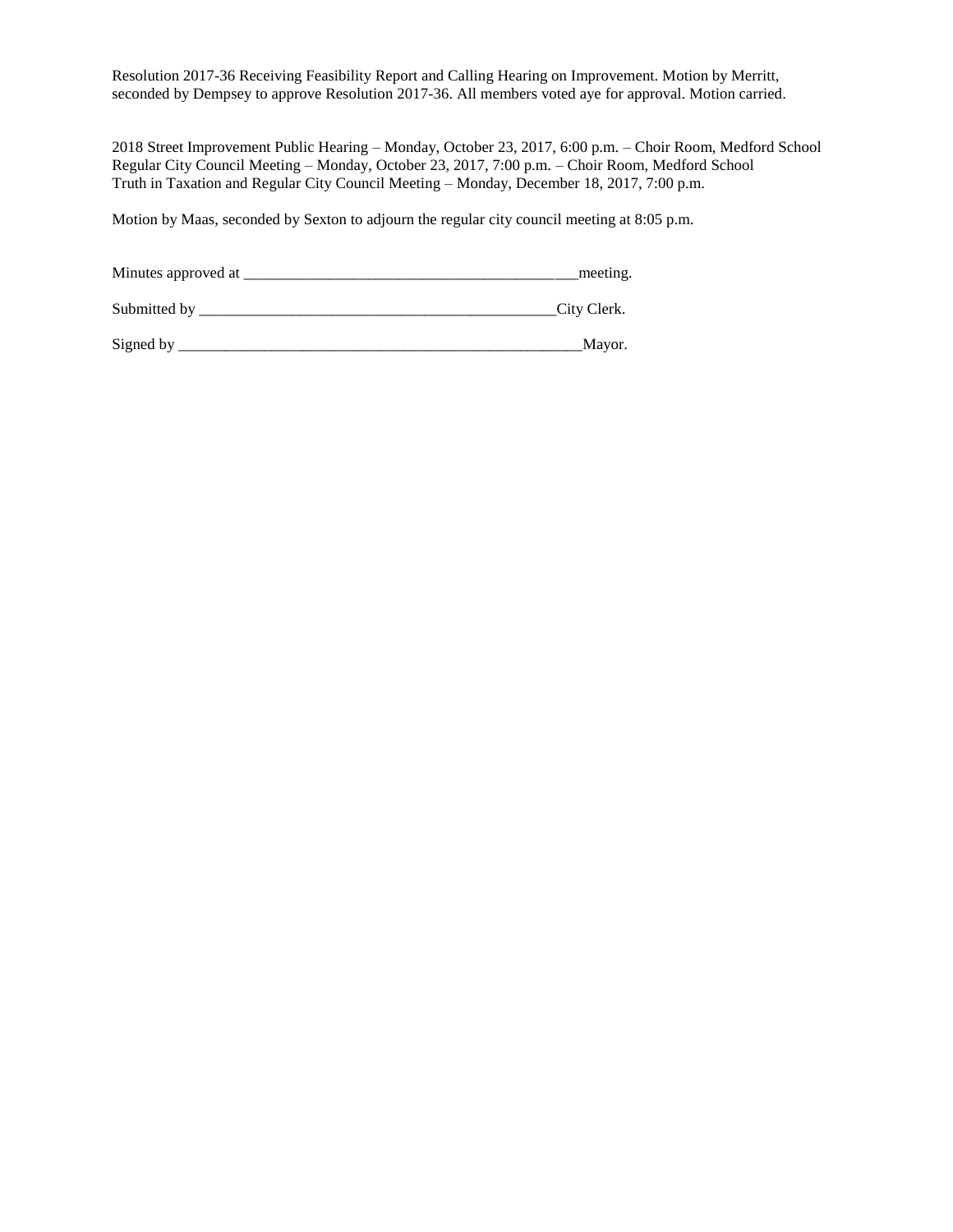City Council Improvement Hearing for Streets October 23, 2017 6:00 PM Medford Public Schools

Members present: Nelson, Sexton, Merritt, and Maas.

Members absent: Dempsey.

City staff and consultants in attendance were: Andy Welti, Elizabeth Jackson, Scott Prestegard, Joe Duncan, and Mark Rahrick.

Others attending were: Linda Dusek, John Anhorn, Lon Thiele, Don Schultz, Brian Schull, Annie Harman, Ernest Reinhardt, Dan Sexton, Amanda Mueller, Judith Bauer, and Jim Drache.

Mayor Nelson called the meeting to order at 6:00 p.m.

Improvement Project 2018-01, 2018 Streets – Joe Duncan

Joe Duncan led the discussion using a power point presentation. The purpose of tonight's public hearing is to hear questions and comments in regards to the 2018 Street Improvement Project Feasibility Study and the calculation of the proposed assessments to the benefitted properties.

Improvement No. 2018-01, improvement to streets, parking lanes, drainage, utilities and associated items in conjunction with roadway improvements,  $3^{rd}$  Ave SW from Main St to  $4^{th}$  St SW,  $1^{st}$  Ave NE from Main St to  $1^{st}$  St NE,  $1^{st}$  Ave NE from  $1^{st}$  St NE to  $3^{rd}$  St NE,  $2^{nd}$  St NE from Central Ave to  $2^{nd}$  Ave NE,  $2^{nd}$  St NE from  $2^{nd}$  Ave NE to Sunrise Dr, 5<sup>th</sup> Ave SE from Main St to approximately 66 feet west of Canadian Pacific RR tracks, and 2<sup>nd</sup> Ave SE from Main St to 3<sup>rd</sup> St SE.

In order for the City to use assessments as an avenue to fund this project, two hearings are required, The Improvement Hearing and the Assessment Hearing.

Duncan went through the estimated cost of the project and the calculations used for the assessments. The estimated cost of the project is \$372,000.

Mayor Nelson opened the public hearing for questions and comments at 6:17 p.m.

Ernest Reinhardt, lives at 206 3<sup>rd</sup> Ave SW, asked if his street would be widened and/or straightened. Duncan answered that without a full design, the question was hard to answer. Duncan stated potentially the street could be somewhat wider and more uniform.

Amanda Mueller, lives at 209  $2<sup>nd</sup>$  Ave SE, asked if 3  $\frac{1}{2}$  of bituminous would be thick enough to handle the truck traffic on her street. Mueller asked if her street would be widened. Mueller asked if the street was being done all the way to City Hall. Also, asked if her sewer service line could be hooked up in front of her house in the street instead of running through the back yard for approximately 250 feet. Duncan stated that 3 ½" of bituminous should be appropriate. Without a full design Duncan could not answer if the street would be wider. Duncan stated the street was not being done all the way to City Hall. Duncan stated it would be Mueller's cost to tie her sewer into the street before the project started.

Linda Dusek, lives at 302  $2<sup>nd</sup>$  Ave SE, asked if curb and gutter would be installed on her street when there isn't any present now. Duncan stated that curb and gutter would not be added.

John Anhorn, business at 216 S Main, asked if the drain in the railroad right of way behind the service station would be paved. Also, asked if paving 2<sup>nd</sup> Ave now would mean part of it being paved again when Main Street is paved. Duncan stated the drain in the railroad right of way would be looked at, and a permit would be needed from the railroad. Duncan stated the paving would come up to the turn around.

Dan Sexton, lives at 308 1<sup>st</sup> Ave NE, asked what the current width of his street is. Duncan stated he didn't have the information on how wide the street was. The street would potentially be made wider if possible.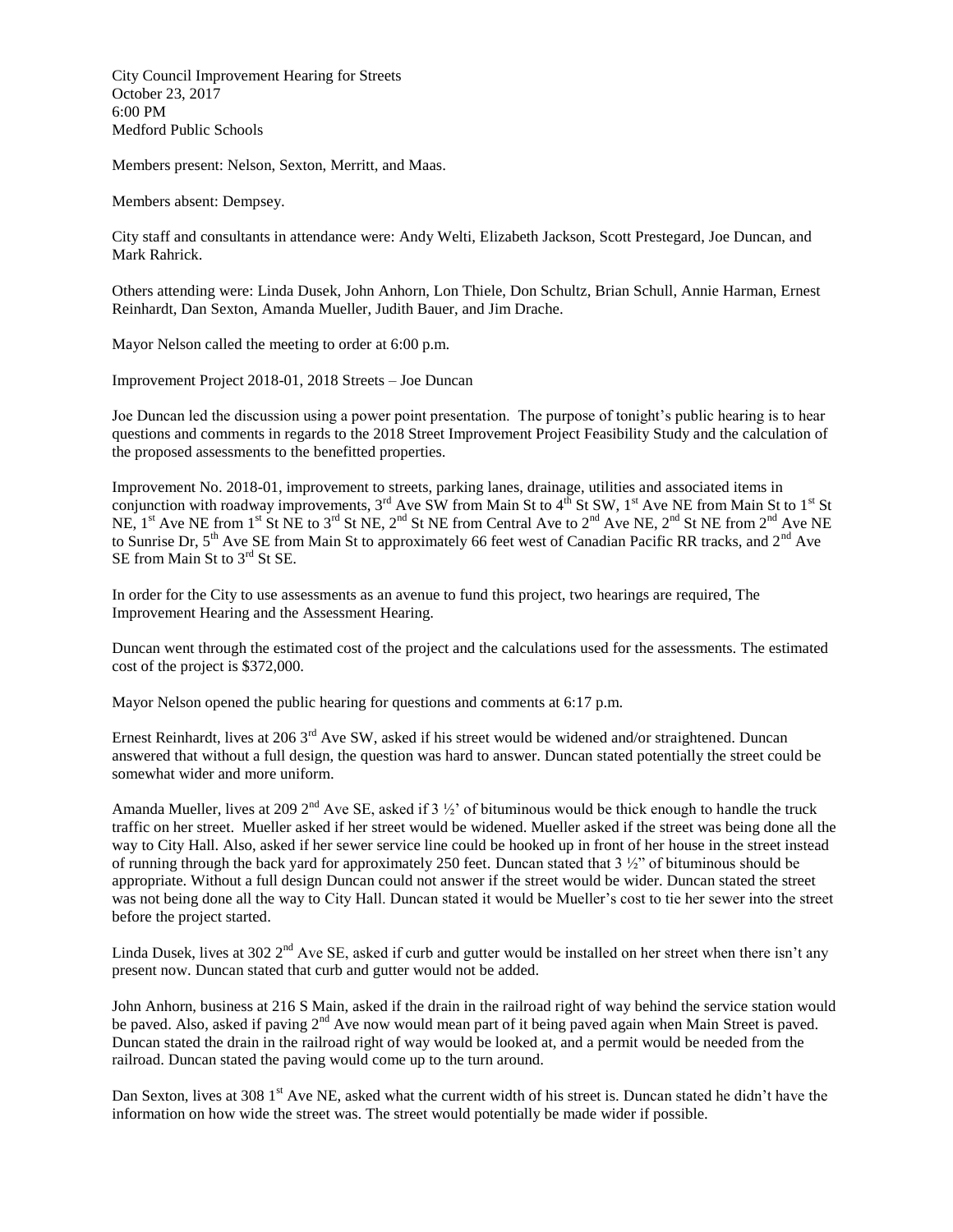Don Schultz, lives at 118 5<sup>th</sup> Ave SE, asked if the big tree on his street is what caused the pavement to deteriorate. Duncan stated the tree wasn't the issue for the pavement deterioration. The street had never been seal coated and that was the cause of the pavement deterioration.

After all residents who chose to speak were heard, Mayor Nelson closed the public hearing.

Motion by Merritt, seconded by Sexton to close the public hearing at 6:38 p.m. Aye: Nelson, Sexton, Merritt, Maas Absent: Dempsey. Motion carried.

Resolution 2017-37 Ordering Improvement and Preparation of Plans – motion by Merritt, seconded by Maas to table Resolution 2017-37 until a future meeting when all Council members are present to vote. Aye: Nelson, Sexton, Merritt, Maas. Absent: Dempsey. Motion carried.

Motion by Maas, seconded by Sexton to adjourn the public hearing at 6:39 p.m.

| Minutes approved at |
|---------------------|
|---------------------|

Submitted by \_\_\_\_\_\_\_\_\_\_\_\_\_\_\_\_\_\_\_\_\_\_\_\_\_\_\_\_\_\_\_\_\_\_\_\_\_\_\_\_\_\_clerk.

Signed by \_\_\_\_\_\_\_\_\_\_\_\_\_\_\_\_\_\_\_\_\_\_\_\_\_\_\_\_\_\_\_\_\_\_\_\_\_\_\_\_\_Mayor.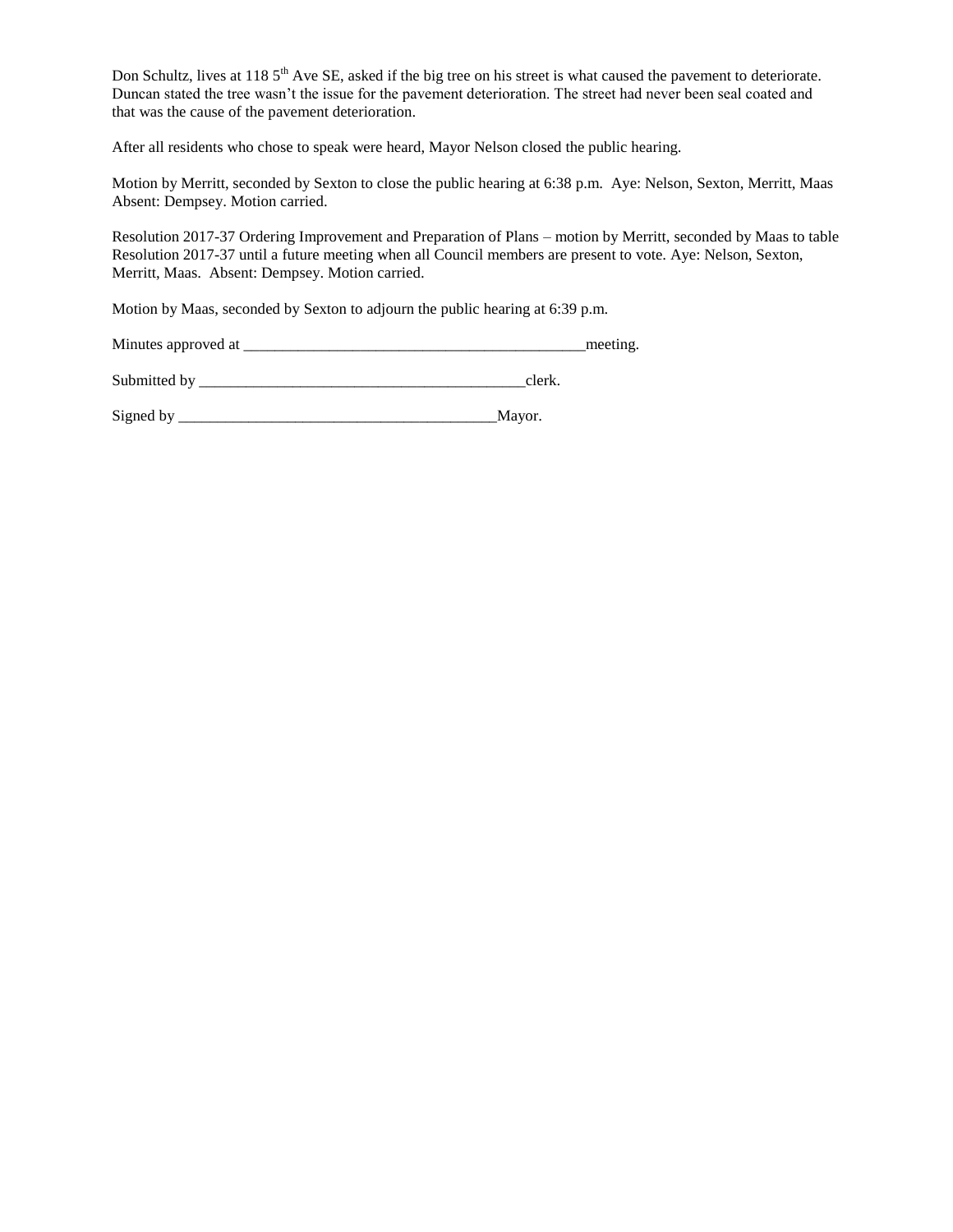Regular City Council Meeting October 23, 2017 7:00 p.m. Medford School

Members present were: Nelson, Sexton, Merritt, and Maas.

Members absent were: Dempsey.

City staff and consultants in attendance were: Andy Welti, Elizabeth Jackson, Scott Prestegard, and Mark Rahrick.

Others attending were: Lon Thiele, Annie Harman, Todd Borwege, Koreen Borwege, Ron Zeigler, Judy Wiersma, and Rich Quiring.

Mayor Nelson called the meeting to order at 7:00 p.m.

Pledge of Allegiance.

Concerns/Requests from the General Public and Organizations. None.

Agenda. Add Fiscal Agent for CGI Process as item C under new business. Move item A: approval of law enforcement protection contract between the City of Medford and Steele County, after approval of agenda. Move Old Business, item A, Ron Zeigler – CEDA, to after approval of law enforcement contract.

Motion by Sexton, seconded by Merritt to approve agenda as amended. Aye: Nelson, Sexton, Merritt, Maas. Absent: Dempsey. Motion carried.

Approval of law enforcement protection contract between the City of Medford and Steele County – Sheriff Thiele was in attendance and addressed Council. Motion by Merritt, seconded by Maas to approve the law enforcement contract that will renew annually with an inflation factor built in to the contract. Aye: Nelson, Sexton, Merritt, Maas. Absent: Dempsey.

Ron Zeigler – CEDA – Zeigler gave a brief overview of CEDA's grant writing and community and economic development services. Zeigler stated they currently had 19 team members and the newest contract was with the City of Jackson. Zeigler stated CEDA would provide semi-monthly reports to the City of Medford on the work CEDA would do for Medford. CEDA would also provide reports at the City of Medford EDA meetings if the City of Medford chose to enter into a contract with CEDA.

Consent Agenda – Agenda items are approved by one motion unless a Council member requests separate action.

Approval of the September 25, 2017 special and regular meeting minutes.

Approval of the September and October city and liquor store bills.

Approval of the September check register numbers E3041-E3059, 14442-14480, and 45820-45890.

Resolution 2017-40 Accepting Donation from Ramy Turf Products (\$200.00) for the Medford Veteran's Committee.

Motion by Sexton, seconded by Maas to approve the consent agenda as presented. Aye: Nelson, Sexton, Merritt, Maas. Absent: Dempsey.

Mayor's Report –

The Council set the special meeting for the employee evaluation of Administrator Welti for Monday, November 27, 2017 at 6:00 p.m.

Planning & Zoning Board – Chairman Quiring presented the minutes from the Planning & Zoning Board special meeting held on October 16, 2017.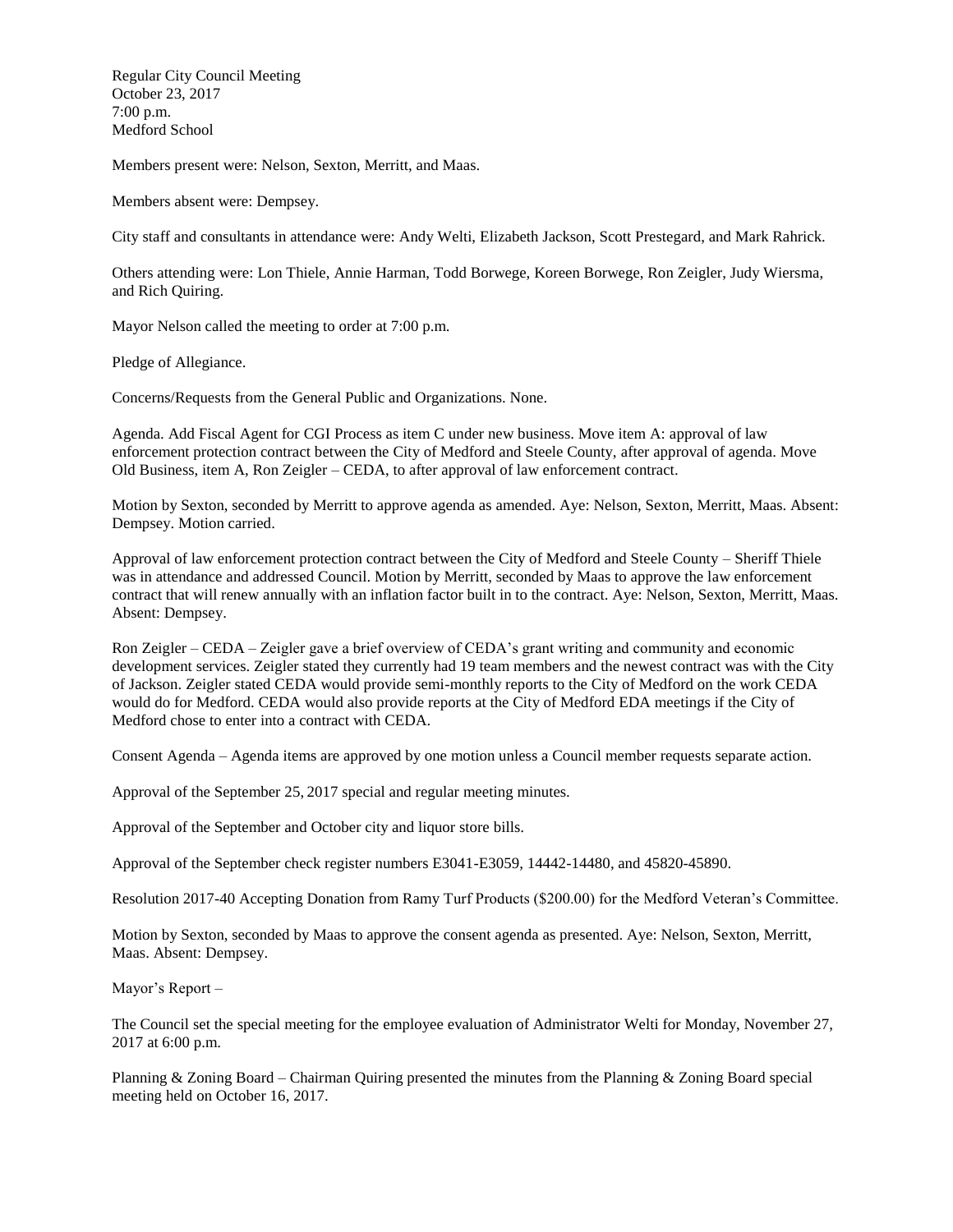The Planning & Zoning Board made a recommendation to City Council to approve the Todd and Koreen Borwege request for a variance for a fence to be built at a height of 6 feet; 52 feet setback from Woodland Trail and 25 feet setback from  $6<sup>th</sup>$  St SE as measured from the street, and 4 feet setback measured from the north and west property lines, to be built upon the property located at 535 Woodland Trail. Motion by Merritt, seconded by Maas to approve the recommendation of the Planning & Zoning Board. Aye: Nelson, Sexton, Merritt, Maas. Absent: Dempsey.

The Planning & Zoning Board made a recommendation to City Council to approve Resolution 2017-39 A Resolution Vacating Utility Easements located at block 3, lots 1, 2, and 3, Scenic Heights Addition. Motion by Sexton, seconded by Maas to approve Resolution 2017-39 A Resolution Vacating Utility Easements. Aye: Nelson, Sexton, Merritt, Maas. Absent: Dempsey.

EDA Board – did not meet.

Park Board – did not meet.

City Attorney – none.

City Engineer – none.

City Administrator – Administrator Welti presented a memo.

Administrator Welti stated M&W Blacktopping LLC completed the pavement patching.

Administrator Welti, Mayor Nelson, Keith Maas, and Seth Petersen met with staff from the Cities of Owatonna and Faribault to discuss whether the cities would consider the City of Medford connecting to one of the wastewater treatment systems. Both cities will present the information and topic to committees and councils within the next month and provide Medford with an update.

Administrator Welti stated Three Rivers Community Action is continuing to work on the development concept for a potential project in the City of Medford.

Administrator Welti stated the 2017 legislature passed legislation allowing small cell wireless utilities to be installed in cities' right of way throughout the state. The Planning & Zoning Board will consider and discuss the League of Minnesota Cities model ROW ordinance at the November meeting. Upon Planning & Zoning making a recommendation to Council, the ordinance will be presented to Council for consideration.

Administrator Welti stated the Work Comp premium through the League of Minnesota Cities was renewed with a premium increase of \$1,251 to \$20,479. Property casualty liability insurance through the League of Minnesota Cities was renewed with a premium increase of \$1,326 to \$26,842.

City Clerk Jackson presented the 2017 End of Year Pool Memo.

Jackson stated 2017 membership and swimming lesson revenue slightly increased over 2016.

Administrator Welti stated that the City received very few to no negative comments about the pool for the season. It was operated and managed well in 2017.

The City of Medford will request \$8,700 from the Medford Fire Relief Association to offset the cost of pool operations and maintenance.

Public Works – Scott Prestegard presented a memo.

Prestegard stated the mixer, all pumps, VFD's, etc. are installed and operating properly.

Prestegard stated the concrete slab had been poured at Central Park.

Prestegard stated the water service line on 3<sup>rd</sup> Ave SE would be repaired on October 24, 2017.

Prestegard stated the Public Works staff had started winterizing the pool and park bathroom.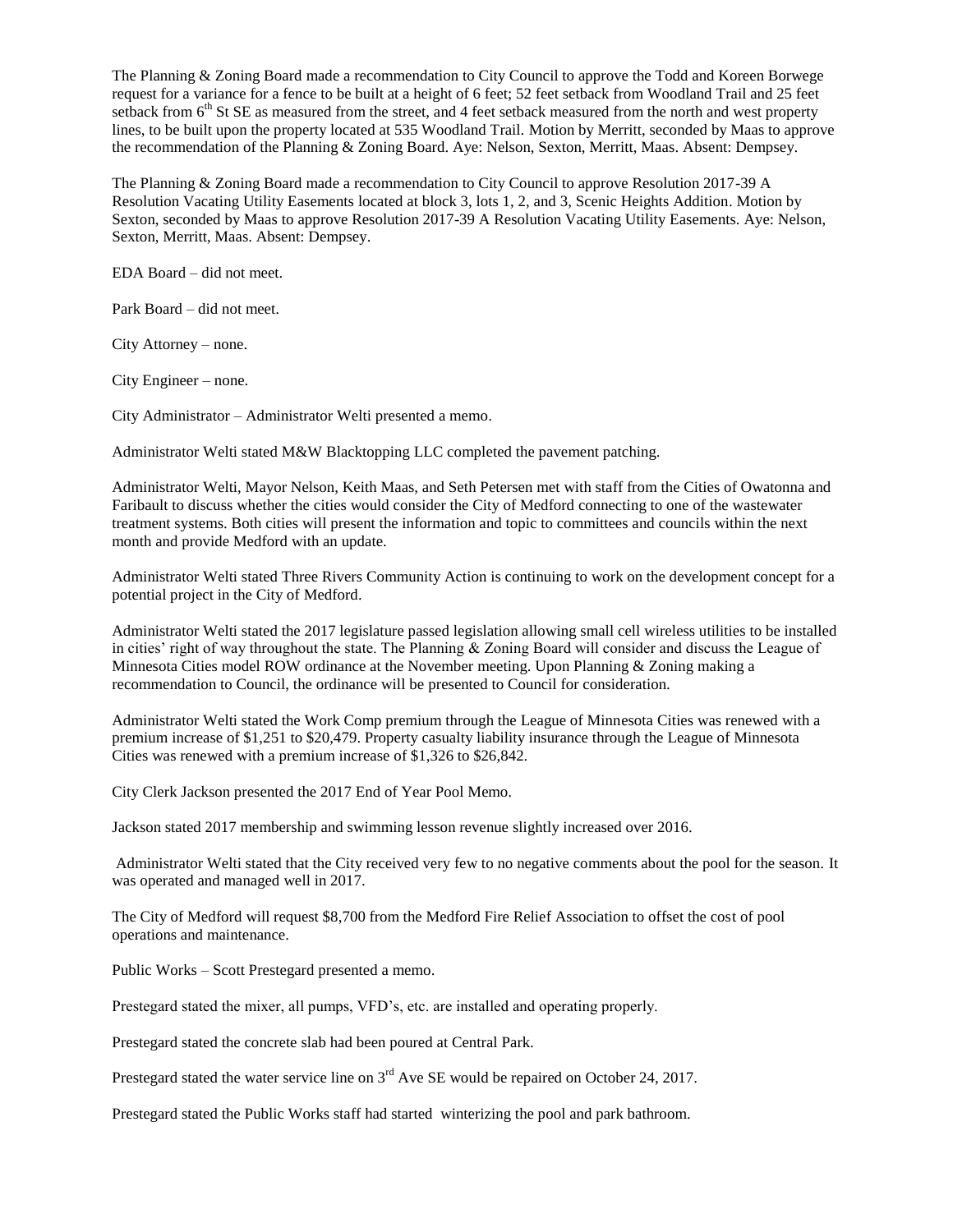Fire Department – John Anhorn stated the new fire truck was in service.

Fiscal Agent for CGI Process – Motion by Sexton, seconded by Merritt to appoint CEDA as the fiscal agent for the CGI process. Aye: Nelson, Sexton, Merritt, Maas. Absent: Dempsey.

Special City Council Meeting – Monday, November 27, 2017, 6:00 p.m. Regular City Council Meeting – Monday, November 27, 2017, 7:00 p.m. Truth in Taxation and Regular City Council Meeting – Monday, December 18, 2017, 7:00 p.m.

Motion by Maas, seconded by Sexton to adjourn the Regular City Council Meeting at 8:13 p.m. Minutes approved at \_\_\_\_\_\_\_\_\_\_\_\_\_\_\_\_\_\_\_\_\_\_\_\_\_\_\_\_\_\_\_\_\_\_\_\_\_\_meeting.

Submitted by \_\_\_\_\_\_\_\_\_\_\_\_\_\_\_\_\_\_\_\_\_\_\_\_\_\_\_\_\_\_\_\_\_\_\_\_\_\_\_\_\_\_\_clerk.

Signed by \_\_\_\_\_\_\_\_\_\_\_\_\_\_\_\_\_\_\_\_\_\_\_\_\_\_\_\_\_\_\_\_\_\_\_\_\_\_\_\_\_\_\_\_Mayor.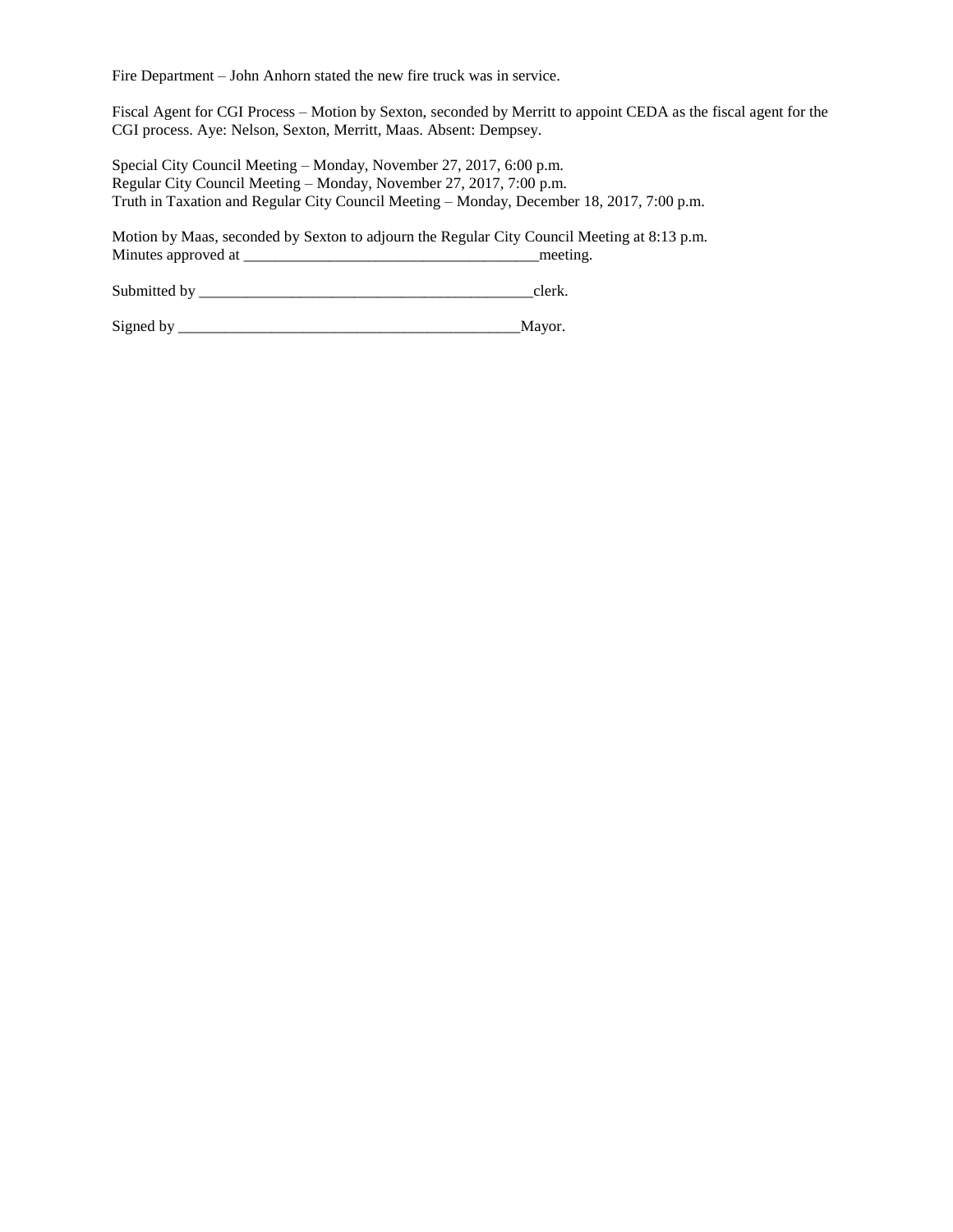Special Council Meeting November 27, 2017 6:00 PM Medford City Hall

Members present: Nelson, Sexton, Merritt, Maas, and Dempsey.

Members absent: None.

City staff and consultants in attendance were Andy Welti and Elizabeth Jackson.

Others in attendance: None.

Mayor Nelson called the meeting to order at 6:00 p.m.

The purpose of this special meeting was to conduct Andy Welti's annual performance appraisal as City Administrator.

Administrator Welti requested the meeting be closed to the public. The basis for closing the meeting is to conduct a performance appraisal pursuant to Minn Stat Sec 13D.05 Subd. 3.

Mayor Nelson asked Andy Welti and Elizabeth Jackson to exit the meeting room for the initial discussion. Andy Welti will be asked to join the meeting when the Council completes their discussion.

Motion by Sexton, seconded by Maas to close the meeting at 6:02 p.m. All members voted aye for approval. Motion carried.

Council asked Andy Welti to join the meeting at 6:54 p.m.

Motion by Sexton, seconded by Dempsey to come out of closed session at 7:00 p.m.

Mayor Nelson gave a brief summary of the meeting. Mayor Nelson stated Administrator Welti was doing a great job and everyone was happy to have him working for the City of Medford.

Motion by Maas, seconded by Dempsey to adjourn the meeting at 7:03 p.m. All members voted aye for approval. Motion carried.

| Minutes approved at | meeting. |
|---------------------|----------|
|                     |          |

Submitted by  $\qquad \qquad \text{City Clark}.$ 

Signed by \_\_\_\_\_\_\_\_\_\_\_\_\_\_\_\_\_\_\_\_\_\_\_\_\_\_\_\_\_\_\_\_\_\_\_\_\_\_\_\_\_\_\_\_\_\_\_\_\_\_Mayor.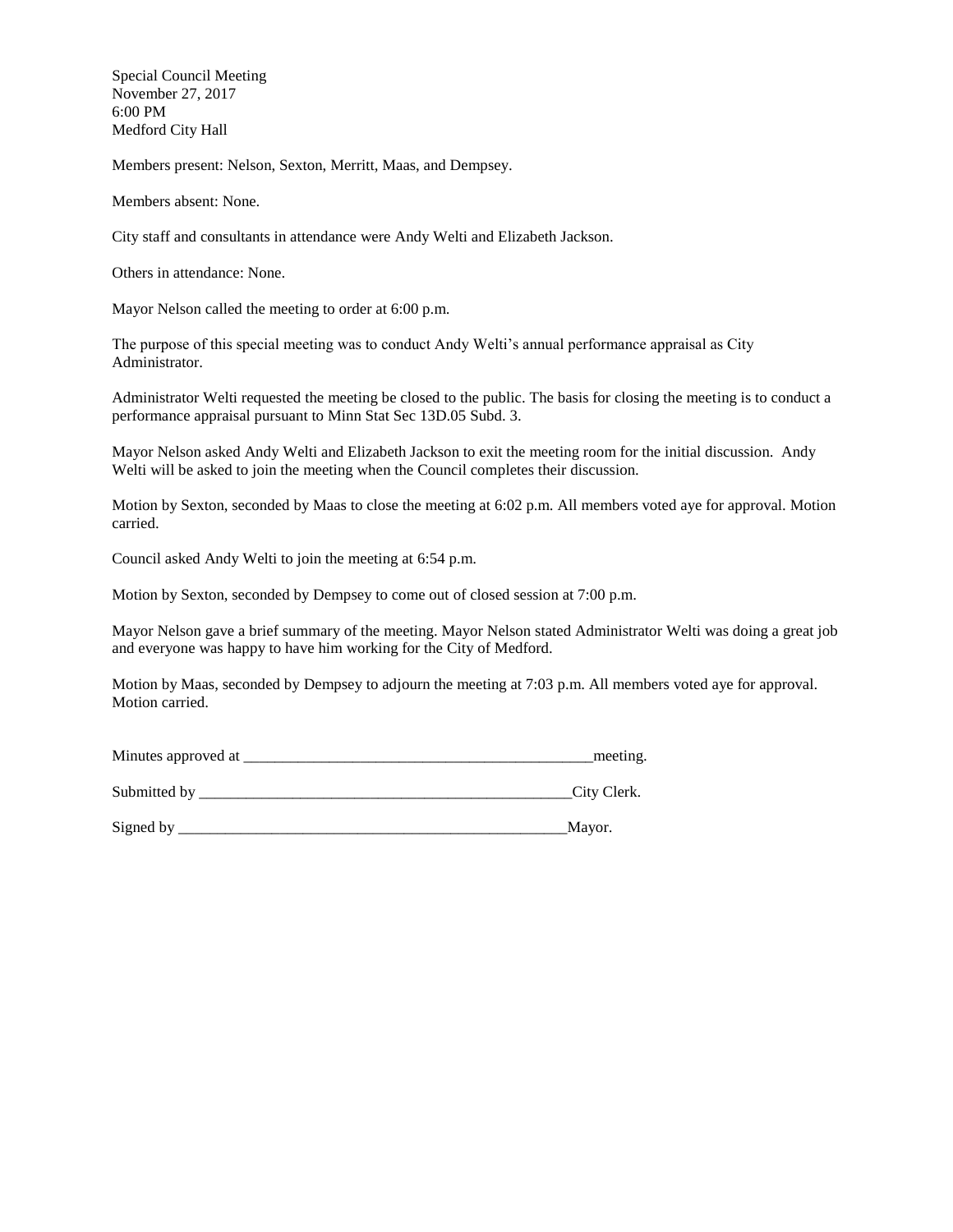Regular City Council Meeting November 27, 2017 7:00 p.m. City Hall

Members present were Nelson, Sexton, Maas, Merritt, and Dempsey.

Members absent: None.

City staff and consultants in attendance were Andy Welti, Elizabeth Jackson, Mark Rahrick, and Scott Prestegard.

Others attending were Richard Quiring, Annie Harman, Leah Hall, Michael Sorensen, and Lorice Wilkie.

Mayor Nelson called the meeting to order at 7:10 p.m.

Pledge of Allegiance.

Concerns/Requests from the General Public and Organizations. None.

Agenda - Motion by Sexton, seconded by Merritt to approve the agenda as presented. All members voted aye for approval. Motion carried.

Three Rivers Potential Development Update – Administrator Welti presented a memo. Welti stated the current concept is for a rental property of 30 townhomes to be developed on 6 acres of land. The majority of the units would be 2-4 bedrooms.

Welti stated the Medford EDA reviewed TIF and abatement policy at the November meeting in preparation for future discussions about possible City allocation of TIF or abatement for a potential future development.

Three Rivers will provide an update to the City as soon as more details of the preliminary concept are finalized.

Leah Hall was present and answered questions from Council regarding the preliminary concept.

Consent Agenda – Agenda items are approved by one motion unless a Council member requests separate action.

Approval of the October 23, 2017 regular and special meeting minutes.

Approval of the October and November city and liquor store bills.

Approval of the October check register numbers E3060-E3080, 14481-14512, and 45891-45967.

Approval of hiring Boden Devoe as an Ice Rink/Warming House Staff

Motion by Sexton, seconded by Dempsey to approve consent agenda as presented. All members voted aye for approval. Motion carried.

Mayor's Report – City Council had no questions concerning Mayor Nelson's report.

Planning & Zoning Board – Chairman Quiring presented the minutes from the Planning & Zoning Board meeting held on November 20, 2017.

The Planning & Zoning Board made a recommendation to City Council to deny the variance request for a 2 foot impervious surface by Mike Sorensen located at  $3074<sup>th</sup>$  St. NE. Mr. Sorensen was present to make a statement and answer questions. Motion by Sexton, seconded by Merritt to approve the Planning & Zoning Board's recommendation to deny the impervious surface variance request. All members voted aye for approval. Motion carried.

The Planning & Zoning Board made a recommendation to City Council to adopt Ordinance 2017-05, Enacting a new section of Chapter 4 of the Medford City Code to administer and regulate public rights-of-way. Motion by Merritt, seconded by Dempsey to adopt Ordinance 2017-05. All members voted aye for approval. Motion carried.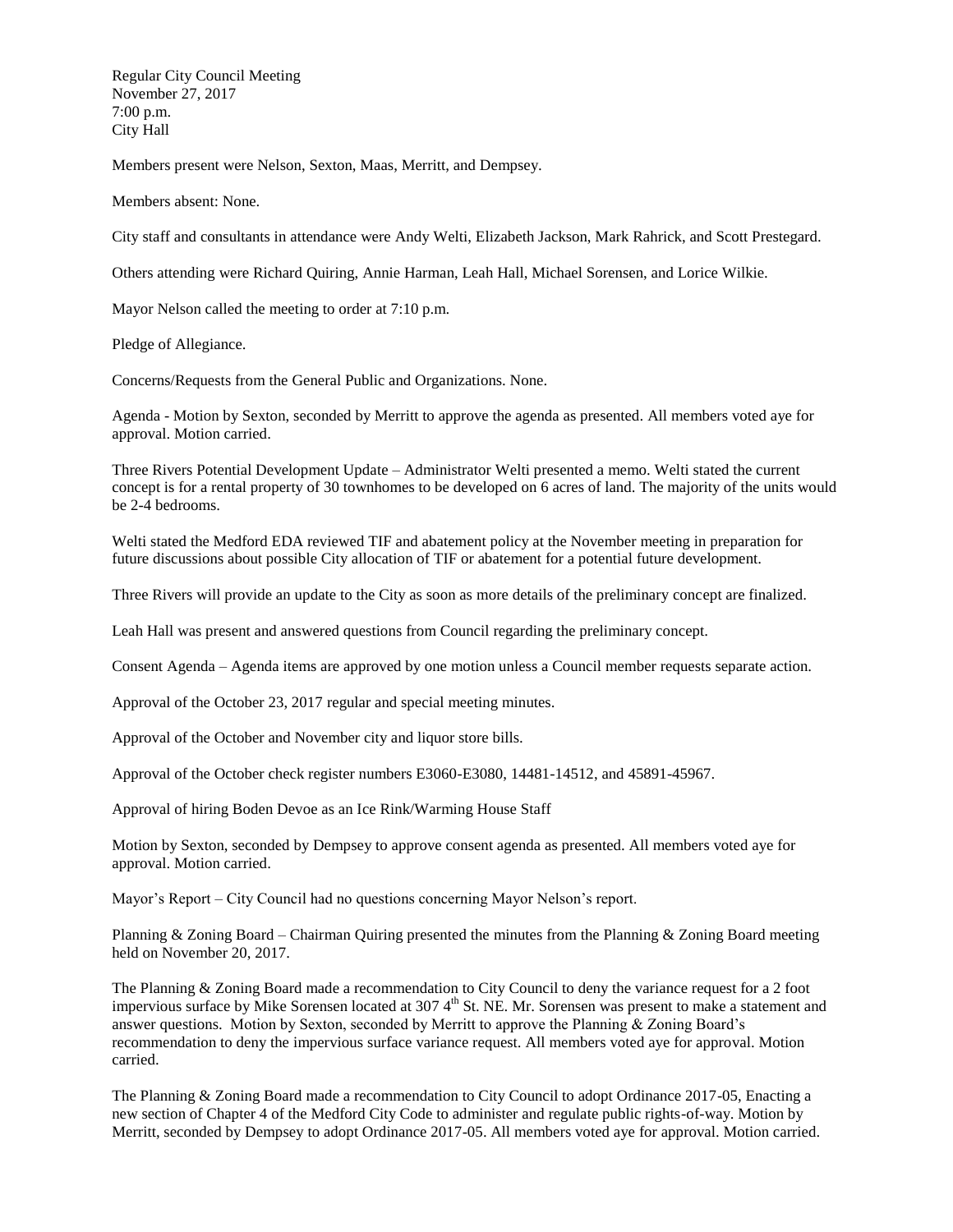The Planning & Zoning Board made a recommendation to City Council to adopt Ordinance 2017-06, Amending Chapter 4 of the Medford City Code to add zoning designations for small wireless facilities. Motion by Sexton, seconded by Maas to adopt Ordinance 2017-06. All members voted aye for approval. Motion carried.

The Planning & Zoning Board made a recommendation to City Council to adopt Ordinance 2017-07, Amending Section 2.65 of the Master Fee Schedule of the Medford City Code. Motion by Sexton, seconded by Merritt to adopt Ordinance 2017-07. All members voted aye for approval. Motion carried.

The Planning & Zoning Board made a recommendation to City Council to adopt Ordinance 2017-08, Amending Section 2.70 of the Master Fine schedule of the Medford City Code. Motion by Sexton, seconded by Dempsey to adopt Ordinance 2017-08. All members voted aye for approval. Motion carried.

Resolution 2017-42, Approving the publication of ordinance by title and summary of the Ordinance to enact a new section of the Medford City Code to administer and regulate the public rights-of-way. Motion by Dempsey, seconded by Merritt to approve Resolution 2017-42. All members voted aye for approval. Motion carried.

Resolution 2017-43, Approving the publication of ordinance by title and summary of the Ordinance to amend section 2.65 Master Fee Schedule of the Medford City Code. Motion by Maas, seconded by Sexton to approve Resolution 2017-43. All members voted aye for approval. Motion carried.

Resolution 2017-44, Approving the publication of ordinance by title and summary of the Ordinance to amend section 2.70 Master Fine Schedule of the Medford City Code. Motion by Sexton, seconded by Dempsey to approve Resolution 2017-44. All members voted aye for approval. Motion carried.

EDA Board – The EDA Board made a recommendation to City Council to approve the CEDA contract and CEDA Staff Work Plan for 2018. Motion by Sexton, seconded by Nelson to approve the CEDA contract and CEDA Staff Work Plan for 2018. Nelson voted aye, Sexton voted aye, Maas voted aye, Dempsey voted aye, Merritt voted nay. Motion carried.

Park Board – Council member Sexton presented the minutes from the Park Board meeting held on November 13, 2017.

City Attorney – none.

City Engineer – none.

City Administrator – Administrator Welti presented a memo. Administrator Welti stated he had met with Greg Ilkka, Steele County's new Highway Engineer. Greg's preliminary plan is to host a public meeting regarding the reconstruction of CSAH 12 west of the west frontage road, within the first couple months of 2018

Administrator Welti stated he had attended the initial meeting of the Community Growth Initiative. Christina Wetmore initially volunteered to be the Community Coordinator for the initiative. Administrator Welti stated the City of Medford would be the Fiscal Agent for the Community Growth Initiative.

Bill Regan's bus garage development final plans were approved and the site work will likely be completed this fall.

Administrator Welti stated the proposed 2018 final budget was included in Council packets, and unless there were changes, it will be presented to Council at December's meeting for approval.

City Clerk – City Clerk Jackson presented Resolution 2017-41 Designating the Polling Place for the 2018 Primary and General Elections. Motion by Maas, seconded by Merritt to approve Resolution 2017-41. All members voted aye for approval. Motion carried.

Public Works- Public Works Supervisor Prestegard presented a memo. Prestegard stated the street sweeping was complete.

Prestegard stated bio solids application would begin soon. Prestegard stated the Public Works Staff had attended MRWA training.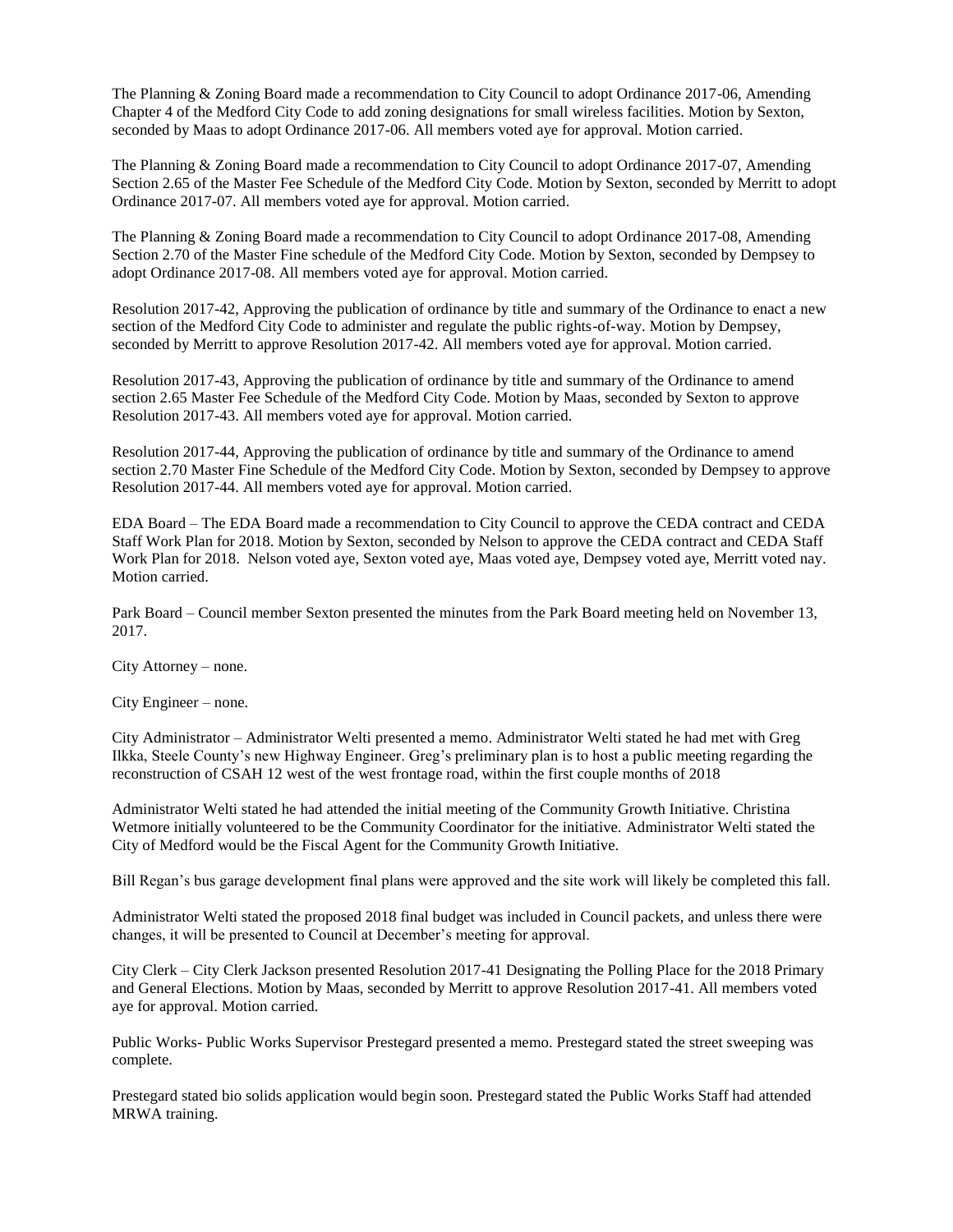Motion by Maas, seconded by Sexton to authorize up to S\$5,000 to replace 100 feet of the affluent line, and up to \$12,000 if the whole line needs to be replaced. All members voted aye for approval. Motion carried.

Fire Department – none.

2018 Final Budget – the 2017 final levy was set at \$608,476, which was a 1.7% increase from 2016. The 2018 final levy proposal is set at \$620,645.

Levy Summary – The General Fund Levy is increased from \$536,741 to \$571,910 The Fire Relief and EDA levies will remain the same as last year. The 2014 Central Ave levy will be \$19,250. The 2015 Scenic Heights Levy will remain the same as last year.

The Council will take official action certifying the levy at the December 18, 2017 meeting.

Motion by Nelson, seconded by Sexton to approve an update to the 2018 budget to include a 1.5% raise for Administrator Welti. All members voted aye for approval. Motion carried. The revised 2018 budget will be presented to Council at December's meeting for final approval.

Resolution 2017-37 Ordering Improvement and Preparation of Plans – Motion by Merritt, seconded by Dempsey to approve Resolution 2017-37. Mayor Nelson asked for a roll call vote. Sexton voted aye, Merritt voted aye, Maas voted aye, Dempsey voted aye, Nelson voted aye. Motion carried.

Resolution 2017-38 Reimbursement of Expenditures from Proceeds of Bonds to be Issued by the City – Motion by Merritt, seconded by Sexton to approve Resolution 2017-38. All members voted aye for approval. Motion carried.

Truth in Taxation and Regular City Council Meeting – Monday, December 18, 2017, 7:00 p.m.

Motion by Maas, seconded by Dempsey to adjourn the Regular City Council meeting at 9:40 p.m.

| Minutes approved at | meeting.    |
|---------------------|-------------|
| Submitted by        | City Clerk. |
| Signed by           | Mayor.      |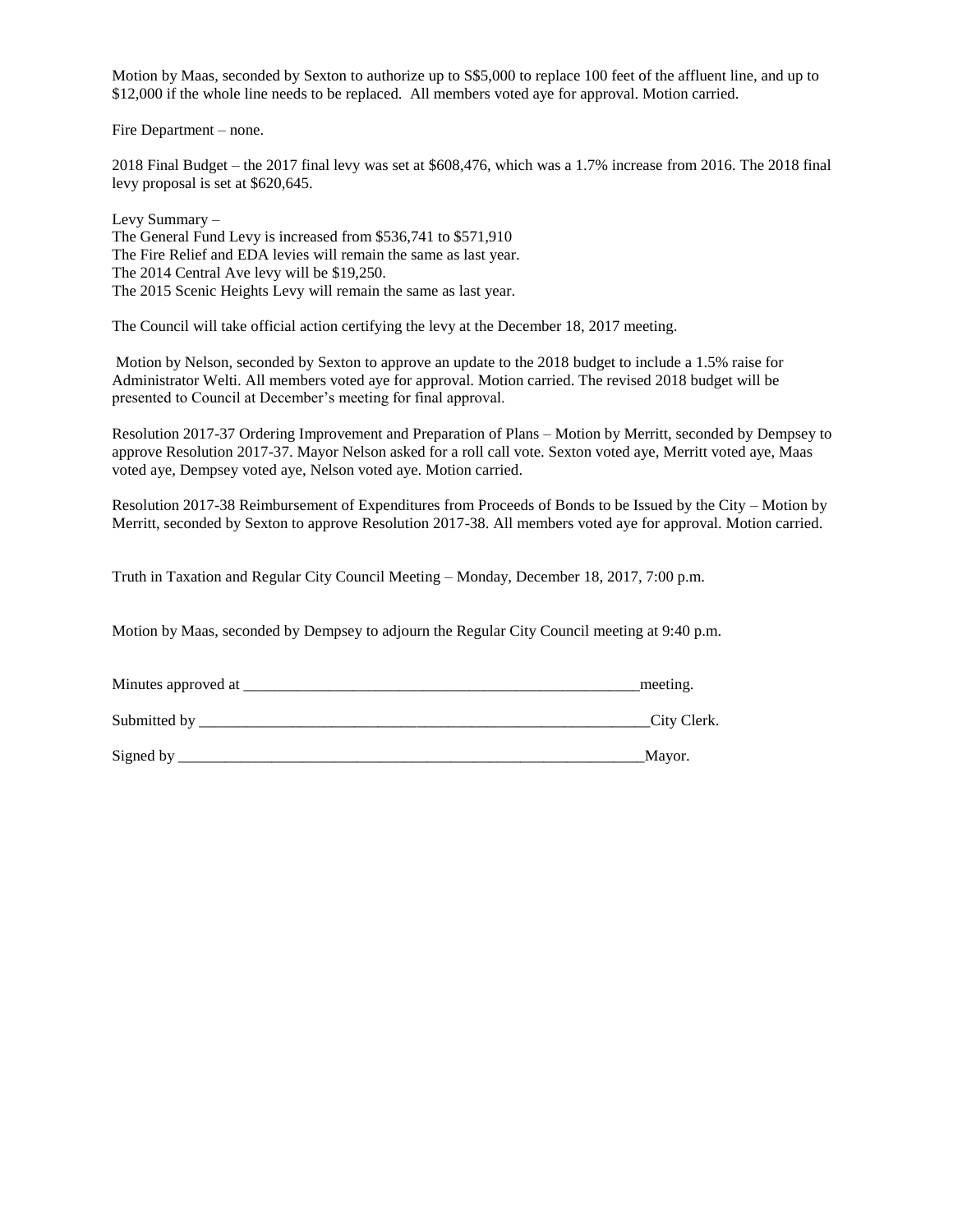Regular Council Meeting December 18, 2017 7:00 p.m. City Hall

Members present were Nelson, Sexton, Maas, and Merritt.

Members absent: Dempsey.

City staff and consultants in attendance were Andy Welti, Elizabeth Jackson, Mark Rahrick, Joe Duncan, and Scott Prestegard.

Others attending were Kelly Schwartz, Stan Frank, Mary Brandvold, and Annie Harman.

Mayor Nelson called the meeting to order at 7:00 p.m.

Pledge of Allegiance.

Concerns/Requests from the General Public and Organizations – Stan Frank asked about the possible development of the old football field by Three Rivers Community Action, and where in the process the City was. Mary Brandvold also wanted to know about the possible development. Mayor Nelson stated the City was still in the very preliminary stages of a possible development with Three Rivers Community Action.

Agenda – Administrator Welti requested the well sealing invoice from Bergeson-Caswell be added to the agenda under item D – Public Works.

Motion by Sexton, seconded by Maas to approve the amended agenda. All members voted aye for approval. Motion carried.

Truth in Taxation Hearing – motion by Sexton, seconded by Maas to open the Truth in Taxation Hearing at 7:22 p.m. All members voted aye for approval. Motion carried.

Administrator Welti presented the Final 2018 Levy:

| General Fund        | \$571,910 |
|---------------------|-----------|
| Fire Relief         | \$15,000  |
| 2014 Central Ave    | \$19,250  |
| 2015 Scenic Heights | \$1,200   |
| <b>EDA</b>          | \$13,285  |
| <b>Total Levy</b>   | \$620,645 |

This is a 2.0% increase over 2017 overall levy.

Administrator Welti reviewed the 2018 budget and levy increase.

Public Comment – Stan Frank asked what LGA stood for. Mayor Nelson responded that LGA stands for Local Government Aid.

Motion by Sexton, seconded by Maas to close the Truth in Taxation Hearing at 7:23 p.m.

Motion by Maas, seconded by Sexton to approve Resolution 2017-45 adopting the 2018 Final Tax Levy. All members voted aye for approval. Motion carried.

Motion by Nelson, seconded by Sexton to adopt the final 2018 City Budget. All members voted aye for approval. Motion carried.

Consent Agenda – Agenda items are approved by one motion unless a Council member requests separate action.

Approval of the November 27, 2017 regular and special Council meeting minutes.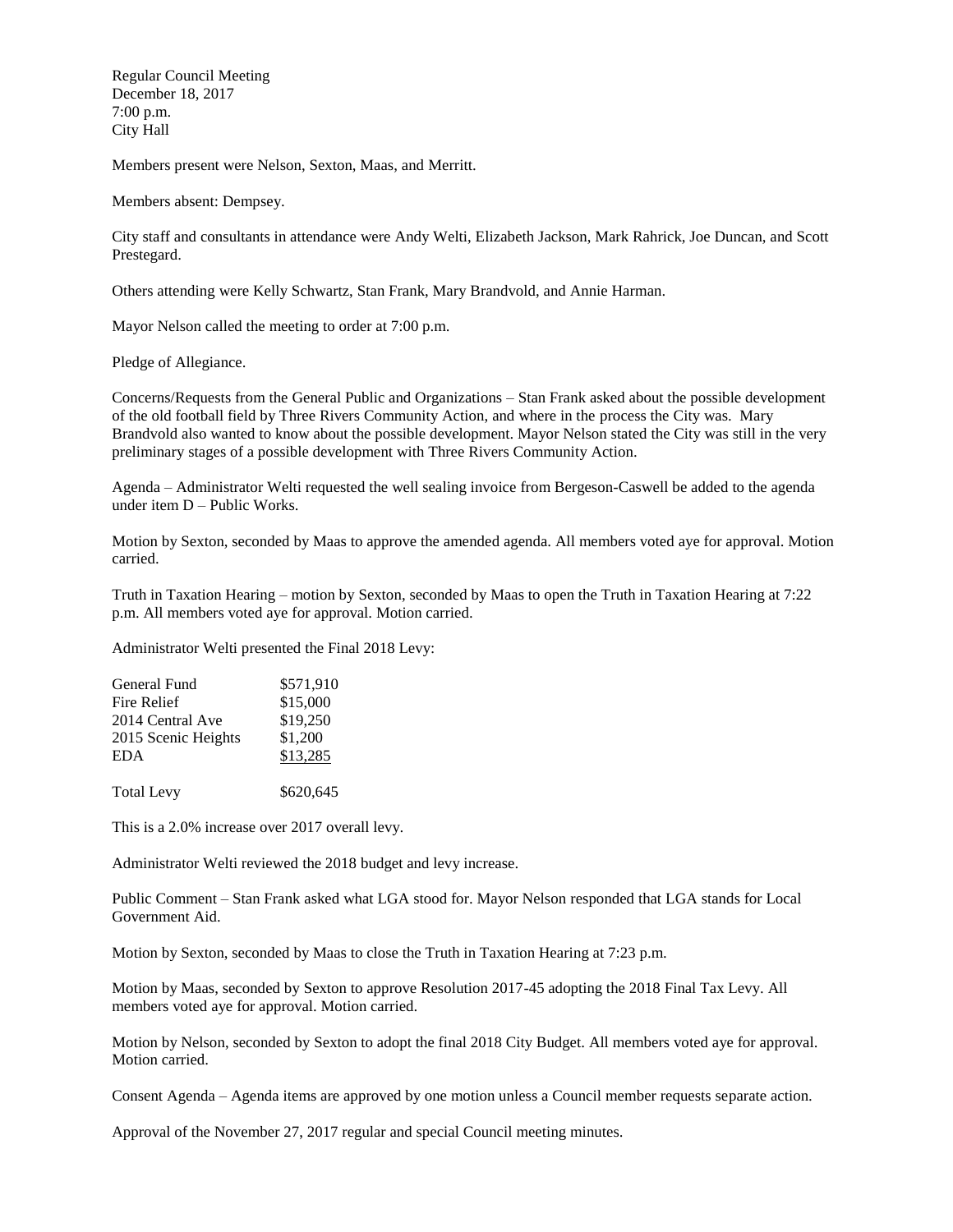Approval of the November and December city and liquor store bills.

Approval of November check register numbers E3081-E3106, 45968-46057, and 14513-14544.

Motion by Merritt, seconded by Maas to approve the consent agenda as presented. All members voted aye for approval. Motion carried.

Mayor's Report – City Council has no questions concerning Mayor Nelson's report.

Planning & Zoning Board – did not meet.

EDA Board – did not meet.

Park Board – did not meet.

City Attorney – none.

City Engineer – Administrator Welti presented a memo. Welti stated Greg Ilkka, Steele County Engineer had asked if the City would be interested in taking the lead on the reconstruction of Main Street (CSAH 45) project. Welti stated he asked Engineer Duncan to prepare a memo for Council.

Engineer Joe Duncan presented a memo. Duncan stated he personally had served as the lead engineer on numerous State-Aid projects for various other cities. Duncan stated he would be happy to further discuss taking the lead engineer role with the City Council as they feel appropriate. Council took no official action.

City Administrator – Administrator Welti presented a memo. Administrator Welti stated the NPDES/SDS permit for the wastewater treatment plant had been renewed for another five years. Welti stated Donna Mack will be serving as the City's CEDA staff member under the 2018 CEDA contract.

Administrator Welti stated the first preliminary audit day was conducted and the audit would continue through January and wrap up in mid-February.

Welti stated Well #1 was sealed on Tuesday. Welti stated he would be attending the MAOSC meeting in Paynesville on January  $11<sup>th</sup>$  in preparation for the 2018 Legislative Session. MAOCS had asked Welti to be the representative to a state work group reviewing MPCA permit fees. This would require Welti attending 3-5, 4 hour meetings throughout 2018.

City Clerk – Clerk Jackson presented Resolution 2017-47 Certifying unpaid utility bills to Steele County. Motion by Maas, seconded by Sexton to approve Resolution 2017-47. All members voted aye for approval. Motion carried.

Public Works – Scott Prestegard presented a memo. Prestegard stated bio solids application was complete. Prestegard stated the effluent pipe had been replaced.

Ice Rinks were dependent on the weather staying below 30 degrees during the day. The trail on top of the hill had been closed due to icy conditions. Bids are being asked for to reroute the water.

Prestegard stated the Public Works crew had attended MN DOT snow plow training.

Prestegard stated Piepho Roofing was awarded the project for repairing the park bathroom roofs and the project would be done in the spring.

Bergerson-Caswell Invoice – Administrator Welti stated he had just received the invoice for the sealing of Well #1. The invoice was for \$10,225. Council had previously approved the quote of \$8,670. Welti asked if Council wanted to pay the full invoice or the original quoted price.

Motion by Merritt, seconded by Maas to approve payment of \$8,670 to Bergerson-Caswell for sealing Well #1. All members voted aye for approval. Motion carried.

Fire Department – none.